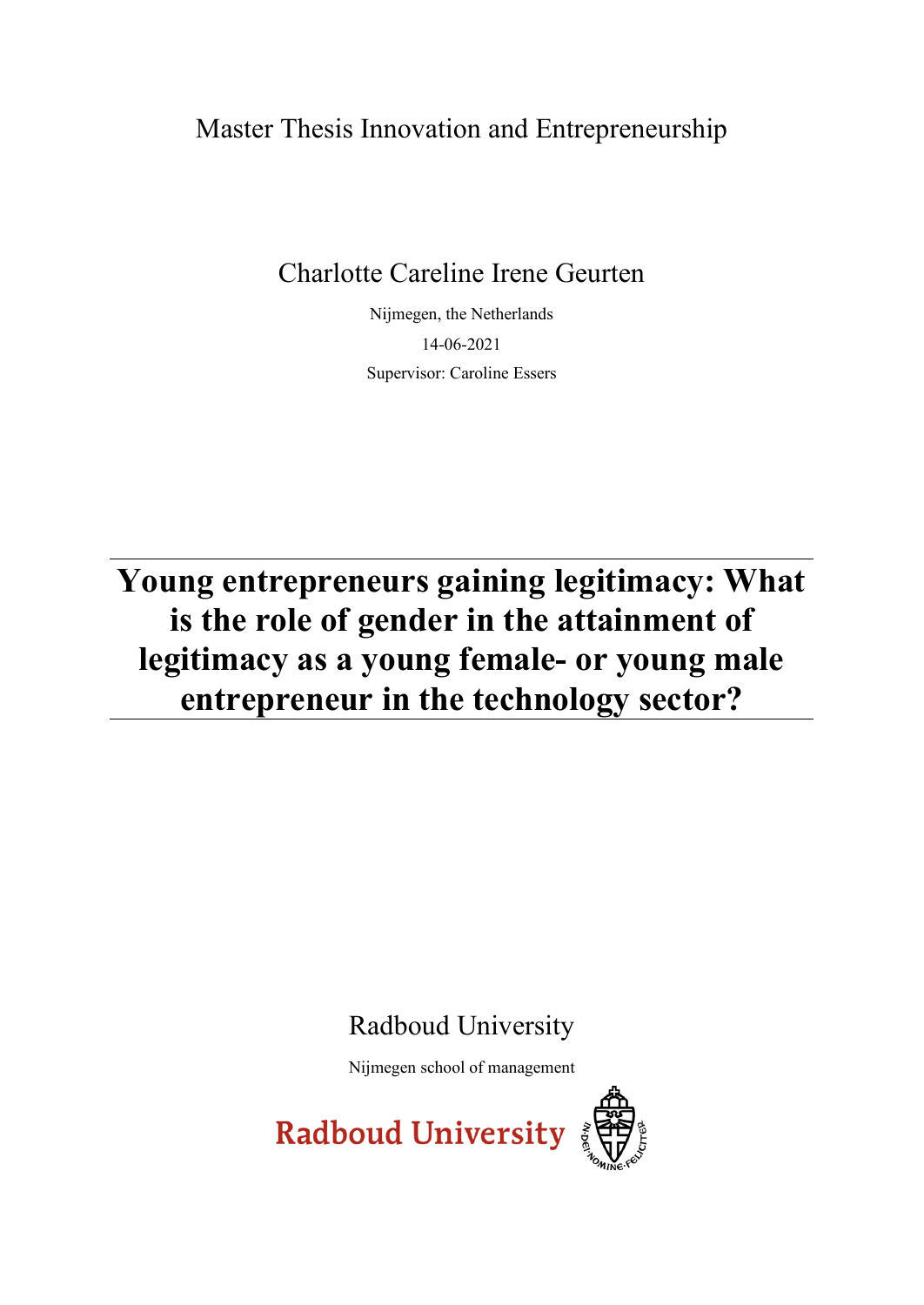Young entrepreneurs gaining legitimacy: What is the role of gender in the attainment of legitimacy as a young female - or young male entrepreneur in the technology sector?

Master Thesis Innovation and Entrepreneurship Author: C.C.I. (Charlotte) Geurten Student number: 4695143 Supervisor: Caroline Essers – Radboud University Second examiner: To be determined Submission date: 14-06-2021

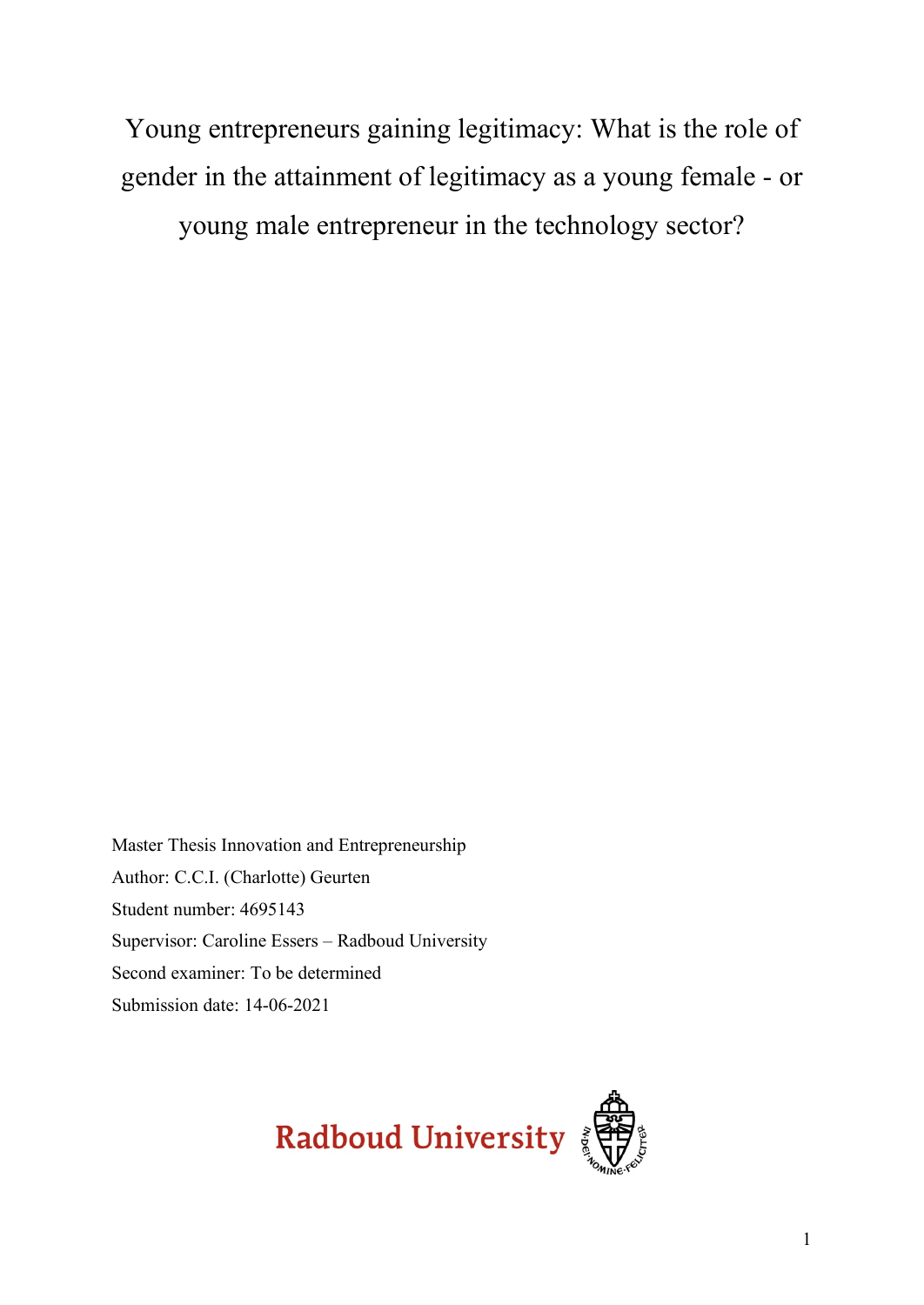# **Preface**

This master thesis contains a research that is conducted to finalize the Master program in Innovation and Entrepreneurship at Radboud University Nijmegen.

I started my academic journey in 2016 at Radboud University with a bachelor's degree in business administration. After writing my bachelor thesis, I decided to extend the three-year bachelor program with half a year, in order to follow elective courses abroad. I was able to attend the University of València, where I followed four elective business courses.

After completing my bachelor's degree, I commenced my Master in Innovation and Entrepreneurship. This master program taught me a lot. However, due to the COVID-19 situation I was not able to get to know my fellow students very well and it was hard to put in motivation and willpower when all education was from home. Nevertheless, I was able to complete all courses with an average of 7,2. The last part of this Master program was dedicated to writing my master thesis.

After finalizing this master program, I will be moving to Barcelona to follow another Master program in Fashion and Luxury Business Management.

Firstly, I would like to thank my supervisor Caroline Essers for guiding me through the process of writing my master thesis. The feedback provided by Caroline has been crucial and very valuable in this process.

Furthermore, I would like to thank all twelve respondents that have decided to offer their valuable time to have an interview with me.

Finally, I would like to thank my family and friends. Especially, I would like to thank my father for his unconditional support during my entire academic career and making it possible for me to pursue these academic chances.

Charlotte Geurten Nijmegen, June 2021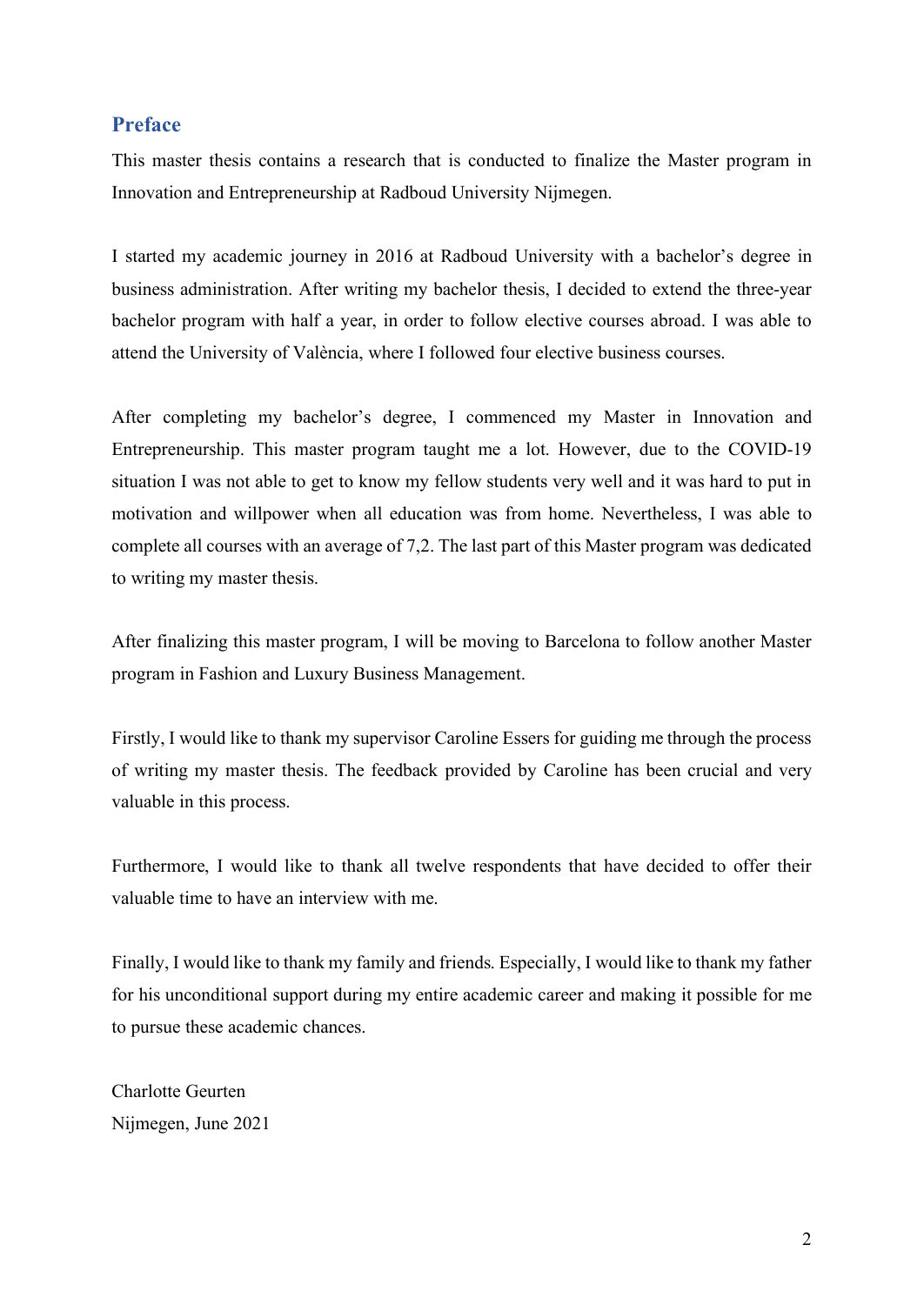# **Abstract**

Multiple studies are executed in the domain of entrepreneurship and legitimacy. However, this study dives into the under researched aspect of intersectionality of multiple social constructs. Namely, the role of age and gender in the attainment of legitimacy in the technology sector in the Netherlands. Consequently, the goal of this research is to investigate whether there are differences and similarities in the way young male- and young female entrepreneurs construct their identity to gain legitimacy from external stakeholders in this male dominated industry. Therefore, the aim of this research is to explore the identity work that young male - and young female entrepreneurs undertake to gain legitimacy in a masculine industry as the technology sector.

Accordingly, the following research question has been developed: *Which role does gender play in the attainment of legitimacy for young male and female entrepreneurs in the technology sector?* Therefore, literature study has been executed and four identity work strategies emerged. Six young male – and six young female entrepreneurs are interviewed. Firstly, to gain an insight in their experiences of being a young male- or young female entrepreneur in the technology sector. Subsequently, to gain insight in de differences and similarities regarding the identity work they perform in order to gain legitimacy from external stakeholders.

The results show that both young male- and young female entrepreneurs in this study experience disadvantages i.e., negative situations due to the intersection of their gender- and age identity. Moreover, both do perceive several advantages i.e., positive situations due to their gender identity as well. However, the intersection of their gender identity with their age identity seems to diminish the extent to which they are perceived as legitimate entrepreneurs by external stakeholders. Hence, to gain legitimacy from external stakeholders, identity work is performed by all twelve interviewed entrepreneurs. Cognitive-, physical- and discursive identity work strategies are used, but carried out in different ways to cope with the intersection of their gender- and age identity. Additionally, a strategy is used that concerns bringing an external individual that fits the image of the stereotypical entrepreneur to cope with the intersection of their gender-and age identity.

KEYWORDS: Identity work, intersectionality, gender, age, legitimacy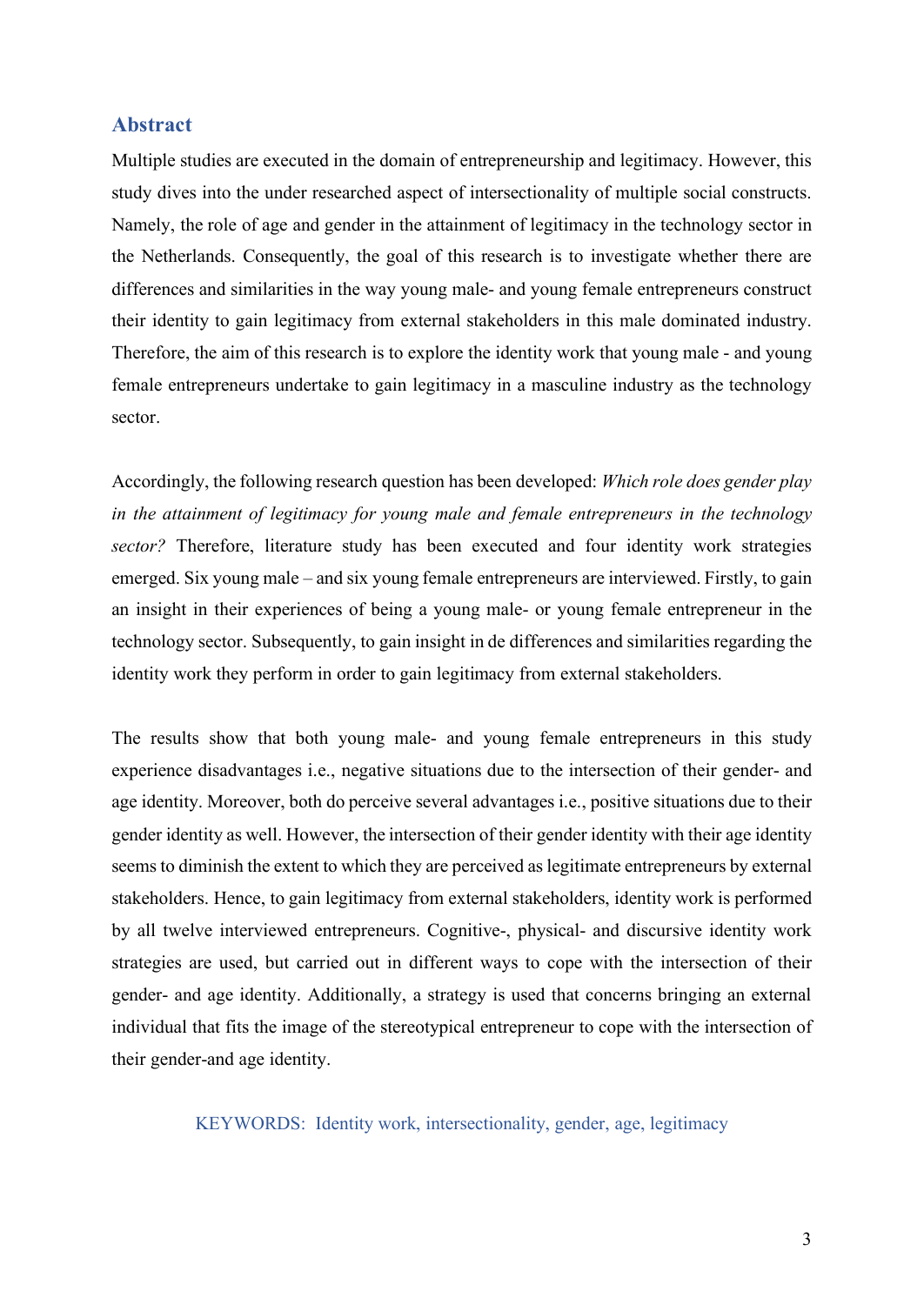# **Table of contents**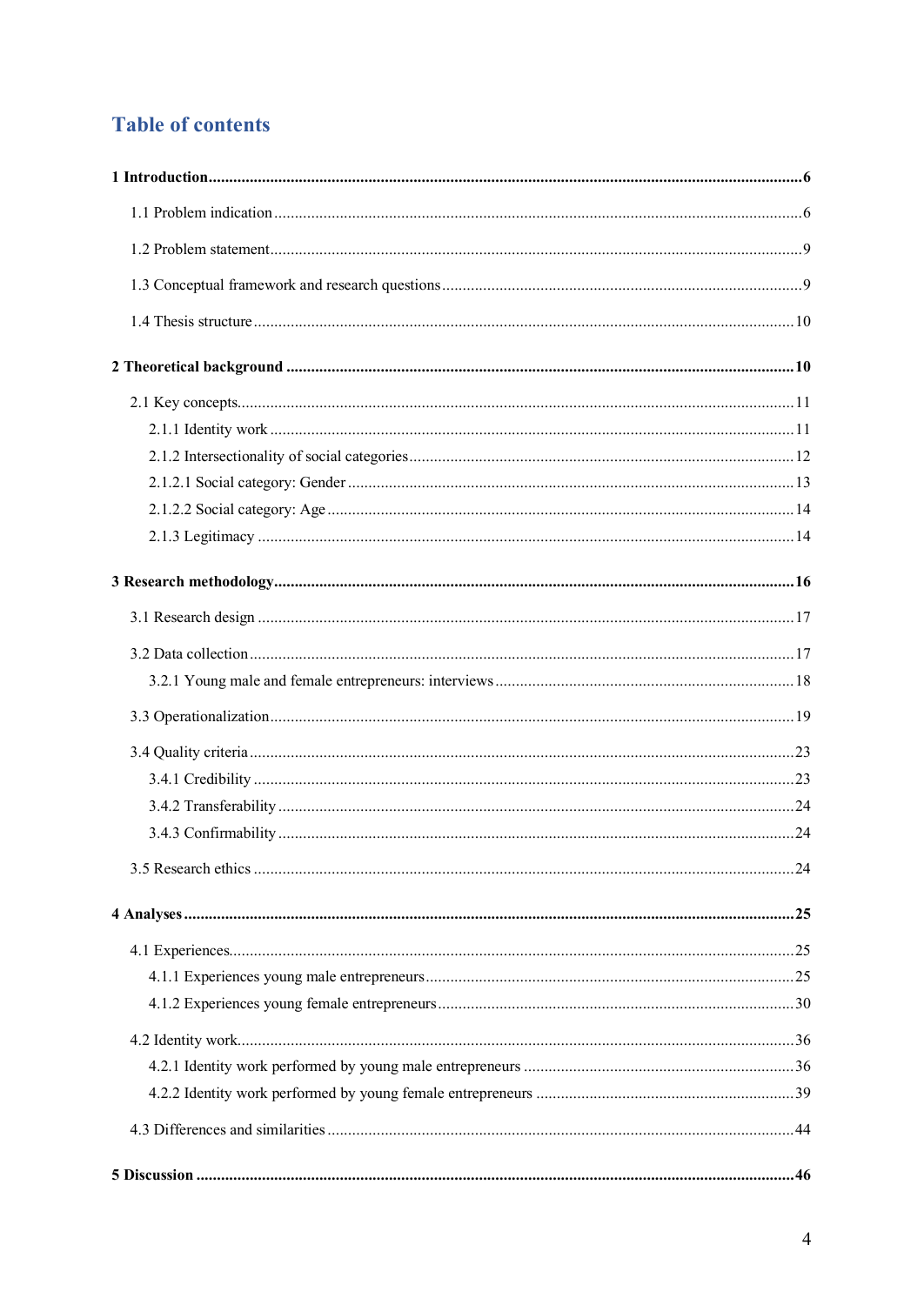| 6.1 |  |
|-----|--|
|     |  |
|     |  |
|     |  |
|     |  |
|     |  |
|     |  |
|     |  |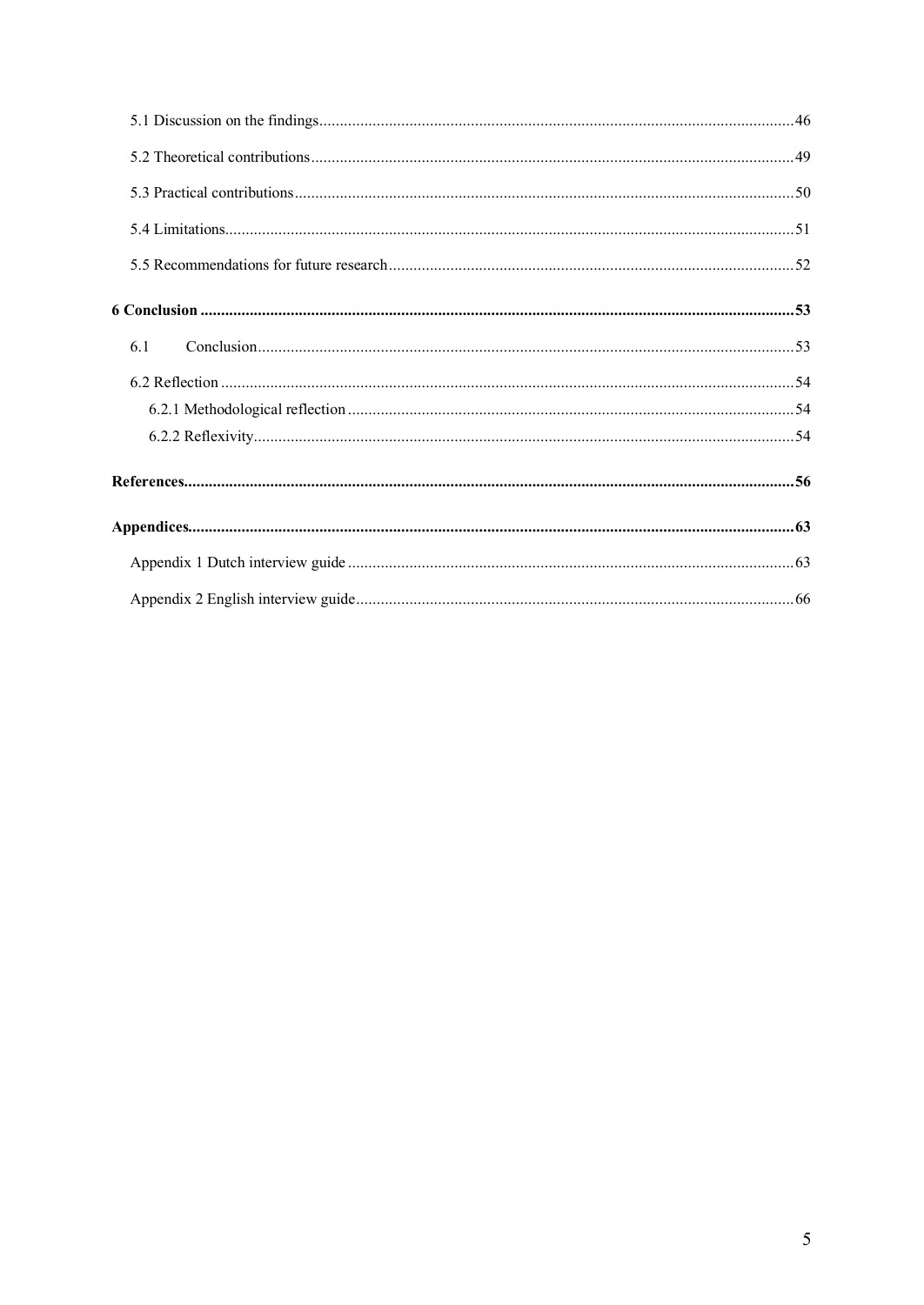# <span id="page-6-0"></span>**1 Introduction**

# <span id="page-6-1"></span>1.1 Problem indication

In the Netherlands, there is a noticeable increase in young starting entrepreneurs. In 2017 50% of starting entrepreneurs were younger than 35 years old. In 2007 this was only 40% (CBS, 2017). The most remarkable is the increase of young entrepreneurs under the age of 25. The number of entrepreneurs under the age of 25 has grown from 18,200 in 2007 to 27,300 in 2016 (CBS, 2017). In the process of becoming an entrepreneur and creating a venture, it is likely that the concerned entrepreneurs need financing of external stakeholders. According to Shane & Venkatamaran (2000) entrepreneurship is defined as "The examination of how, by whom, and with what effects opportunities to create future goods and services are discovered, evaluated and exploited" (p. 218). To be an entrepreneur one does not need to, but can create a new venture (Shane & Venkatamaran, 2000).

Assuming that an entrepreneur is to create a new venture; in order to obtain the required resources to create and maintain a venture, one should be seen as a legitimate entrepreneur by external stakeholders (Martens et al., 2007). Legitimacy is defined by Überbacher (2014) as the way in which the entrepreneur is recognized as appropriate for the beginning enterprise. According to De Clerq and Voronov (2009), legitimacy is the entrepreneur's ability to conform to existing norms as well as the ability to convince stakeholders that they are innovative and change agents.

In this period of developing an enterprise, entrepreneurs take certain roles or want to show a certain image in order to demonstrate legitimacy incorporated in their personality and identity (Swail & Marlow, 2018). Hence, the creation of a suitable identity which fits the norms of what an entrepreneur should be and act like is crucial in the development of gaining legitimacy (Marlow & McAdam, 2013). The construction of such an identity is called identity work (Brown, 2015). There is a general discourse on who is a typical entrepreneur. Men fit the prototype of this typical entrepreneur, which is white and masculine (Essers & Benschop, 2007). Accordingly, men might experience an advantage because of their gender when convincing external stakeholders. Consequently, legitimacy might be an obstacle for female entrepreneurs, who ought to blend their 'role' of being a woman and the role of an entrepreneur which often are perceived contrary by society or incumbents in the field (McAdam, Harrison & Leitch, 2018). Accordingly, Marlow and McAdam (2015) conducted a study on the identity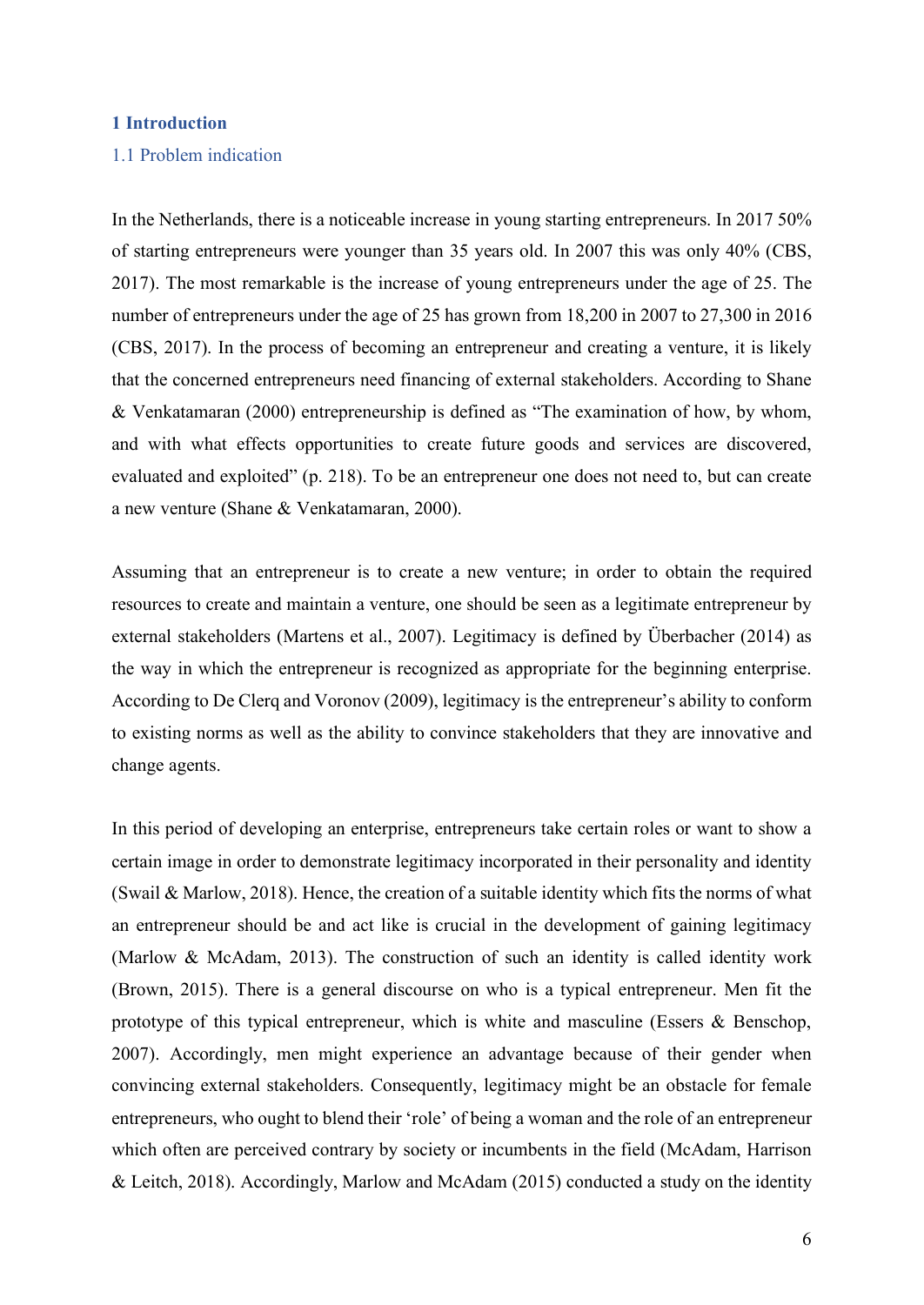work that female entrepreneurs conduct in order to gain legitimacy in a male dominated sector. They found that female entrepreneurs in the technology sector 'reproduce masculinized representations of the normative technology entrepreneur' (Marlow & McAdam, 2015 P.791).

Therefore, it is interesting to investigate how entrepreneurs construct their identity at the intersection of social categories such as gender and age in order to gain legitimacy. The intersection of such social categories is called intersectionality. Intersectionality is defined by Essers & Benschop (2007) as the overlap of different social categories like sexuality, culture, gender and age. Moreover, intersectionality is often key in research on discrimination, identity and hierarchical relationships (Cho et al., 2013). Intersectionality emphasizes on the fact that diverse social categories are not to be separated (inseparable) and highlights power dynamics that appear when various categories of social difference merge (Collins, 2000; Weber, 2010). Accordingly, Crenshaw (2014) used the term intersectionality in her article to indicate inequality and discrimination as a result of how gender and race overlap to form the employment experience of colored women (Rodriguez et al., 2016). Hence, the intersectionality of social categories in the process of gaining legitimacy is an appealing field for research.

Several researchers have investigated the general attainment of legitimacy from key stakeholders by entrepreneurs (Arshed et al., 2019; Garud et al., 2014; Swail & Marlow, 2018). Garud et al. (2014) have examined the role that projective storytelling plays in gaining legitimacy. They found that 'projective storytelling can be used by entrepreneurs to gain legitimacy for their ventures' (Garud et al., 2014 P.1489). Furthermore, several researchers agree that a lack of legitimacy results in the fact that organizations are not able to gain the resources needed in order to survive (Martens et al., 2007; Shepherd & Zacharakis, 2013). Additionally, Swail and Marlow (2018) have investigated what impact gender bias has on the attainment of legitimacy of women when starting a venture. They found that during the nascent stage, women should not only legitimize their venture, but additionally, they have to perform identity work in order to overcome the prejudices and conform to the stereotypical entrepreneur (Swail & Marlow, 2018). Accordingly, entrepreneurship is a phenomenon entrenched in prejudices and biases (Ahl & Marlow, 2012; Calás, Smircich, and Bourne, 2009). These pejudices and biases result in restrictions on who is to be seen as a legitimate entrepreneur and who is not (Marlow & Mcadam, 2015).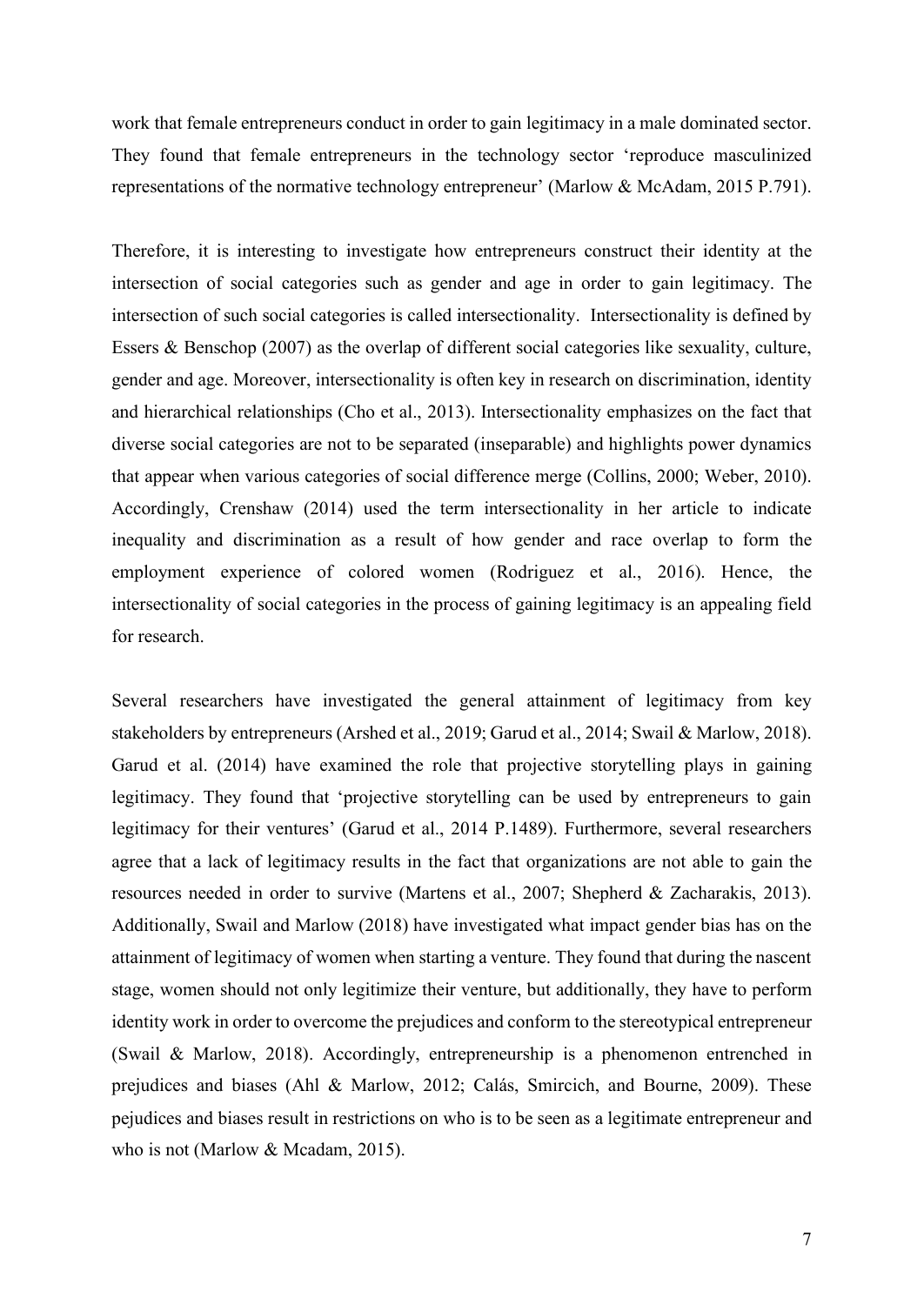Legitimacy is a familiar concept in entrepreneurship literature. In the past, research was conducted about the combination of being female and gaining legitimacy (Garud et al., 2014; Marlow & McAdam, 2015; Murphy et al., 2020; Swail & Marlow, 2018). Entrepreneurship research lacks however a focus on the intersectionality of gender and age in combination with gaining legitimacy as an entrepreneur. Therefore, this study asks the question on how do entrepreneurs construct their identity at the intersection of gender and age in order to gain legitimacy? According to Leitch and Harrison (2016) the understanding of identity construction is needed in order to link identity to established legitimacy.

Therefore, this research dives into the further exploration about what young entrepreneurs do to gain legitimacy when starting a venture. More specifically, how young entrepreneurs construct their identity. Accordingly, two social categories will be studied. Namely: Age and Gender. This study narrows limits the social construct of age until the age of 28. This focus on young entrepreneurs is based on the under researched area of young entrepreneurs gaining legitimacy. The average age of entrepreneurs receiving funding for their venture is 40 (Wright, 2017). Therefore, it is interesting to see what happens when entrepreneurs starting a venture are substantially younger. Furthermore, this study seeks to find out whether a difference exists between male- and female entrepreneurs in this process. Thus, an additional social construct, gender, is taken into account. Hence, the difference between men and women can be based on sex. Accordingly, sex is defined as the biological differentiation between men and women (Burr, 2002). However, in this research the focal point will be on gender, which is the social constructed phenomenon on how individuals act e.g., feminine or masculine. This concept will be further elaborated in paragraph 2.1.2.1.

As research on gender at the intersection of age in relation to legitimacy is too substantial to cover in all industries, this research will focus on the technology industry. The technology industry consists out of several subsectors such as: medical technology, social technology, blockchain, artificial intelligence etcetera. The technology industry is overall a male dominated market (Marlow & McAdam, 2015). Therefore, it provides an appealing area to conduct research on differences in the strategies young male- and young female entrepreneurs use to gain legitimacy. Accordingly, in this male dominated industry various prejudices on females operating in this industry exist (Marlow & McAdam, 2015).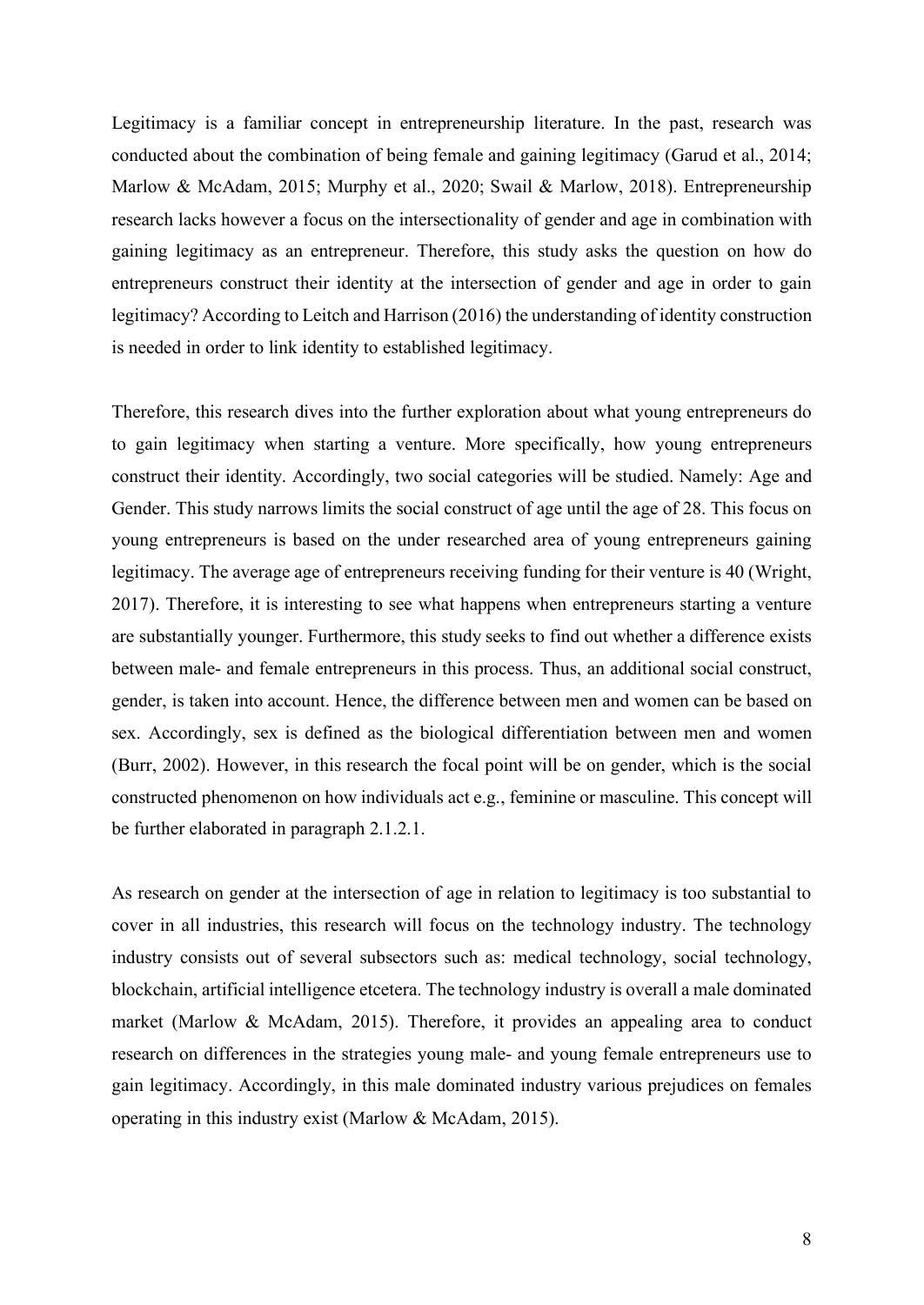Concluding, this research aims to gain an insight in the identity work that young male - and female entrepreneurs perform to gain legitimacy in the technology sector, in order to contribute to the existing knowledge on this subject by expanding the under researched area of intersectionality in combination with the attainment of legitimacy in this specific sector.

# <span id="page-9-0"></span>1.2 Problem statement

In the previous paragraph it has been captured that multiple studies are executed in the domain of entrepreneurship and legitimacy. This research however, dives into the under researched aspect of intersectionality of multiple social constructs. Namely, the role of age and gender in the attainment of legitimacy in the technology sector in the Netherlands. Consequently, the goal of this research is to investigate whether there are differences and similarities in the way young male- and young female entrepreneurs construct their identity to gain legitimacy in this male dominated industry. Therefore, the aim of this research is to explore the identity work that young male - and young female entrepreneurs undertake to gain legitimacy in a masculine industry as the technology sector.

Accordingly, the following research question has been developed:

*Which role does gender play in the attainment of legitimacy for young male- and young female entrepreneurs in the technology sector?*

<span id="page-9-1"></span>1.3 Conceptual framework and research questions



*Figure 1: conceptual framework*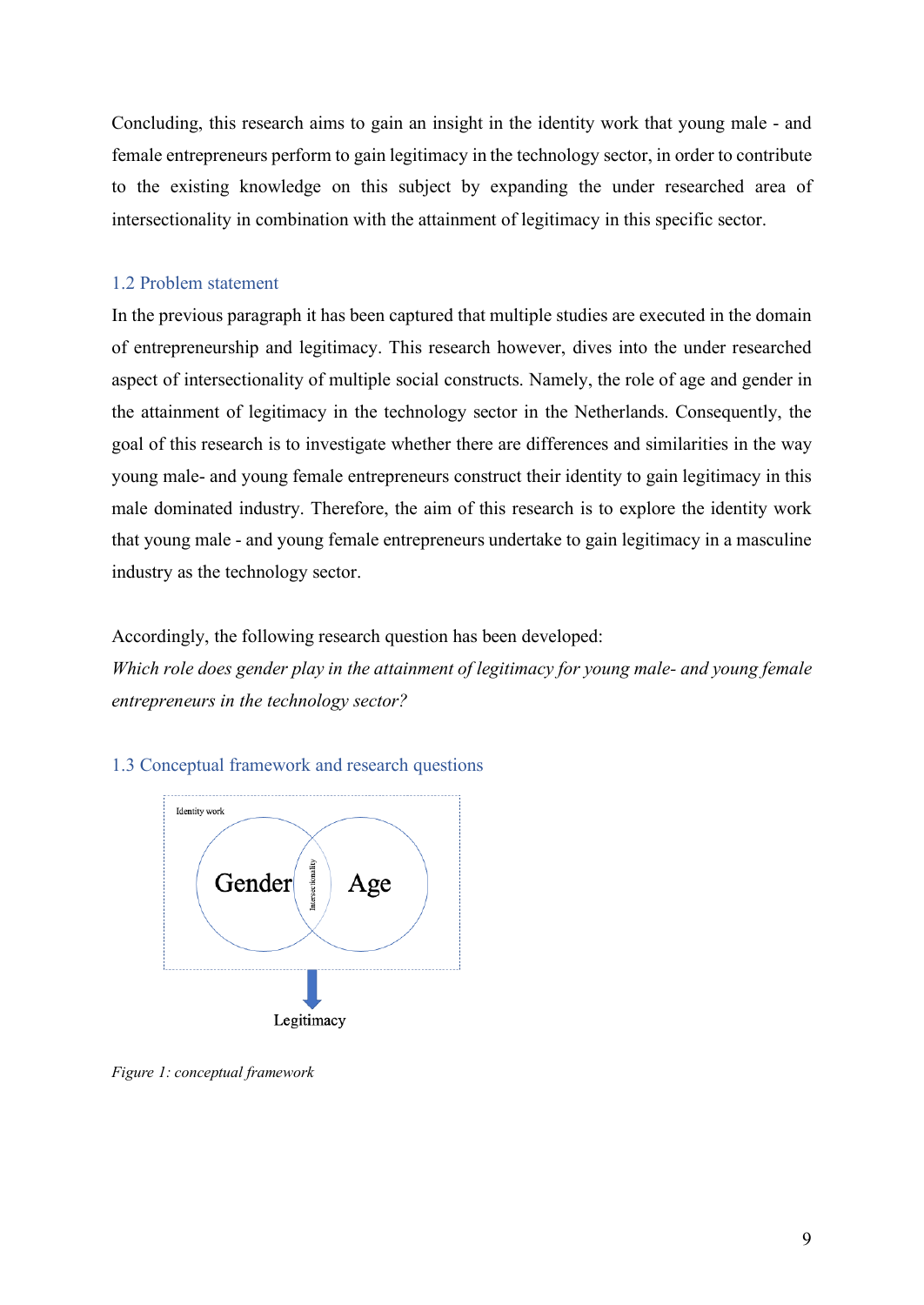The conceptual framework composed in figure 1 provides the base for the research subquestions. Based on this framework and the key research question, six sub-questions are developed in order to achieve an answer to the key research question and a solution for the problem statement:

- 1. What is meant by identity and intersectionality?
- 2. What is meant by legitimacy?
- 3. What are the experiences of young male- and young female entrepreneurs seeking legitimacy?
- 4. How do young male entrepreneurs construct their identity in order to gain legitimacy?
- 5. How do young female entrepreneurs construct their identity in order to gain legitimacy?
- 6. What are the main differences regarding the strategy (identity work) of gaining legitimacy between male and female entrepreneurs in the researched cases?

# <span id="page-10-0"></span>1.4 Thesis structure

This paragraph contains an outline of the following chapters of this research. Chapter two consists of a theoretical background and will provide an answer to the first two research questions. Chapter three contains the methodology that is used during this research. Chapter four consists of the empirical findings and provides answers to the remaining research questions. The fifth chapter contains a discussion of the acquired results. This discussion is an elaboration on the analysis of the fourth chapter combined with the theoretical background provided in chapter three. Additionally, it contains the limitation and contributions of this research. Moreover, it provides potential future research recommendations Finally, the last chapter contains a conclusion and reflection.

# <span id="page-10-1"></span>**2 Theoretical background**

This chapter contains the theoretical framework and is therefore an elaboration of the core concepts that are relevant in this study. Section one elaborates on identity work, paragraph two elaborates on intersectionality, paragraph three is an elaboration on the concept legitimacy and the final paragraph contains a short wrap up of the theoretical background.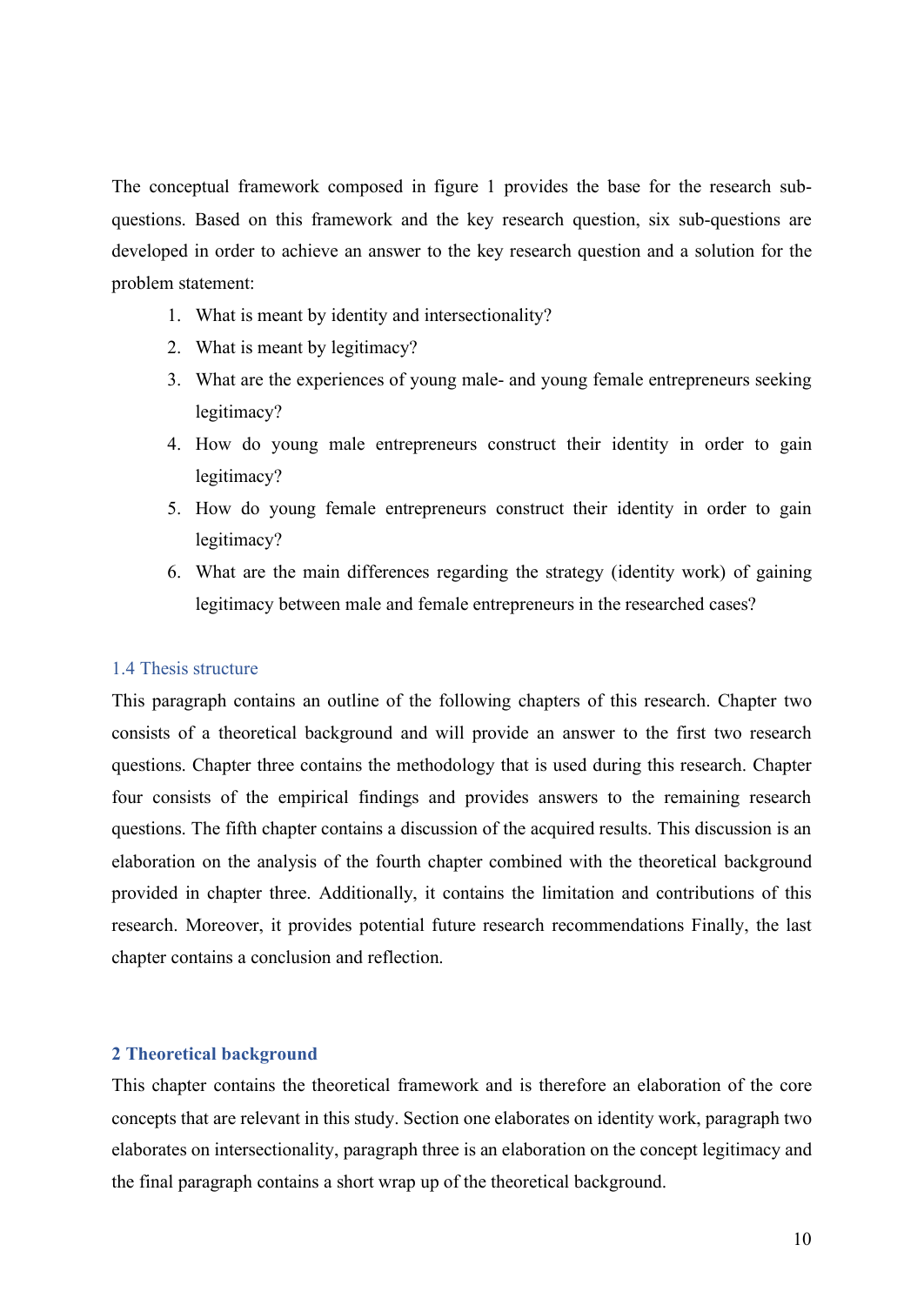# <span id="page-11-0"></span>2.1 Key concepts

#### <span id="page-11-1"></span>2.1.1 Identity work

Several perspectives on identity exist among researchers (Brown, 2015). For example, sociologists define identity as 'a conceptual bridge between the person and commonalty' (Webb, 2006 p.10). Though, social psychologists see identity as related to the need for social confirmation (Brown, 2015). Nevertheless, there is a developing consensus that identity is about the significance that people ascribe to themselves and is constructed as a result of social interaction as they pursue to answer the following question: 'Who am I?' (Brown, 2015).

Accordingly, during this research it is argued that young entrepreneurs engage in identity work in order to create entrepreneurial identities (Essers & Benschop, 2009). Entrepreneurs aim to construct entrepreneurial identities that conform to the typical heroic masculine entrepreneur (Essers & Benschop, 2009) in order to gain legitimacy. Therefore, identity work can be defined as "people that are forming, repairing, maintaining, strengthening or revising the constructions that are productive of a sense of coherence and distinctiveness" (Sveningsson & Alvesson, 2003 p.1165). For this research, the focus is on individual identity, rather than on collective identities (Brown, 2015). Furthermore, Watson (2009) defined identity work as follows: "Identity work implicates the mutually constitutive processes whereby people aim to shape a relatively coherent and distinctive notion of personal self- identity and struggle to come to terms with and, within limits, to influence the various social- identities which pertain to them in the various milieu in which they live their lives" (P.257). Accordingly, Brown (2015) argues that there is an increasing awareness that identity work is not a discrete phenomenon, as Vonorov and Vince (2012) emphasize on the adaptability and fluidity of identities. Moreover, identities are composed as ongoing projects emerging from dialog between an internal self and external discourses encountered within a social context (Sveningsson & Alvesson, 2003; Lewis, 2016).

Swail and Marlow (2008) conducted a study on identity work that women execute in searching legitimacy while starting a business in a prevailing masculine context. They argue that "constructing identity involves an internal, self-evaluating focus" (Swail & Marlow, 2008 P. 261). This means that it is a process based on the individual self, whereas seeking legitimacy is an outward focused process to gain confidence of external stakeholders. Therefore, composing identity is a process focusing on presenting the individual self in a way that legitimacy can be gained from external stakeholders (Swail and Marlow, 2008).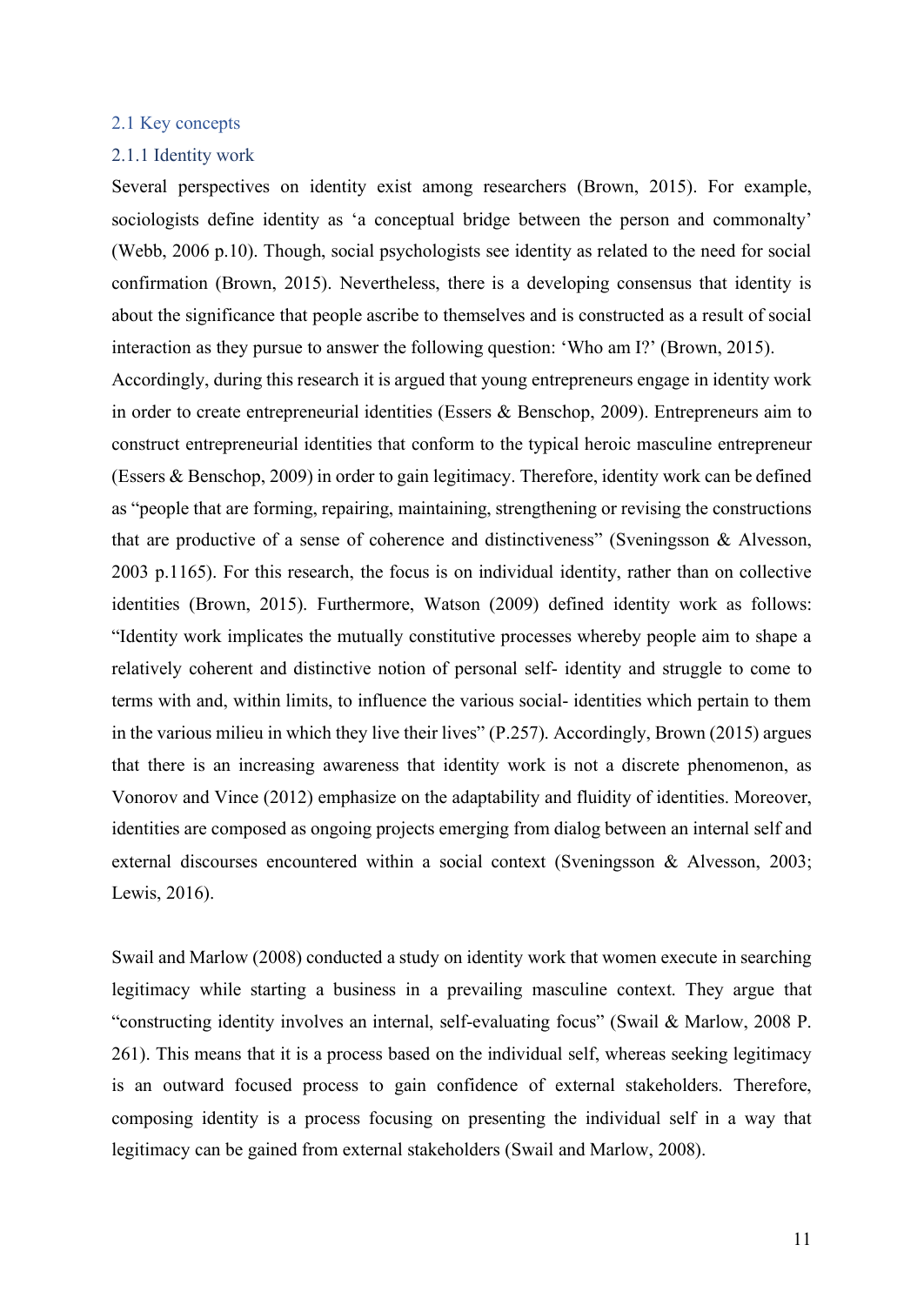As stated earlier, women may face constraints, and men may face advantages because of their biological sex (Swail and Marlow, 2018). Female entrepreneurs may have to pursue diverse ways of identity work to conform to the male archetypical entrepreneur (Bruni, Gherardi & Poggio, 2008). Additionally, Leitch and Harisson (2016) argue in their study that identity "can be viewed as our representation of the internalization and incorporation of socially-held behavioral expectations" (P.3). Therefore, identity can have an influence on how individuals feel, behave and what they aspire to accomplish in the future (Leitch & Harisson, 2016). Hence, this study focuses on the performance of identity work by young male and female entrepreneurs when developing a startup in the technology sector and seeks to find the

## <span id="page-12-0"></span>2.1.2 Intersectionality of social categories

similarities and differences in constructing identity work.

Essers and Benschop (2009) argue that identities are intersectionality constructed. Therefore, several studies have focused on the influence of gender on gaining legitimacy. This study however, includes the intersectionality of gender and additionally age in order to gain legitimacy. This means that both concepts are taken into account simultaneously. Commonly, gender and age appear to be considered important identity categories in order to understand the identities of young entrepreneurs aiming to be considered as legitimate entrepreneurs (Essers & Benschop, 2009). Intersectionality as a concept was initially constructed by Crenshaw (1997) to emphasize on the importance of categories of coercion existing at the same time that formed dissimilarities in power. As in her article (2014) Crenshaw used intersectionality to indicate inequality and discrimination as a result of how gender and race overlap (Rodriguez et al., 2016). Accordingly, intersectionality is often key in research on discrimination, identity and hierarchical relationships (Cho et al., 2013).

It is argued that research on intersectionality consists of two approaches in organizations (Rodriguez et al., 2016). In their article, Rodriguez et al. (2016) state that the first approach focuses on subjectivity and analyzes the intersection of social categories in order to emphasize the form and results of disparity experienced by people because of their membership of certain social categories forming their social identities. Furthermore, the second approach encompasses subjectivities in systemic dynamics of power and discovers intersections in order to make them visible and accessible and detectable for further analysis (Rodriguez et al., 2016). A plurality of research on intersectionality follows the first approach described by Rodriguez et al (2016). Munro (2001) conducted a research on the intersectionality of ethnicity, class and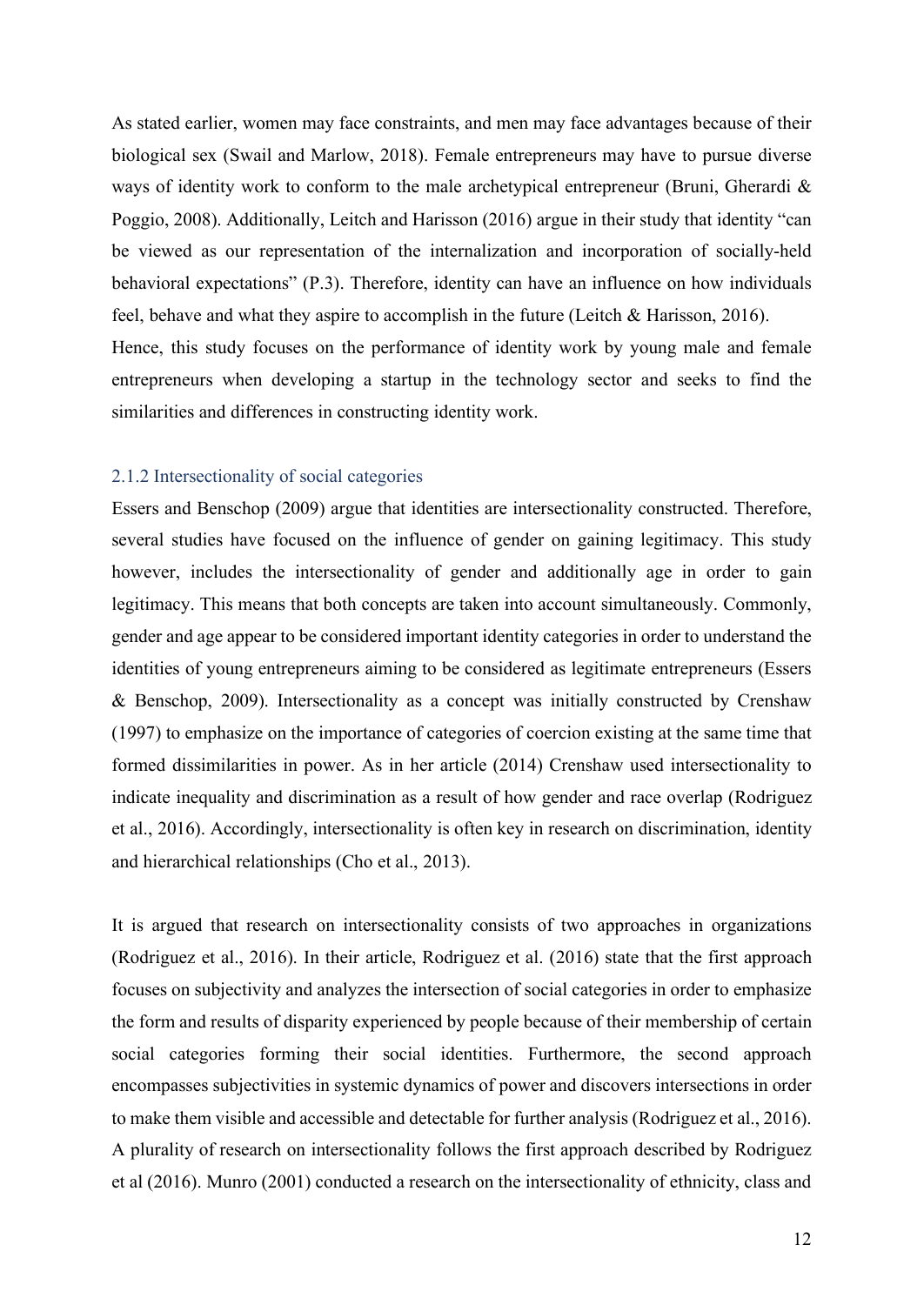gender in trade unions. Swail and Marlow (2018) conducted a research on the effect of gender bias on legitimacy but suggested further research on the interaction of gender with other social categories. Furthermore, Netto et al. (2020) developed research on intersectionality theory by examining the intersectionality of patriarchy and racism with other social categories amongst low paid migrants.

Referring to Acker (2011) in this research, inequality is acknowledged that comes from social identity categories as gender or age. This is in line with the first approach Rodriguez et al. (2016) described in their article. Additionally, Essers and Benschop (2009) argue that in entrepreneurship, people are constructing identities by taking into account diverse social categories, as in this research, gender and age. The concerning social categories will be elaborated in the following two paragraphs.

# <span id="page-13-0"></span>2.1.2.1 Social category: Gender

Generally, biological sex characterizes males and females by their physical nature and therefore, the biological differentiation between men and women is defined as biological sex (Burr, 2002). Moreover, gender is argued to be the socially constructed phenomenon on masculine or feminine behavior (Jeon et al., 2020). The socially constructed perspective on gender takes into account de masculine of feminine behavior that individuals show when constructing their identity. Therefore, this concept is a suitable social category to use in order to investigate identity work. Hence, even though female employment has grown greatly since 1960, women are still not as much employed as males (Jennings & Brush, 2013). Feminist studies and theories are based on the belief that gender is an important part in constructing society, but even more importantly, it is something that disadvantages females (Jennings  $\&$ Brush, 2013). Therefore, as argued by Calás, Smircich, and Bourne (2009), an important objective of feminist knowledge is to investigate, acknowledge and stop this disadvantage that women face. Accordingly, entrepreneurship is not a phenomenon that incorporates gender neutrality. Actually, prejudices based on gender exist. Most entrepreneurs are entangled in these gendered biases (Calás, Smircich & Bourne, 2009; Jennings & Brush, 2013; Marlow & Patton, 2005). Moreover, research points out that entrepreneurship is likely to be seen as a stereotyped masculine phenomenon. Therefore, people have a typical association of entrepreneurship with manly traits like being assertive, competitive and self-concentrated (Gupta, Turban, & Bhawe, 2008; Gupta, Jennings & Brush, 2013). Therefore, it might happen that women tend to behave manly when seeking for legitimacy in order to fit into this dominant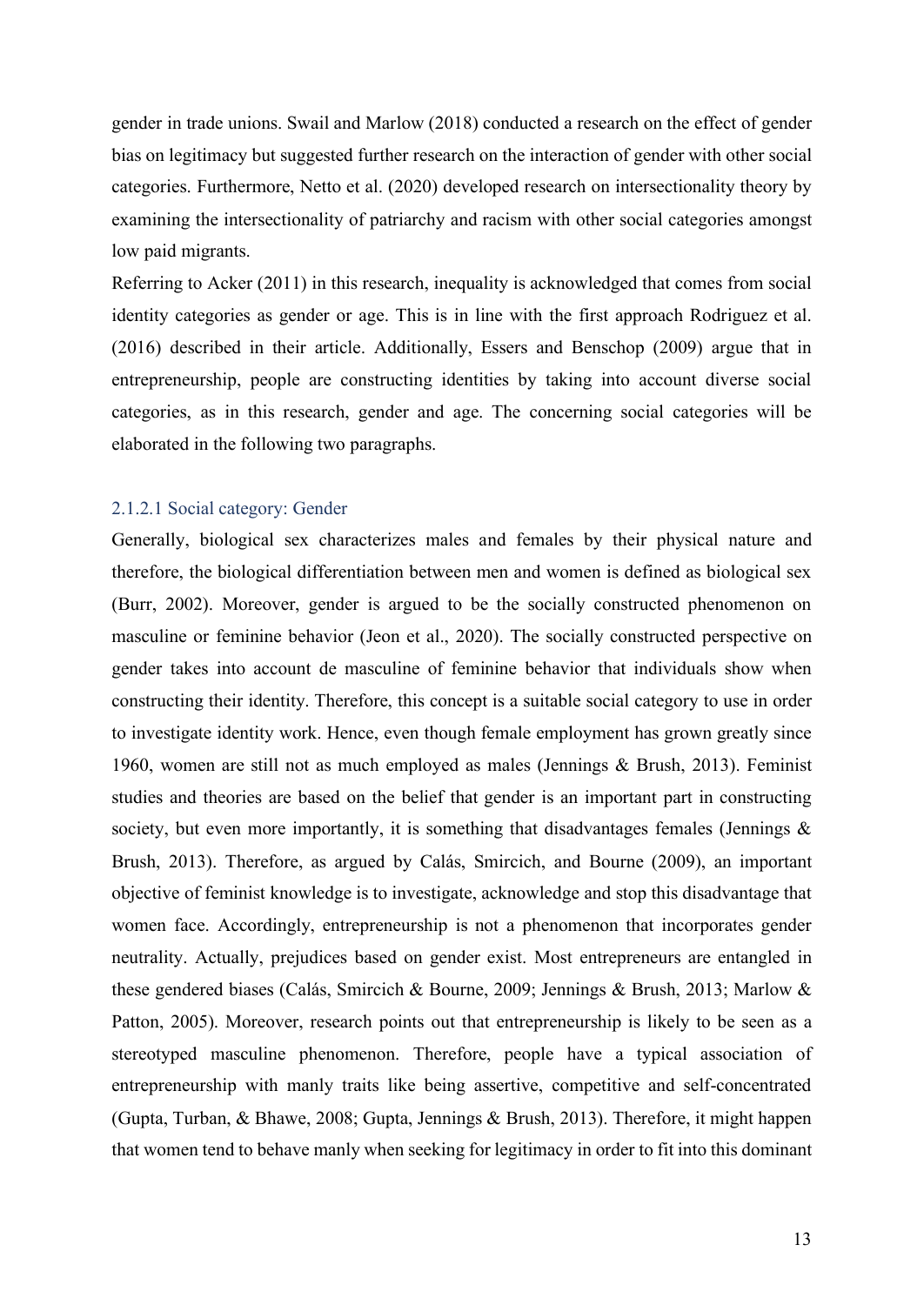discourse. Accordingly, this makes gender an interesting social category to investigate when male and female entrepreneurs are constructing their identity when seeking for legitimacy.

# <span id="page-14-0"></span>2.1.2.2 Social category: Age

This research focuses on the intersectionality of two social categories. In paragraph 2.1.2.1 the social category of gender is elaborated. Hence, an additional category, age, is added in order to speak of intersectionality. The focus of this research is limited to the social category of age until 28. This focus comes from an attraction to investigate an insufficient attention of the role of age in combination with gender, identity work and legitimacy. The average entrepreneur receiving the first funding for their venture is aged 40 (Wright, 2017). Accordingly, it is interesting to do research on a social category that deviates from this average age. Therefore, a social category of age until 28 is chosen for this research. In this research, entrepreneurs under the age of 28 will be referred to as 'young entrepreneurs'. When starting a venture, age is closely interrelated to experience (Kelan, 2014). While researchers have often focused on the intersectionality of race and gender, an important under researched category is age in combination with gender (Kelan, 2014). Accordingly, several researchers have argued that older females tend to be discriminated based on age in their work environment (Ainsworth, 2002; Krekula, 2007). Controversially, not much research has been done on discrimination regarding their experience of younger women in the work environment (Kelan, 2014). Increasingly, young women see age, and with that, lack of experience, as a cause of discrimination and prejudices (Kelan, 2014; Scharff, 2011). Therefore, young entrepreneurs with an age until 28 make a suitable social category to investigate in combination with gender in order to gain legitimacy.

# <span id="page-14-1"></span>2.1.3 Legitimacy

The construction of an identity can be used as a method to gain legitimacy (Brown & Toyoki, 2003). This research incorporates the intersectionality of the social categories gender and age in constructing an identity by entrepreneurs when developing a venture. In this context, whereas an entrepreneur is developing a venture and translating ideas into practice, the stage in which this organization is situated, is called nascency (Swail & Malow, 2008). Marlow and McAdam (2015) state that in this early stage of developing a venture, a lack of track record forces stakeholders to judge the venture based on the owner's identity and credibility. Therefore, it is argued that in this nascency state, the entrepreneur's legitimacy functions as an indication for credibility and potential (Fisher, Kotha & Lahiri, 2016).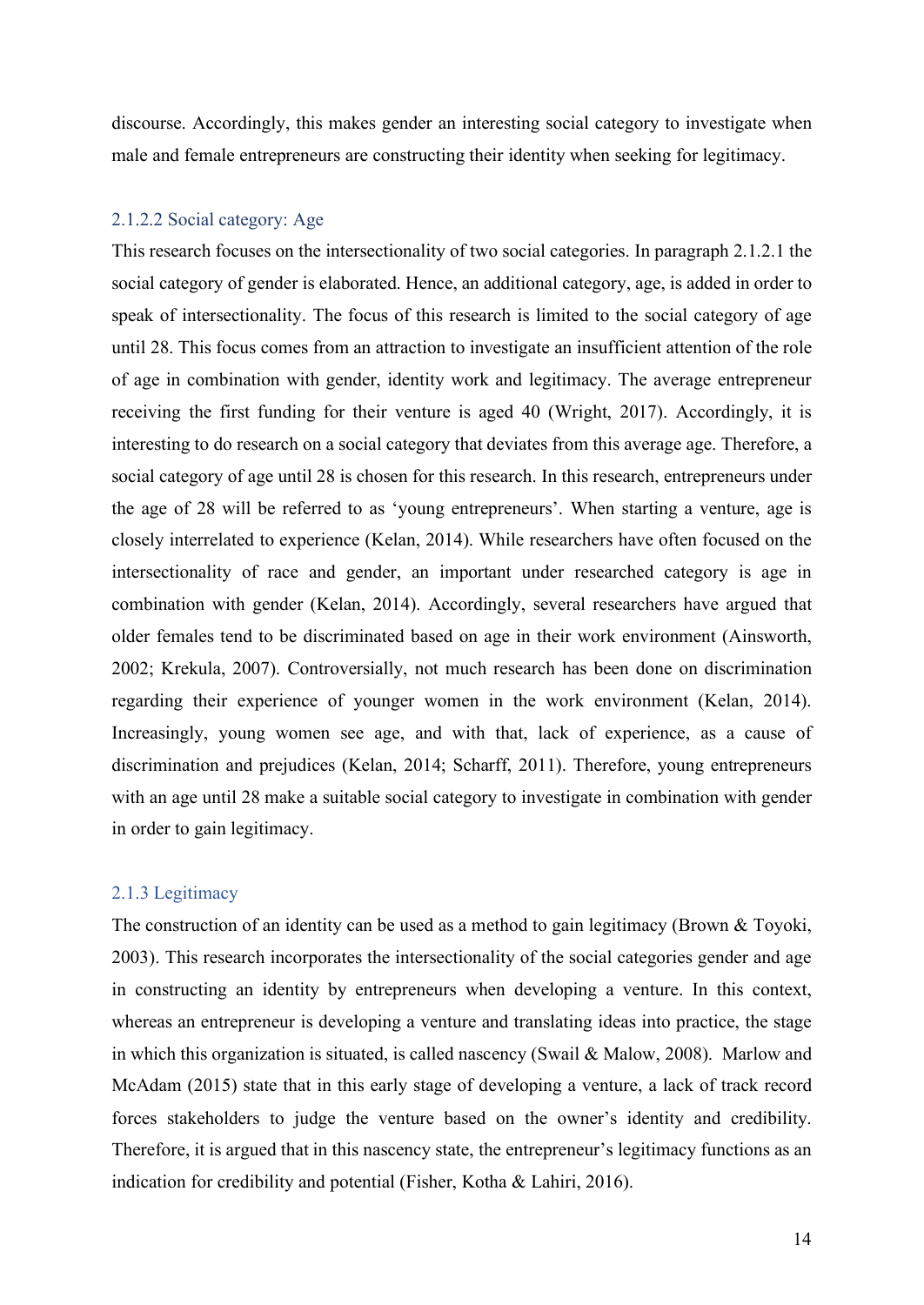Accordingly, Swail & Marlow (2008) argue that seeking for legitimacy is an outward focused process of activities while engaging with external stakeholders. According to De Clercq and Voronov (2009), there is a factor which differentiates an entrepreneur in a nascent stage and an entrepreneur with years of experience. This differentiating factor is the disproportion between the available resources and the resources needed to achieve the goal (De Clercq  $\&$ Voronov, 2009). Several researchers argue that within the development of a new technological idea or venture, the challenge for an entrepreneur is gaining legitimacy in order to pursue their activities (De Clercq & Voronov, 2009). Accordingly, De Clercq and Voronov (2009) argue that "gaining legitimacy is driven by meeting the field incumbents' expectations about conformity and innovation" (P.399). This means that the product or idea should have a fit with what is socially desired and accepted as, in this research, technology (Hargadon & Douglas, 2001). Therefore, in order to gain legitimacy, it is important for an entrepreneur to match the current norms in the field (Aldrich and Baker, 2001). Hence, entrepreneurs face a challenge of constructing their unfamiliar idea in such a way that it becomes plausible/reasonable (Lounsbury & Glynn, 2001). Simultaneously, the entrepreneur must show that the idea is supplementary, innovative and to some extent, new to the field (De Clercq & Voronov, 2009; Shane & Venkataraman, 2000). Consequently, De Clercq and Voronov (2009) claim that legitimate entrepreneurial behavior is seen as: "the ability to meet such potentially contradicting demands which is, confirming with - and challenging existing field arrangements" (P.400). E.g., entrepreneurs should be able to act in line with what is seen as desirable and at the same time they must be able to add new things to the existing. For this study it is therefore interesting to research the way entrepreneurs construct their identity in order to 'fit in while standing out' (De Clercq & Voronov, 2009).

In this study, gender is used as a criterion for assessing the legitimacy of young entrepreneurs developing a technological venture (Swail & Marlow, 2018). Taking into account that the typical entrepreneur is male (Essers & Benschop, 2007) and one can speak of a masculine discourse in the entrepreneurial context (Hamilton, 2014), female entrepreneurs have to execute explicit forms of identity work in order to overcome the chasm between undervalued female identities and the male archetypical entrepreneur (Bruni, Gherardi & Poggio, 2008).

This research seeks to understand the biases and prejudices that young women experience when seeking for legitimacy in order to develop their technological venture. As masculinity is the dominating discourse in entrepreneurship, femininity is seen as the opposite of this norm (Ahl,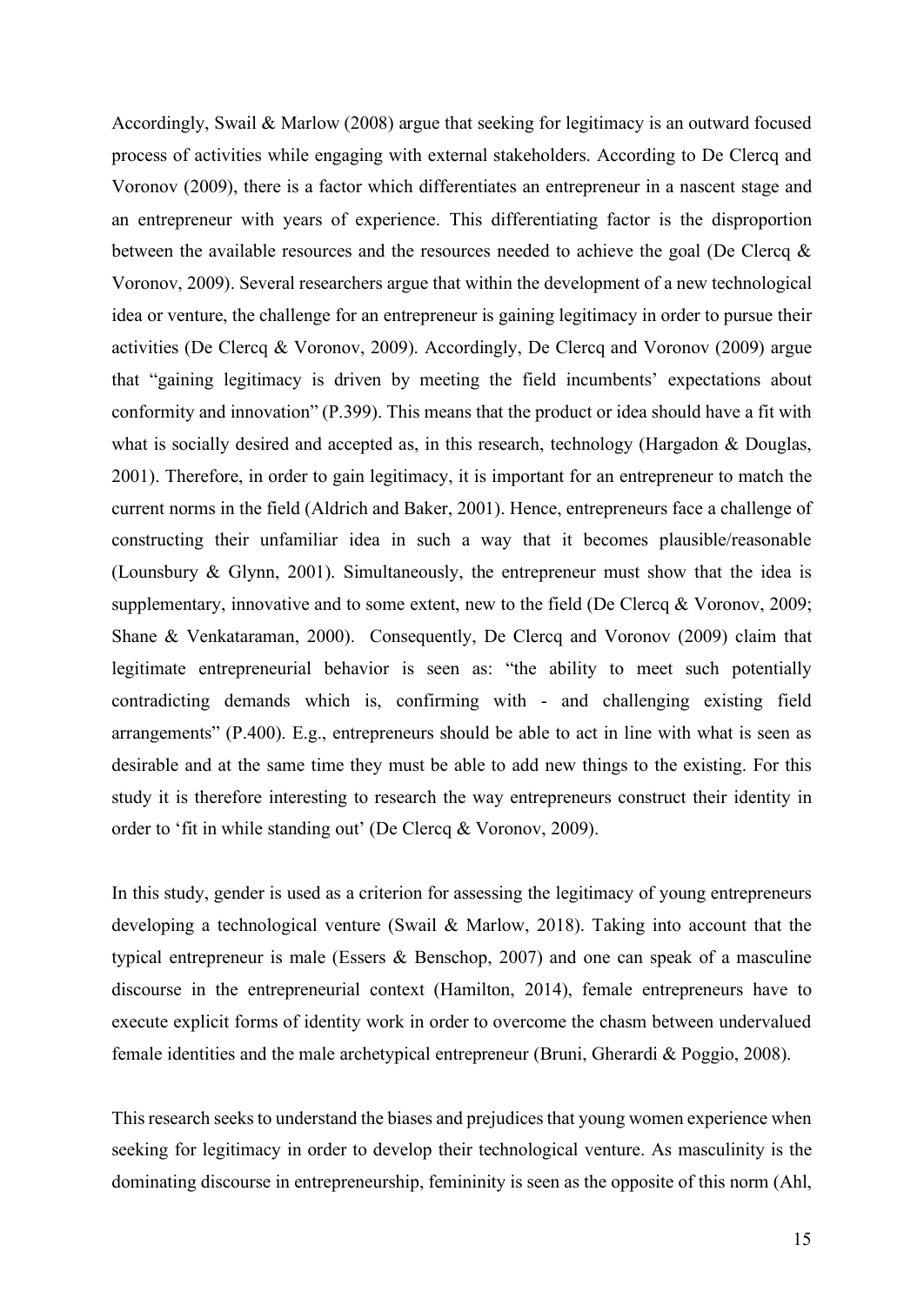2006). This gender blindness (Hamilton, 2014) caused negative effects on women's capability to gain legitimacy as a result of them believed to be less significant than men (Ahl, 2006). However, legitimacy is needed in order to attract resources from external stakeholders (Garud et al., 2014).

Therefore, this research aims to investigate the process young male- and young female entrepreneurs go through when seeking for legitimacy in order to pursue their actions to realize their technological venture. It is aimed to connect the identity work entrepreneurs perform at the intersection of age and gender in relation with this attainment of legitimacy, in order to find out whether prejudices or biases exist within these processes.

# 2.2 Wrap up

This chapter provided a classification of the core concepts of this research. Firstly, identity work is the process of individuals presenting themselves in certain ways to answer the question of who am I (Brown, 2015)? Individuals often construct an identity to match dominant discourses (Aldrich and Baker, 2001). Furthermore, it is argued by Essers and Benschop (2009) that identities are intersectional constructed. This means that individuals are part of multiple social categories simultaneously. For this research, the concerning social categories are age and gender. Lastly, starting entrepreneurs seek to gain legitimacy for their nascent organizations in order to achieve the required resources (Garud et al., 2014). As this is their goal, this research aims to investigate the way young male- and young female entrepreneurs construct their identities by comparing their narratives.

# <span id="page-16-0"></span>**3 Research methodology**

The third chapter contains the methodology which elaborates on the research design and the data collection. The data collection consists of interviews and the analysis of literature. The third paragraph contains the operationalization of the key concept identity work. Subsequently, the fourth paragraph consists of a description of the quality criteria. Finally, this chapter finishes with a paragraph about research ethics.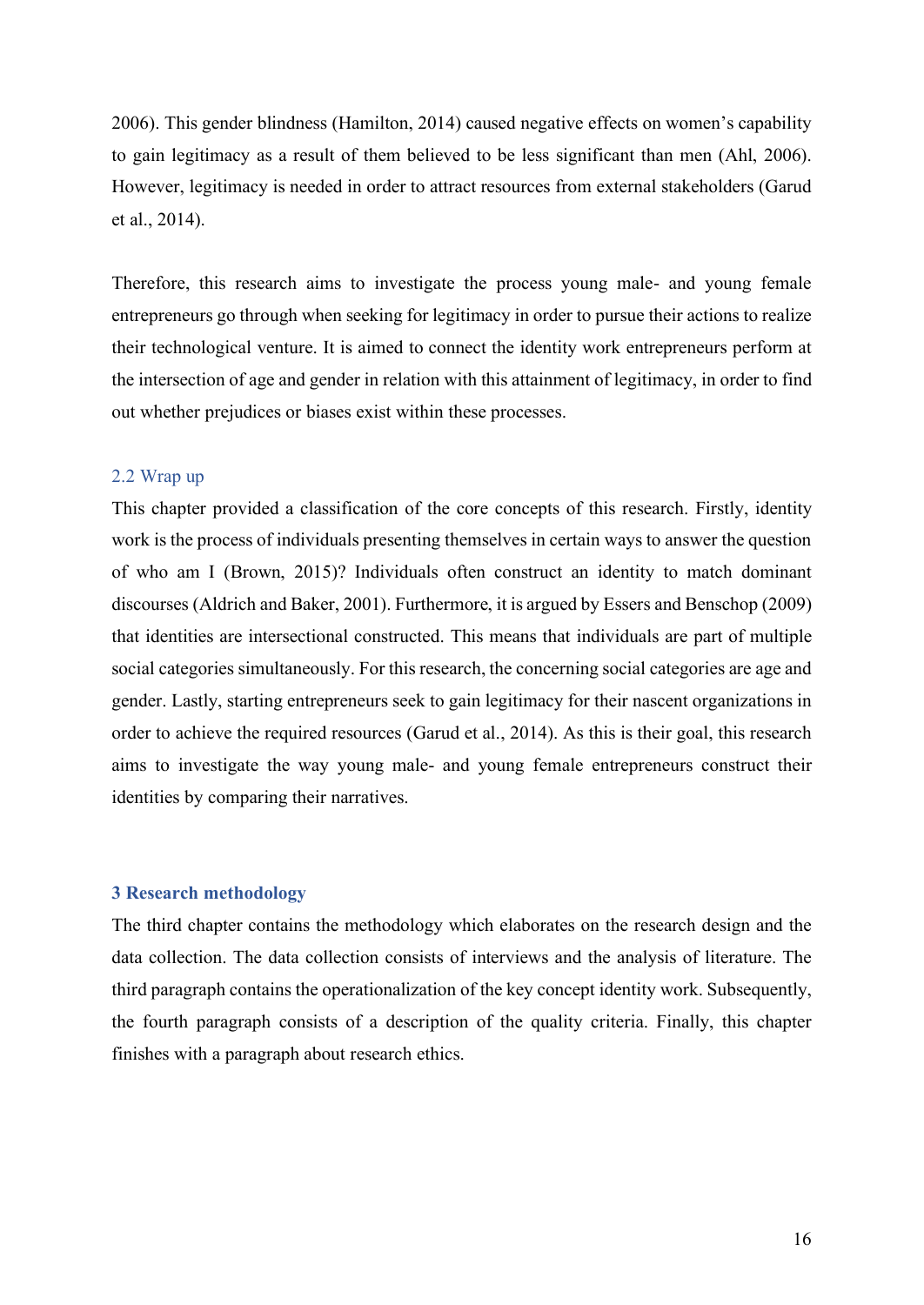# <span id="page-17-0"></span>3.1 Research design

This study accommodates a qualitative framework, i.e., a method that benefits various data sources such as literature, written documents, persons by conducting interviews and observations (Bleijenbergh, 2016). Accordingly, this research is conducted by making use of various data sources such as literature and interviews. The relevant sources will be elaborated in the following paragraph.

Furthermore, this research is partly conducted in a deductive way and partly conducted in an inductive way in order to gain knowledge on the relationship between the identity work that young male- and young female entrepreneurs execute in order to gain legitimacy. Deductive research means that research is executed on a subject that has already been researched by other researchers. Therefore, existing theories can be adopted and applied to new research questions (Eriksson & Kovalainen, 2008). Accordingly, existing theoretical frameworks facilitate this research on the relationship between the identity work that young male – and young female entrepreneurs execute in order to gain legitimacy (Bleijenbergh, 2016). Finally, this framework will be used as a guide to construct semi-structured interviews.

Additionally, this research is conducted by applying an inductive method. This means that the conducted semi structured interviews are allowed to be interpreted by the researcher (Symon & Cassell, 2012). Furthermore, it means that this study is built upon the interpretivist philosophy; therefore, the respondents' interpretation of the situation will be accounted as the foundation for constructing additional knowledge about this subject (Symon & Cassell, 2012).

# <span id="page-17-1"></span>3.2 Data collection

This research is conducted by means of a multiple case study, as twelve cases will be compared with respondents strategically chosen (Symon & Cassell, 2012). Accordingly, the goal is to describe the identity work that the respondents conduct in order to gain legitimacy.

For this research, the population will be young male - and young female entrepreneurs having experienced the process of identity construction when gaining legitimacy in the nascent stage of starting a venture in the technology sector. This population is the group of which a conclusion is wished to be gained (Symon & Cassell, 2012). Therefore, a multiple case study will be executed in order to compare these different stories. In order to conduct this multiple case study, a sample of the population is taken. This sample consists of twelve respondents willing to cooperate in this research. The twelve respondents will be six young male entrepreneurs and six young female entrepreneurs, so that a conclusion can be drawn regarding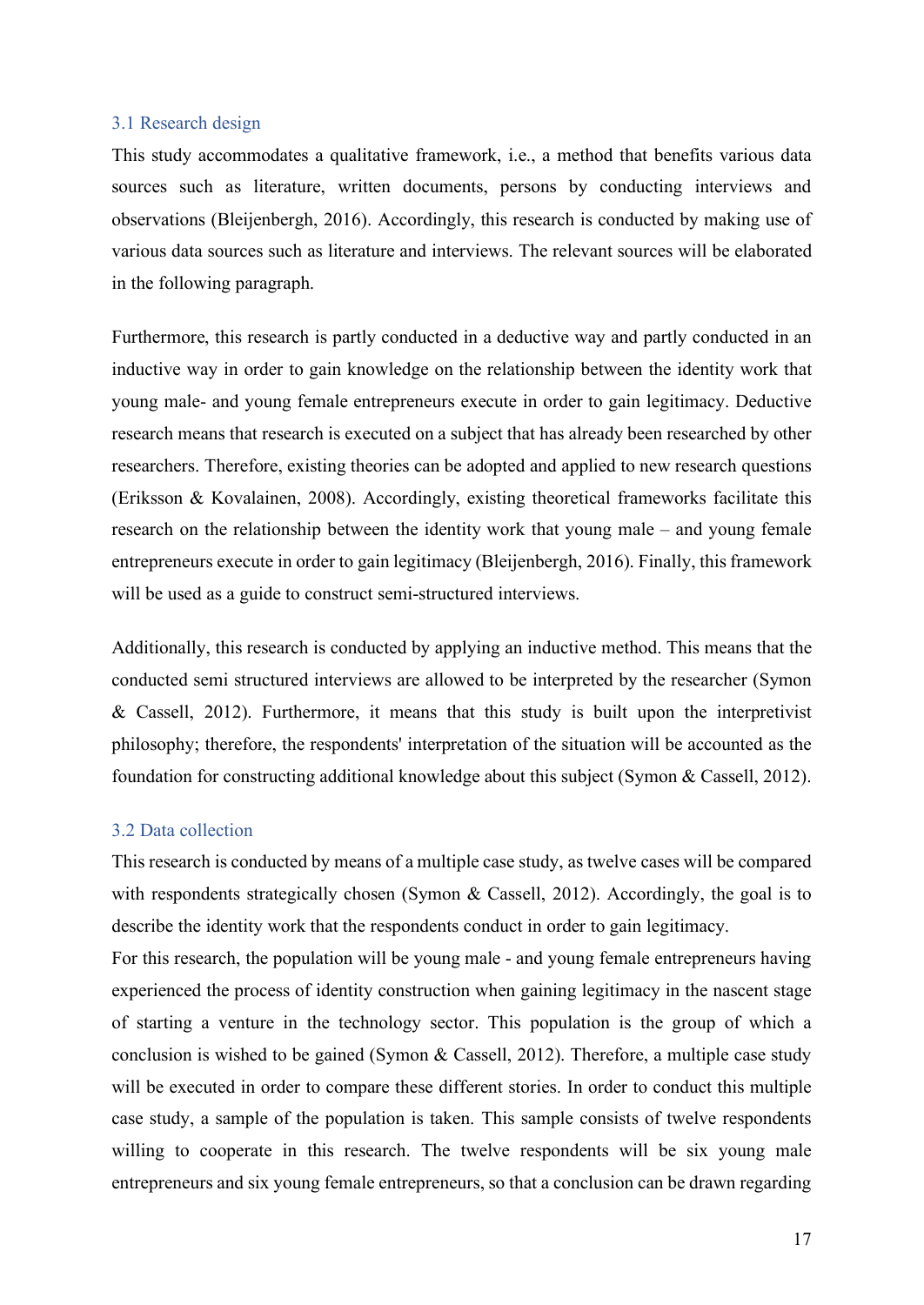the differences between these two groups. Young male - and young female entrepreneurs that created a venture in the technology sector in the Netherlands is a relative homogeneous group for which Guest et al. (2006) advice to select a sample of twelve respondents. Several ways to select a sample can be applied. In this research a sample will be selected firstly by self-selection sampling (Symon & Cassell, 2012). Therefore, an announcement for needed participants in this research is made on a social media platform called LinkedIn. Potential participants were able to react on this publication. Self-selecting sampling by publicizing a need for respondents will attract the first few participants who will acknowledge the importance of this subject and are therefore prepared to commit their time to participating in this research (Symon & Cassell, 2012 P.43).

Secondly, snowball sampling is executed. Snowball sampling i.e., a method in which participating respondents recommend other potential respondents in the field (Symon & Cassell, 2012 P.43). Hence, the respondents recommended additional participants and consequently, the sample snowballs (Saunders et al., 2009).

# <span id="page-18-0"></span>3.2.1 Young male and female entrepreneurs: interviews

In this research, interviews are conducted as a means to gather relevant data to provide an answer to the research question. Therefore, the structure of the interview is in line with the research question (Saunders et al., 2009). Firstly, the respondents are selected based on nonprobability sampling. According to Saunders et al. (2009) respondents do not have a fixed probability to be chosen when a non-probability sampling technique is used (Saunders et al., 2009). Hence, a non-probability sampling technique is not suited for research questions that seek statistical answers about the population (Saunders et al., 2009). Therefore, the sampling strategies discussed in paragraph 3.2 are used to attain suitable respondents.

Subsequently, the interviews are conducted using a semi-structured technique. Semi structured interviews are generally recognized as 'qualitative research interviews' (King, 2004). Conducting an interview using a semi-structured technique means that the interviewer will have a list of topics and or questions based on the theoretical framework (Saunders et al., 2009). According to Saunders et al. (2009) the order of these questions is not fixed. Instead, the order can be adapted to the progress of the interview. Furthermore, new questions can be asked as they arise from the conversation (Saunders et al., 2009). The goal of the conducted interviews is to achieve profound narratives from young female- and young male entrepreneurs.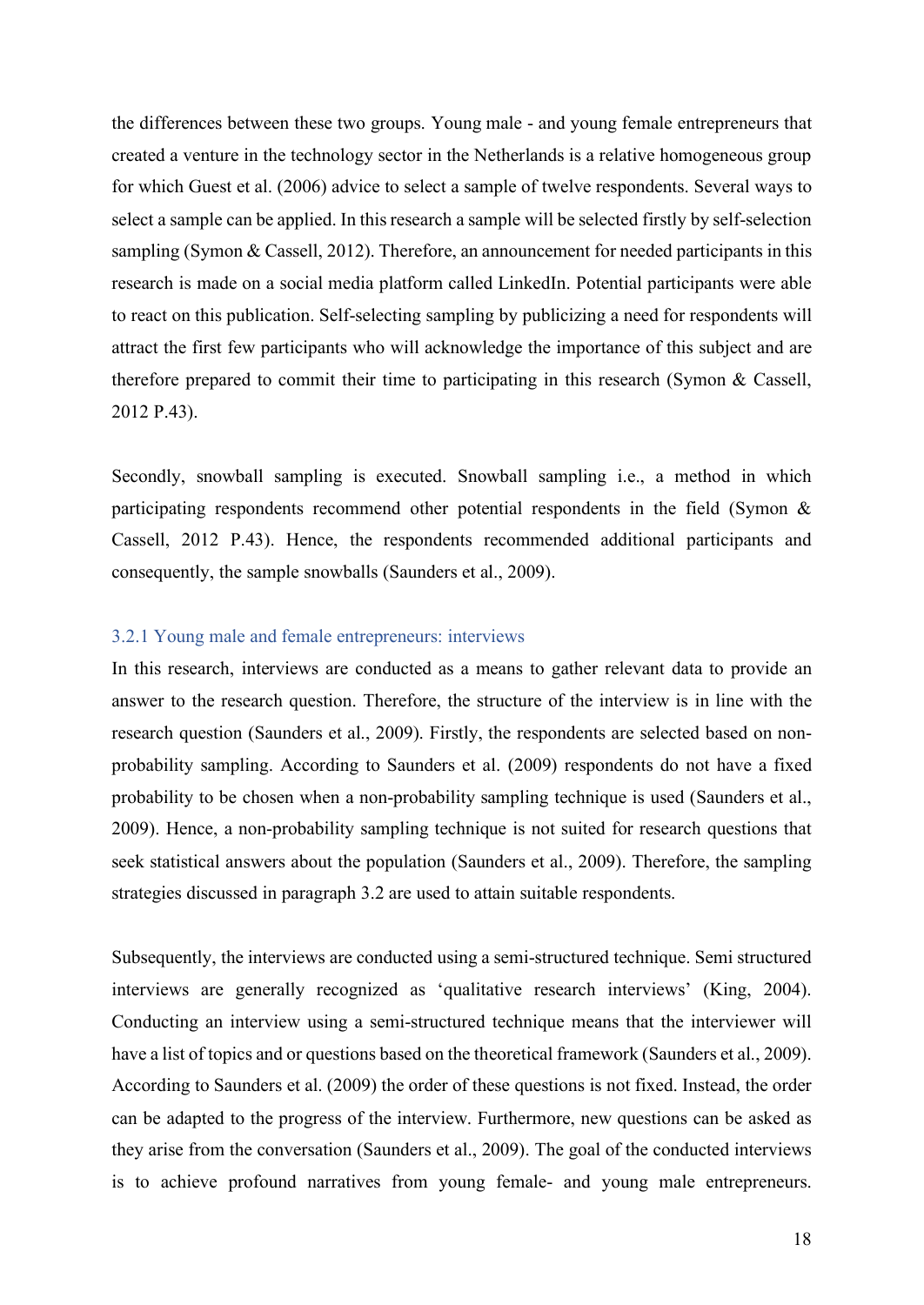Accordingly, the conducted interviews are transcribed and analyzed. The following steps are executed in order to conduct an analysis of the interviews. The transcripts are coded, partly based on the operationalization of the core concepts. Subsequently, the codes are further aggregated into overarching themes, patterns and categories. This is in line with categorical content analysis, which is an analysis based on the content of conducted interviews (Symon & Cassell, 2012). Hence, citations and quotes are provided in the results. These citations and quotes are interpreted and analyzed discursively. Accordingly, it is important for this research to take note on what is said, in what way and why by respondents. In this way, by illustrating these quotes and citations, an elaboration will be provided about the sense making of the respondents about the concerning topics. Additionally, this approach is in line with social constructivism, which focuses on the fact that language should be interpreted based on individuals and their identity (Symon & Cassell, 20120).

# <span id="page-19-0"></span>3.3 Operationalization

This paragraph focuses on the elaboration of core concepts into further dimension and indicators. Based on these elaborated indicators and subjects, questions will be constructed for the interviews.

The key concept in this research question is identity work. This approach is focused on particular acts of identity work executed by young male- and young entrepreneurs seeking legitimacy in order to create a venture in the technology sector. As defined by Sveningsson and Alvesson (2003): "identity work refers to people being engaged in forming, repairing, maintaining, strengthening or revising the constructions that are productive of a sense of coherence and distinctiveness" (P.1165). As the technology sector is a male dominated industry (Marlow & McAdam, 2015), it is interesting to take into account gender and age regarding identity work. As stated in paragraph 2.1.2.1 and 2.1.2.2, prejudices exist regarding the social categories of age and gender (Ainsworth, 2002; Calás, Smircich & Bourne, 2009; Jennings & Brush, 2013; Krekula, 2007). Therefore, this research aims do dive into the differences between young male- and young female entrepreneurs when constructing their identity in the process of gaining legitimacy. By executing interviews, this research aims to focus on "language and discursive construction of identities" (Essers and Benschop, 2009 P.409). The goal is to explore how these young male- and female entrepreneurs construct their identity in order to gain legitimacy while being part of multiple social identity categories simultaneously e.g., intersectionality. Furthermore, this study takes into account that identity work is a process by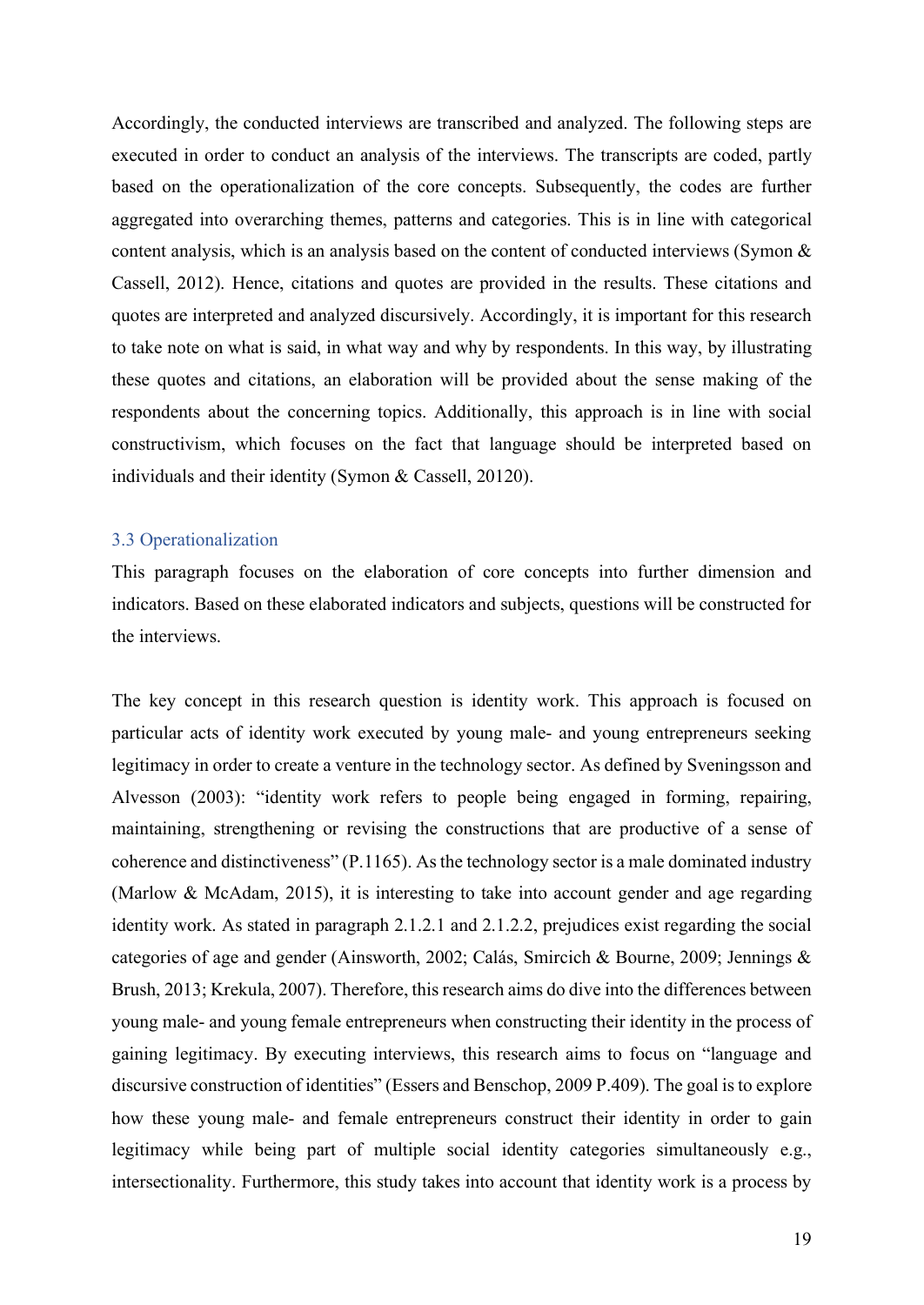individuals, continuously changing and adapting to different situations (Sveningsson & Alvesson, 2003). Therefore, identity work is asked to the respondents as a phenomenon divided in the self-identity, referring to the unconscious part of an identity (Sveningsson & Alvesson, 2003). Sveningsson and Alvesson, (2003) state that the self refers to 'something deeper, more personal and non-accessible' than identity" (P. 1168). This is questioned to respondents regarding facts such as, age, biological sex, function etc. Additionally, respondents are asked about the constructed identity e.g., identity work executed (Sveningsson & Alvesson, 2003). In this research, identity is referred to as "the conscious struggle to respond to the question who am I?" (Sveningsson & Alvesson, 2003 p. 1168). Therefore, respondents are questioned about how they present themselves in the process of gaining legitimacy. Questions are asked about aspects such as age, behavior, feminity, masculinity, feelings etc. Additionally, for the operationalization of identity work a framework by Caza et al. (2018) is used. In this framework, identity work is grouped into four dimensions namely; cognitive-, discursive-, physical- and behavioral identity work (Caza et al., 2018). Cognitive identity work refers to "the mental efforts execute in order to construct interpret, understand and evaluate identity" (Caza et al., 2018 P.891), discursive refers to what individuals say and how they say it, physical refers symbols in the way individuals present themselves physically such as clothing and behavioral refers to the way individuals act in order to construct identity (Caza et al., 2018). These dimensions are further elaborated in several indicators. The indicators are used as topics during the interview. Furthermore, based on the concerned indicators, interview questions are constructed.

The dimension cognitive identity work is elaborated in four indicators: cognitive tactics, projected identification, selective cognitive processing and cognitively repositioning organizational practices. Cognitive identity work is about self-reflection, including selfquestioning, reflexive sense making and self-change (Beech, MacIntosh, & McInnes, 2008; Fletcher & Watson, 2007). For instance, MacIntosh and Beech (2011) argue that individuals repeatedly "construct their identity through an internal dialogue with their fantasies" (Caza et a., 2019 P. 891). Additionally, Ashford and Kreiner (1999) argue that individuals can use cognitive tactics in order to construct their identity such as reframing the meaning of their work or shifting attention to certain parts of their jobs. Projected identification is a concept elaborated by Petriglieri and Stein (2012) which indicates the process during identity construction in which individuals project certain unwanted characteristics onto other individuals, so that it seems that the individual himself does not possess these unwanted characteristics (Caza et al., 2018).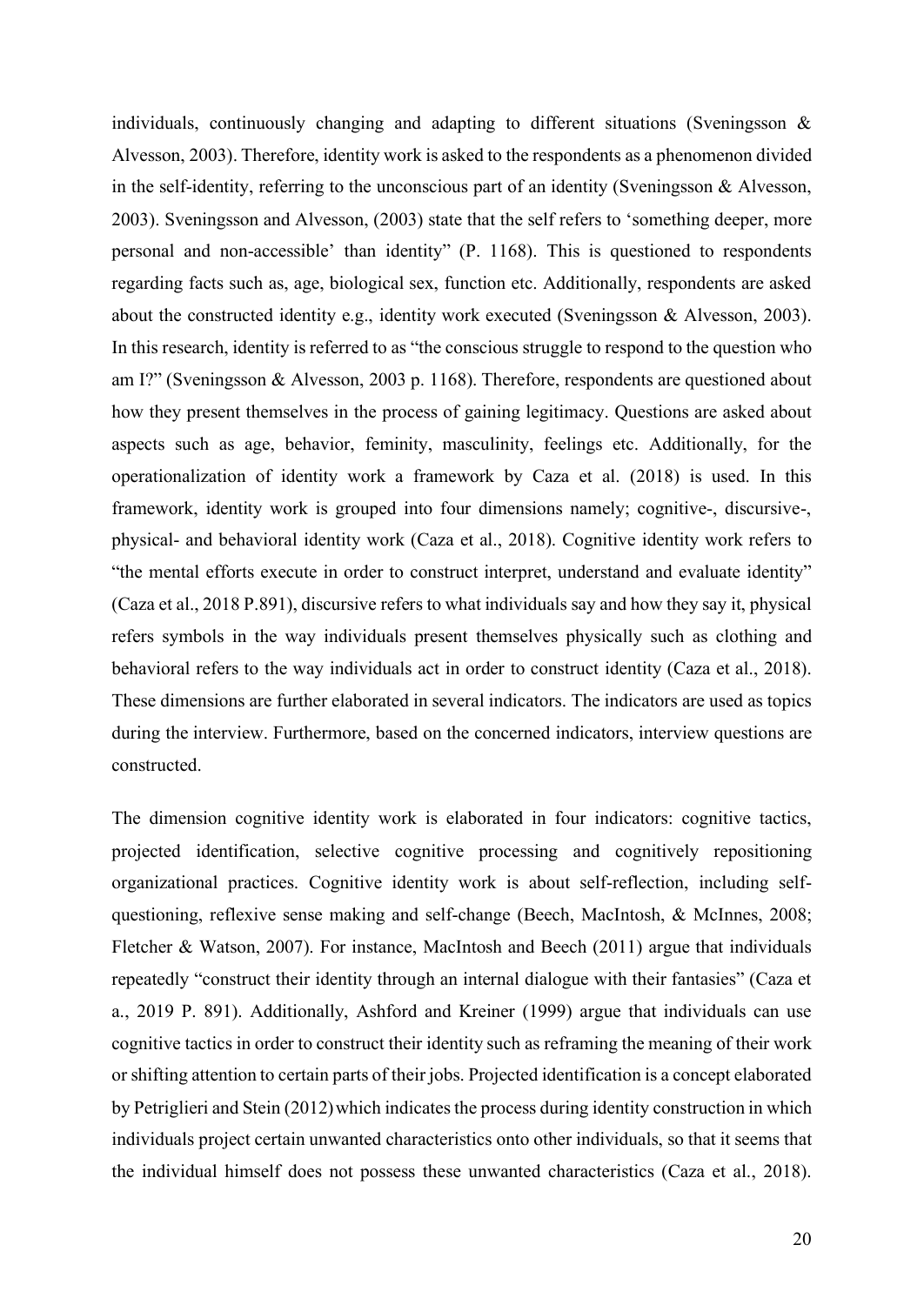Furthermore, Essers, Doorewaard and Benschop (2013) found in their research that individuals are able to switch between constructed identities. Therefore, the indicator selective cognitive processing elaborates on individuals "filtering and attending to the suggestions given to them by others based on whether those suggestions were favorable to their goal of maintaining autonomy or not" (Caza et al., 2018 P. 892). The last indicator is cognitively repositioning organizational practices. This concept is argued by Berger et al. (2017) and is about the fact that individuals can resolve conflicts between social identity and professional identity by "cognitively repositioning some of their organization's practices" (Caza et al., 2018 P. 892).

The indicators of discursive identity work are insider jargon, tone of voice/ word choice, language skills and expressions. Therefore, discursive identity work refers to "what is verbalized and how it is verbalized" (Snow & Anderson, 1987 cited in Caza et al., 2016, p. 891). Gagnon (2008) describes insider jargon as discursive tactics to shape identity i.e., speaking like an insider or using irony and humor to construct identity (Caza et al., 2016). Additionally, tone of voice and choice of words (Allen, 2005) are referred to as aspects of which individuals can construct a desired identity (Caza et al., 2016). Alvesson (2001) argues that language skills play an important role for individuals in constructing identity. Accordingly, Kuhn (2006) in his study argues that the use of expressions (Kuhn, 2006) can be deployed in order to construct a desired identity (Caza et al., 2016).

Physical identity work is elaborated into three indicators: physical appearance, physical appearance of environment, physical appearance of materials. Humphreys and Brown (2002) argue that physical appearance is an important factor in constructing identity e.g., how individuals dress. Additionally, Elsbach (2009) found that physical environment can be used as a means to create identity to associate stakeholders' impressions with the aimed identity. Finally, Anteby (2008) found that individuals can use materials in order to construct their identities such as prototypes or presentations.

Lastly, the dimension of behavioral identity work can be further elaborated in to four indicators; Behavioral tactics, behaviors that adhere to the norms of organizational justice, courageous acts and signaling. Ashford et al. (2007) argue that behavioral tactics such as blaming, condemning and distancing from roles can be used to construct identity. According to Scott et al. (2000) individuals can construct their behavioral identity by enacting in attitudes that are in line with or are not in line with the norms of the organization or industry. Koerner (2014) states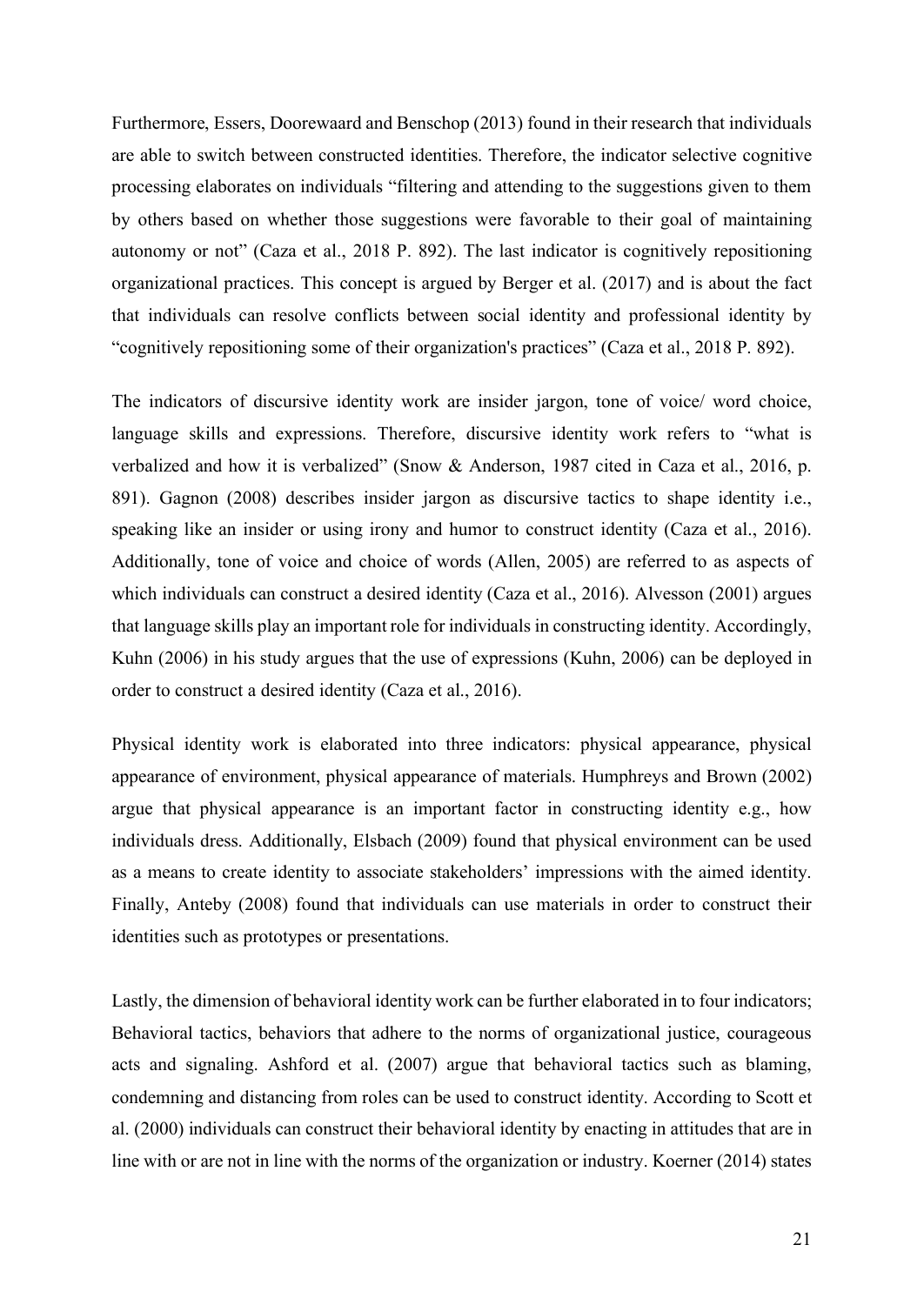that individuals can execute courageous acts in order to construct their identity. Lastly, Berger et al. (2017) argue that individuals can signal their identity by executing behavior in order to show that they work hard.



*Figure 2: Operationalization of identity work*

According to the above-mentioned indicators, interviews are constructed to gain information about the way every young male- or young female entrepreneur constructs their identity to gain legitimacy. A combination is made by asking general questions and questions based on the detailed operationalization of identity work in order to sketch detailed narratives. However, primary questions are asked about their general experiences in the process of constructing their identity, taking into account their intersectionality. Subsequently, to achieve detailed narratives, more profound questions are asked. Concluding, the aim of the interviews is to investigate which differences exist between young male- and young female entrepreneurs in the process of performing identity work, to gain legitimacy in the technology sector. This will be accomplished by analyzing the detailed narratives.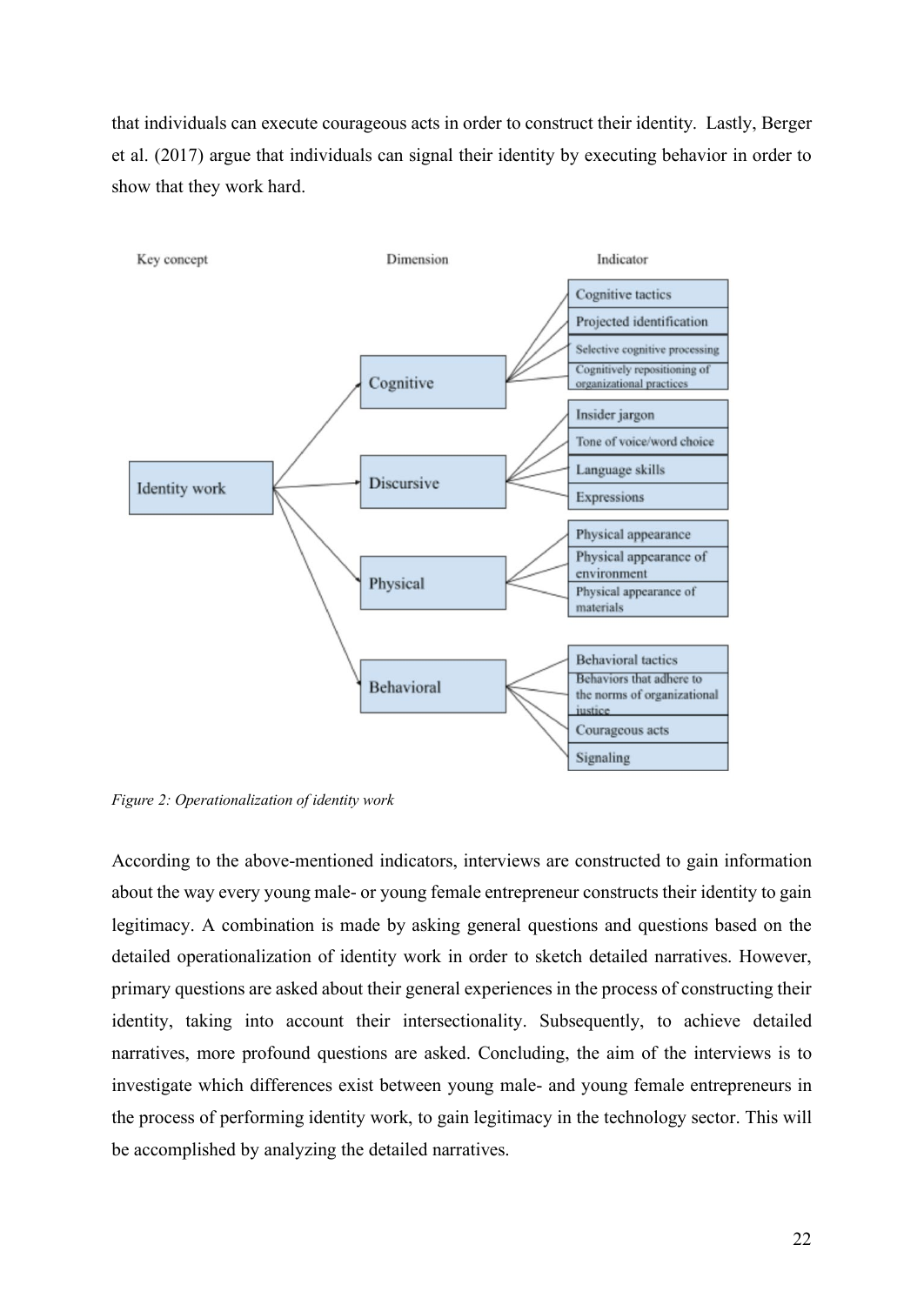## <span id="page-23-0"></span>3.4 Quality criteria

This research contains a qualitative research. Therefore, the quality of this research cannot be evaluated by means of the same criteria as quantitative research (Seale, 1999; Easterby-Smith et al., 2008). Criteria's like validity and reliability are commonly used in quantitative research and are seen as aspects that need to be verified in order for the research to be considered as worthy of application (Symon & Cassell, 2012). Thus, in quantitative research, objectivity is the goal for a convincing study (Symon & Cassell, 2012). Controversially, Symon and Cassell (2012) argue that subjectivity, being transparent and interpretation are the goal in qualitative research. Hence, as the assessment criteria used in quantitative research cannot be used in this study, other assessment criteria have to be adopted. Tracy (2010) argued that there are several reasons to develop distinguishing criteria for qualitative research namely: pedagogical, developmental and political. Pedagogical, by setting ground rules, as this helps researchers to learn. Developmental, as constructing such ground rules helps researchers to discuss with each other and learn from each other. Finally, political, as possessing ground rules empowers researchers to assure others that the conducted research is valuable (Tracy, 2010). However, this research applies the list of criteria created by Guba and Lincoln (1989) that employs the naturalistic terms such as credibility, transferability, dependability and confirmability (Symon & Cassell, 2012). Accordingly, the four criteria defined by Guba and Lincoln (1989) are considered to be crucial for a trustworthy research (Symon & Cassell, 2012). These criteria's will be elaborated and applied in the following paragraphs.

# <span id="page-23-1"></span>3.4.1 Credibility

Credibility means that the researcher attempts to present an adequate fit between "constructed realities of respondents and the reconstructions attributed to them" (Guba & Lincoln, 1989 p.237). According to Symon and Cassell (2012) this can be achieved by several methods such as prolonged engagement, peer debriefing, negative case analysis, progressive subjectivity and member checking (p. 207). Peer debriefing is performed by the researcher by means of discussing the subject with a colleague (Symon & Cassell, 2012). Member checking will be performed by discussing the interpretations of the researcher with the participants. Therefore, it is secured that the data is not misinterpreted by the researcher throughout the process (Symon & Cassell, 2012).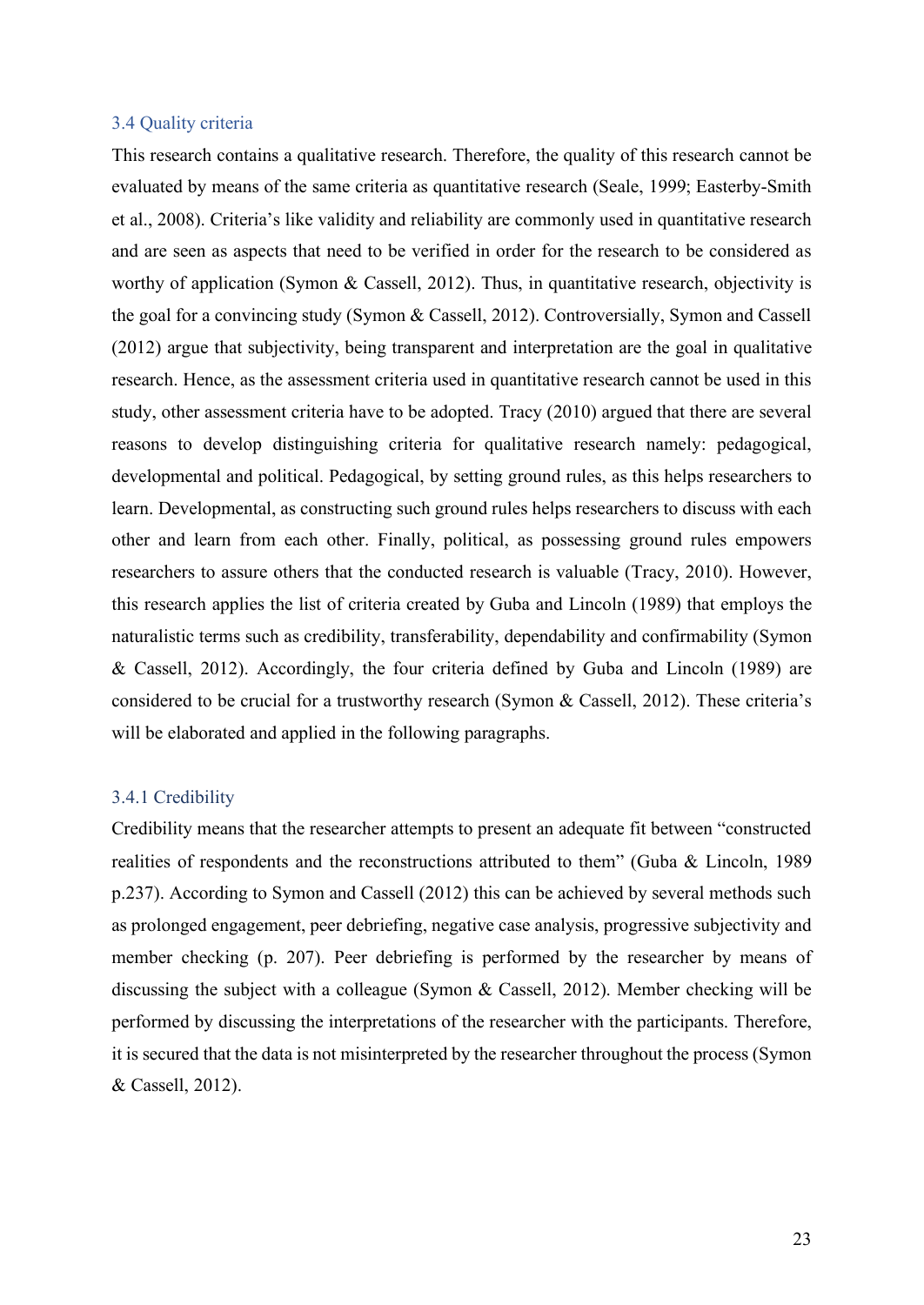## <span id="page-24-0"></span>3.4.2 Transferability

In order to secure transferability, it is important for the researcher to present sufficient detail about the research case (Symon & Cassell, 2012). This can be accomplished by providing broad descriptions. Therefore, in this research, transferability is achieved by representing the research process as comprehensive as possible. Accordingly, readers can therefore conclude if this study is applicable to other contexts and specifically, their own context (Symon & Cassell, 2012).

# <span id="page-24-1"></span>3.4.3 Confirmability

Confirmability is an additional criterion defined by Guba and Lincoln (1989). The goal of confirmability is to clarify where the obtained data comes from (Symon & Cassell, 2012). Confirmability of research is met by providing a comprehensive explanation of the collected data and the analysis process of the used data (Symon & Cassell, 2012). Accordingly, Symon and Cassell (2012) argue that in this way, the reader is able to judge whether the collected data is obtained separately from the researcher and his thoughts. Correspondingly, the data in this research comes from literature and interviews. The data is analyzed by the coding the transcripts.

# <span id="page-24-2"></span>3.5 Research ethics

This paragraph elaborates on the research ethics. Firstly, the research goals are ought to be fully transparent to participants (Symon & Cassell, 2012). Therefore, all participants are informed about the research goal. Where unclarity exists, participants are free to ask questions. Furthermore, the data that is possessed about all participants will be treated fully confidential, and all participants remain anonymous. To assure this confidentiality and anonymity agreements are made verbally. However, as participants seek for more confirmation, written agreements are formed. Additionally, the interviews will be recorded, only when the respondent has agreed with this decision. Moreover, all twelve respondents are free to withdrawn from participation in this research at all times. Furthermore, participants are all fully notified about the result when this research is finished. As they wish, they will be notified by email with a copy of this research. However, results of this research will not be shared with third parties without anonymization. Accordingly, the findings are allowed to be applied by young male- and young female entrepreneurs through accessing additional knowledge about this subject.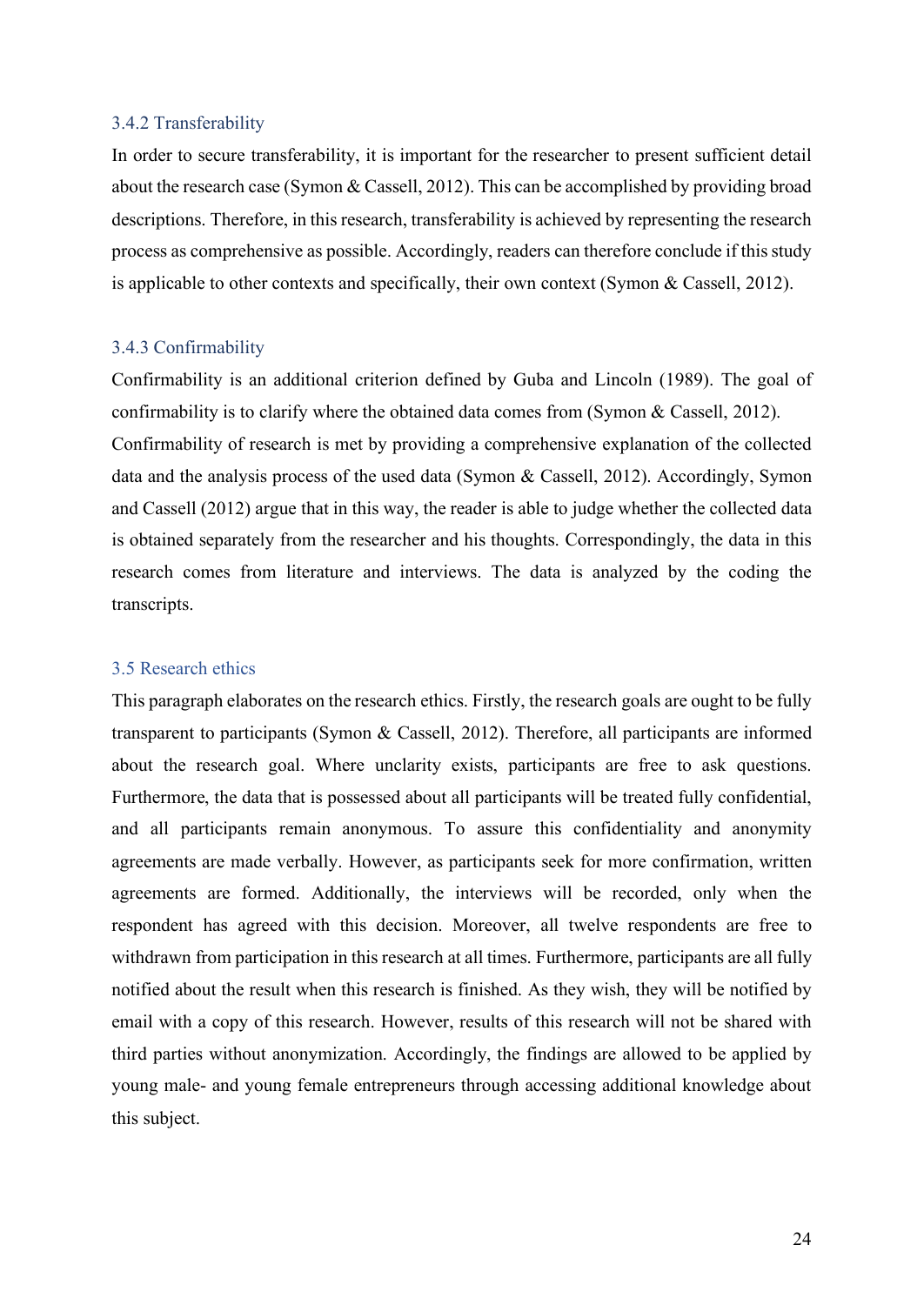# <span id="page-25-0"></span>**4 Analyses**

This fourth chapter will provide the findings extracted from the empirical data. Furthermore, it will provide answers to the last four sub-questions.

As stated before, interviews are performed with six young male entrepreneurs and six young female entrepreneurs. Each of these individuals are entrepreneurs that have established a venture in the technology sector. Therefore, they all have gone through, or are going through the process of constructing their identity to gain legitimacy from external stakeholders. During the interviews, detailed narratives were established. Based on the codes elaborated in chapter three, the following sub-questions will be answered by providing an analysis of the interviews. Hence, this chapter will elaborate on the entrepreneurs' experiences and performed identity work.

# <span id="page-25-1"></span>4.1 Experiences

As found in the literature, entrepreneurs must convince external stakeholders of their potential to gain legitimacy (Fisher, Kotha & Lahiri, 2016). Thus, the first part of the interviews focused on extracting detailed narratives about the experiences of the young male- and young female entrepreneurs in this process. Therefore, this paragraph provides an elaboration on the findings of these narratives regarding the intersectionality of age, gender and entrepreneurship.

#### <span id="page-25-2"></span>4.1.1 Experiences young male entrepreneurs

In this paragraph six young male entrepreneurs are cited to provide a clarification on their experiences as young male entrepreneurs.

Marco (24) is an entrepreneur that has developed a robot to enhance people's sleeping pattern. His mother suffers from sleeping problems and was prescribed a lot of medication. Thus, he wanted to solve this and developed a robot to improve his mother's sleeping problems. To set up his venture, he is interacting with several stakeholders to gain the needed resources.

Thijs (31) is an entrepreneur that started a company in medical technology during his study Industrial Engineering at the TU Eindhoven. He started his company when he was 25. The company is active in medical technology and develops smart ultrasound solutions.

Hans (26) is an entrepreneur that started a company in app development seven years ago. During his study ICT, the company evolved from an idea to practice. Hans and his team develop apps for customers that experience technical problems. With his company, he strives to become the biggest app developer in the Netherlands.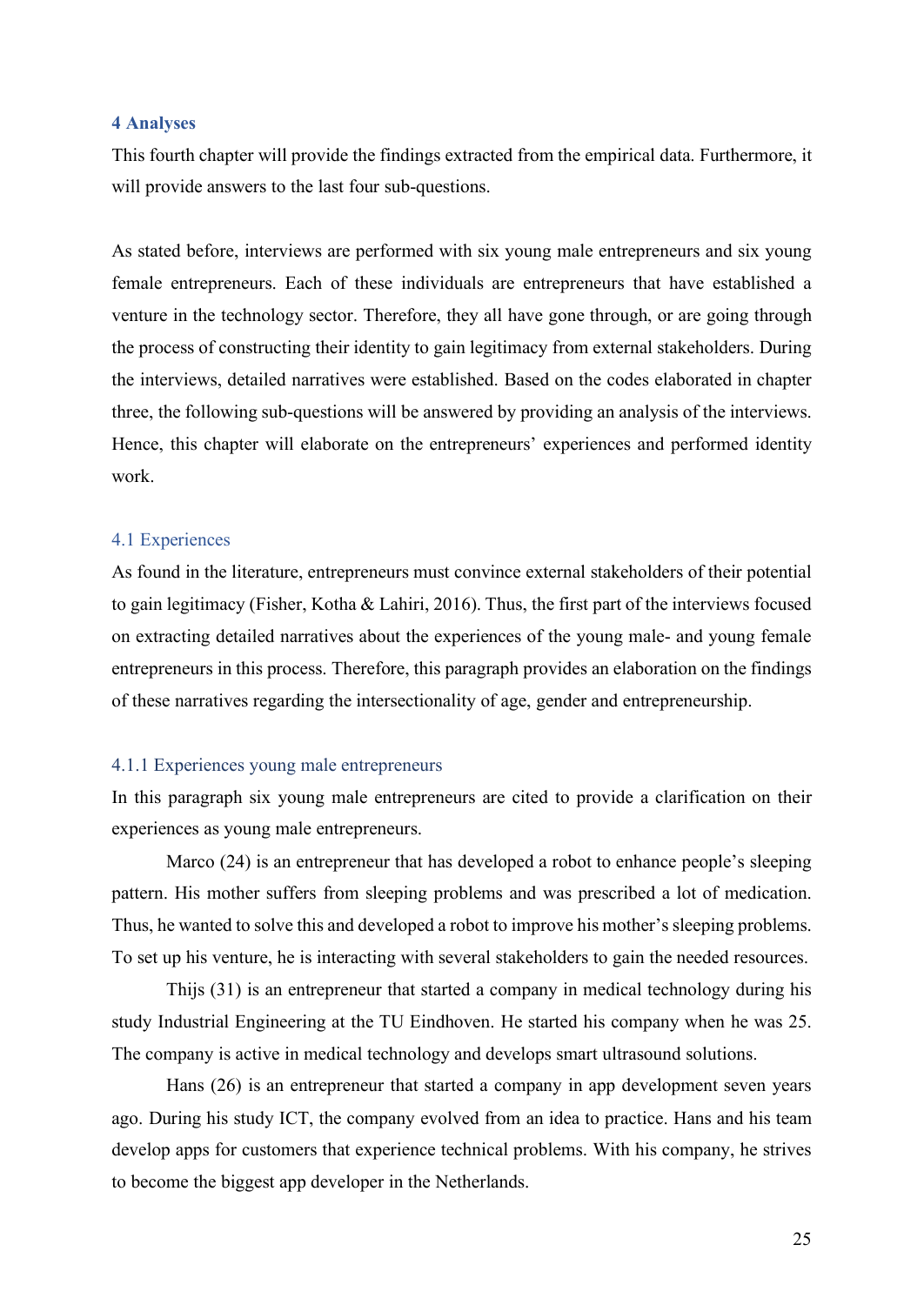Cas (23) is an entrepreneur and set up a company in 2017. With his venture, he constructs e-commerce solutions for companies in the manufacturing industry. For example, they construct websites where customers can compose products in 3D.

Steven (25) is an entrepreneur active in artificial intelligence. He strives to make the world a better place by applying artificial intelligence to solve sustainable development goals. Steven is an entrepreneur that obtained a degree in Mechanical Engineering, Neuroscience and Data Science.

Max (24) is an entrepreneur who developed a pressure sensitive keyboard. This product is developed during his study and the initial target market was the game industry. However, he discovered that pressure sensitive keyboards can tell a lot about a person's behavior. Therefore, they now use this pressure sensitive keyboard to detect, for example, fraud in exams.

An overarching theme that returned during the interviews is that the young male entrepreneurs in this study feel that they have an advantage in gaining legitimacy due to their gender identity. The young male entrepreneurs in this study are under the impression that external stakeholders are willing to invest in them because they recognize themselves in the young male entrepreneurs. Nevertheless, the young male entrepreneurs in this study seem to perceive their gender identity as a disadvantage in gaining legitimacy too. Additionally, the young male entrepreneurs in this study seem to feel that the intersection of their gender identity with their age identity diminishes the advantage, and enforces the disadvantage perceived due to their gender identity in the attainment of legitimacy.

Marco seems to have positive experiences in the process of gaining legitimacy as a male entrepreneur regarding his gender identity. He recognizes that he looks like the stereotypical entrepreneur, which is white and masculine according to Essers and Benschop (2007):

*"I think the stereotypical entrepreneur in this sector is the way I am. External stakeholders see themselves in you, I think because of that it feels safe for them. […] Being a young entrepreneur does not work in your advantage, as a young entrepreneur you are perceived as less legitimate. External stakeholders have told us several times that we are too young and that we are not able to deal with money properly."*

Marco is still in the process of gaining resources from investors. He has participated in several pitch contests and noticed that the people he needed to convince, were mostly male entrepreneurs. This might suggest that being male feels beneficial to him in the attainment of legitimacy. Marco explains that the external stakeholders recognize themselves in him, and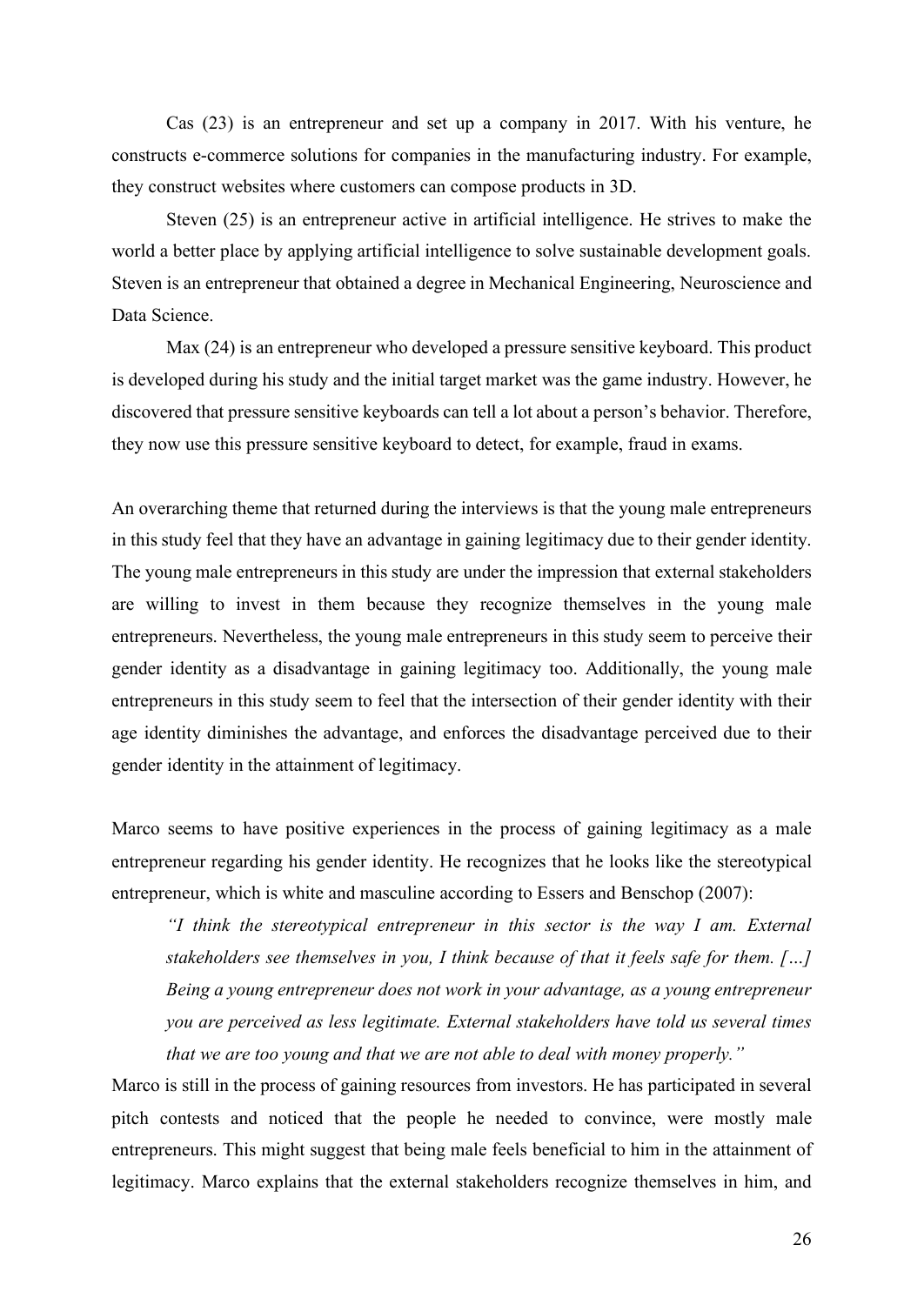therefore, he assumes it feels safe for the external stakeholders to invest in him. Potentially, it feels safe because it provides a feeling of trust, as the external stakeholders can empathize in Marco's situation. Thus, Marco is under the impression that he experiences advantages based on his gender identity because he fits the stereotypical entrepreneur. Furthermore, Marco had to gain the needed resources from external stakeholders to build a prototype. In the situation described above, he was collecting money from external stakeholders. At that time, he was not perceived to be a legitimate entrepreneur due to the intersection of his gender identity with his age identity. The investors mentioned that Marco was too young to use money wisely. Additionally, the investors assumed he has never had more than three zeros on his bank account and that he still had a student loan. For the investors, those were reasons not to invest in Marco. Therefore, Marco seems to feel that the intersection of his age identity, in addition to his gender identity with entrepreneurship diminishes the extent to which external stakeholders perceive him to be a legitimate entrepreneur.

# Correspondingly, Max makes a comparable assumption:

*"Regarding age, that is a disadvantage. You have no experience and no track record. You must prove yourself more to be a reliable party than parties with track record. […] What does play a role is that as a male, you look like them. There are more older men in important positions than older females, so maybe because of that, you can level with them because they recognize themselves in you".*

Max, who has a developed a pressure sensitive keyboard, explains that in his situation, he must convince male stakeholders more often than female stakeholders. Accordingly, he mentions that the stereotypical entrepreneur in his sector is male and around 40. Max feels that external stakeholders prefer to invest in male entrepreneurs because they see a younger version of themselves in front of them. He seems to perceive this as beneficial in gaining legitimacy. Nevertheless, Max mentions that he perceives his age identity to be a disadvantage in gaining legitimacy. He explains that his age has been used against him by external stakeholders. In this case, he attempted to collect money at investors. As Max is still a student, the investors mentioned that due to his age, they do not trust whether he will keep the company alive when he graduates. Respectively, Max seems to feel that his gender identity causes an advantage in gaining legitimacy from external stakeholders. Yet, the intersection with age seems to reduce this advantage. The aforementioned narratives suggest that Marco and Max both perceive an advantage related to their gender identity in gaining legitimacy from external stakeholders, as they fit the image of the stereotypical entrepreneur. However, they seem to perceive that the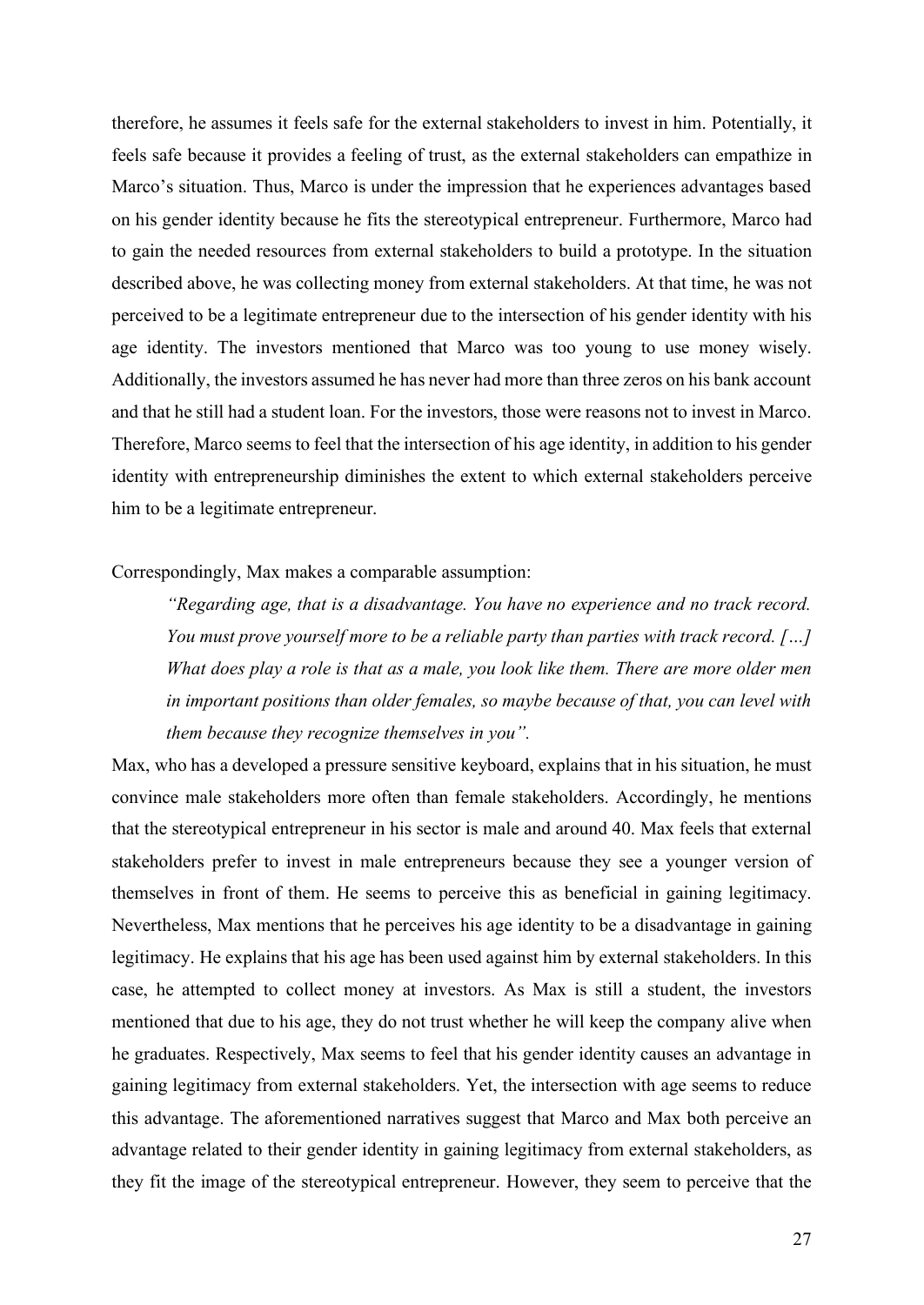intersection with their age identity causes a disadvantage and makes external stakeholders perceive them as less legitimate entrepreneurs.

The male entrepreneurs in this study seem to feel that the intersection of gender with age causes a disadvantage in gaining legitimacy from external stakeholders. Hans provides an explanation why he perceives to be seen as a less legitimate entrepreneur due to his age identity:

*"I notice that external stakeholders are quite reserved because of my age. Once I walked into a meeting and the individuals I was having a meeting with told me that the room had to be cleaned later."* 

In this case, Hans was having a meeting with a potential client. As he walked into the meeting room, the other persons mistook him for a cleaning boy. Apparently, his appearance was perceived to be young and the external stakeholders did not recognize him as an entrepreneur. Hans noticed that they were very reserved. Accordingly, based on the comment made by the external stakeholders, he assumed that this is due to his age identity. Furthermore, Hans suggested that he does not feel that his gender identity has a negative influence on the attainment of legitimacy from external stakeholders in this situation. Yet, the statement made by Hans seems to imply that the intersection of his age identity with his gender identity has an unfavorable influence on the attainment of legitimacy from external stakeholders. During the interview, Hans elaborated on this by explaining that during the first conversation, he feels that he must prove himself more than older entrepreneurs.

Having experienced disadvantages due to age identity himself, Thijs explains:

*"When we are having group conversations, I notice that when a female makes a statement, it is not taken seriously. […] With age, when you speak to someone that is 20 years older, this person has twenty years more experience. However, that does not mean that this person knows better, and that is the struggle, and the mistake people*  make. As a young entrepreneur you need to tell a lot more to convince external *stakeholders of your abilities than older entrepreneurs."*

The statements made by Thijs illustrate that he has experienced situations in which female entrepreneurs got ignored by male stakeholders. Thijs seems to be under the impression that in conversations with stakeholders, female entrepreneurs are not taken seriously. He mentions that in his experience, female entrepreneurs are in a disadvantage. Yet, Thijs explains that he is under the impression that his gender identity provides neither an advantage nor a disadvantage in gaining legitimacy from external stakeholders. Nevertheless, Thijs seems to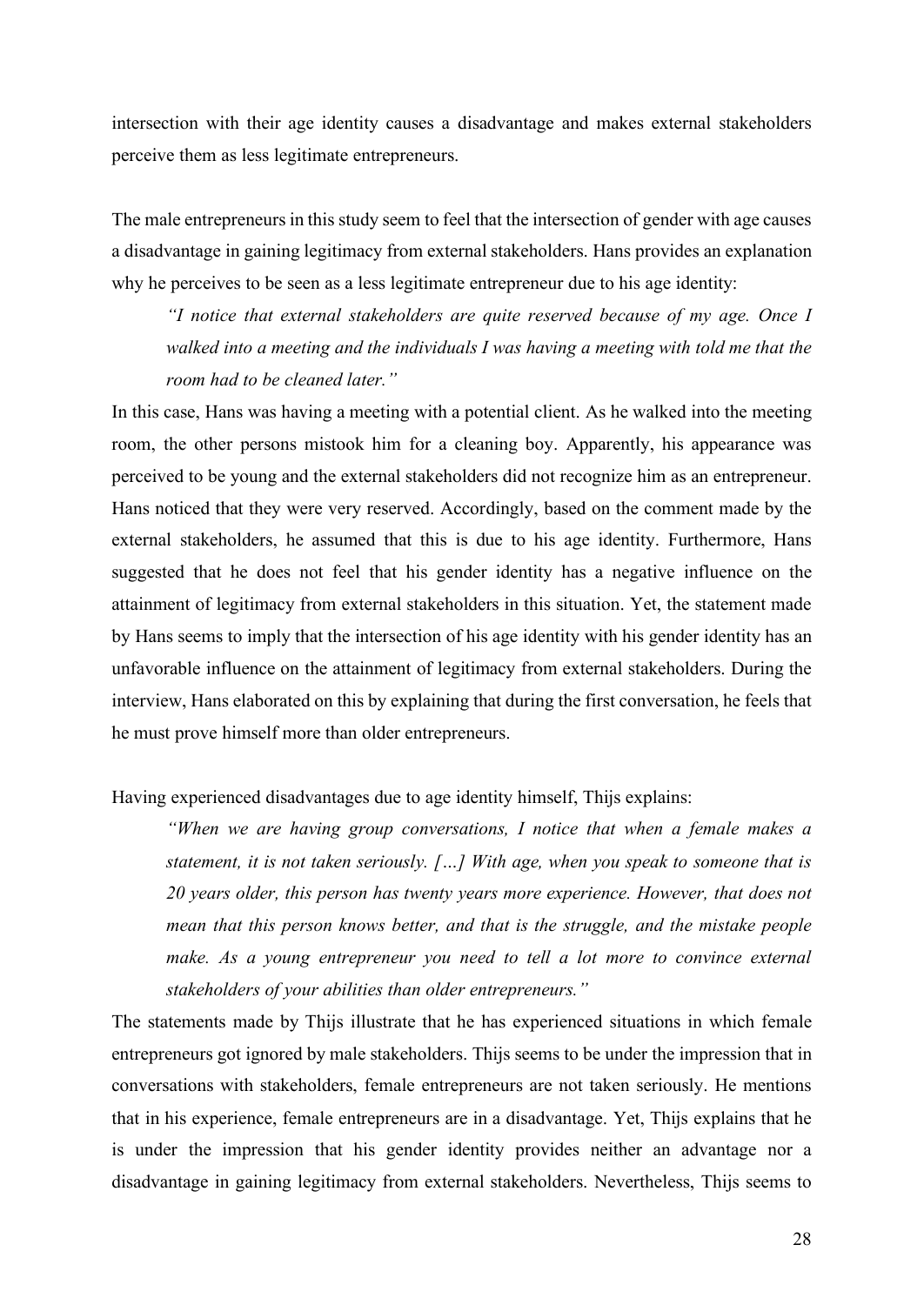think that external stakeholders link age to experience and knowledge. Apparently, he feels that this is a common made mistake. Thijs does not believe that age is exclusively linked to experience and knowledge. However, he perceives that to be as the common idea. Therefore, due to the intersection of his gender identity with his age identity, he seems perceive a disadvantage in gaining legitimacy. Thus, due to the intersection of his gender identity with his age identity, he seems to feel that he must provide more information to external stakeholders to gain legitimacy than male entrepreneurs of age.

Contrarily, male respondents in this study seem to feel that nowadays, it is important for external stakeholders to seek for gender diversity. They have experienced several situations which for them, implied that external stakeholders are ought to incorporate more female entrepreneurs in teams, functions or investments. Thus, the young male entrepreneurs in this study are under the impression that positive sexism in favor of female entrepreneurs exists. Marco explains why he feels this way:

"*At this moment in time, you are in an advantage when you are a young female entrepreneur. I participated in a lot of pitch contests, and I noticed that often of young female entrepreneurs win. Hence, it is possible that it helps being a female entrepreneur, because it is crucial to incorporate female entrepreneurs nowadays."*

Marco mentioned that he has participated in many pitch contests. He expresses that he is under the impression that female entrepreneurs won because of their gender, over their qualities. Marco believes that in this situation, less qualified female entrepreneurs got preference because gender diversity is of increasing importance to external stakeholders. Therefore, he seems to imply that his gender identity causes disadvantages in gaining legitimacy. As Marco mentioned to perceive a disadvantage due to his age identity, the intersection of gender and age seem to enforce each other in some situations.

# Correspondingly, Steven makes a comparable assumption:

*"When a choice must be made, it is often the case that less qualified female entrepreneurs get chosen over male entrepreneurs. Purely because females should be incorporated nowadays."*

Steven, who is an entrepreneur in artificial intelligence, seems to feel that less qualified female entrepreneurs are given preference too. He suggested that due to lack of female entrepreneurs in the technology sector, external stakeholders aim to incorporate more females. This seems to imply that he perceives his gender identity to be a disadvantage too. However, he mentioned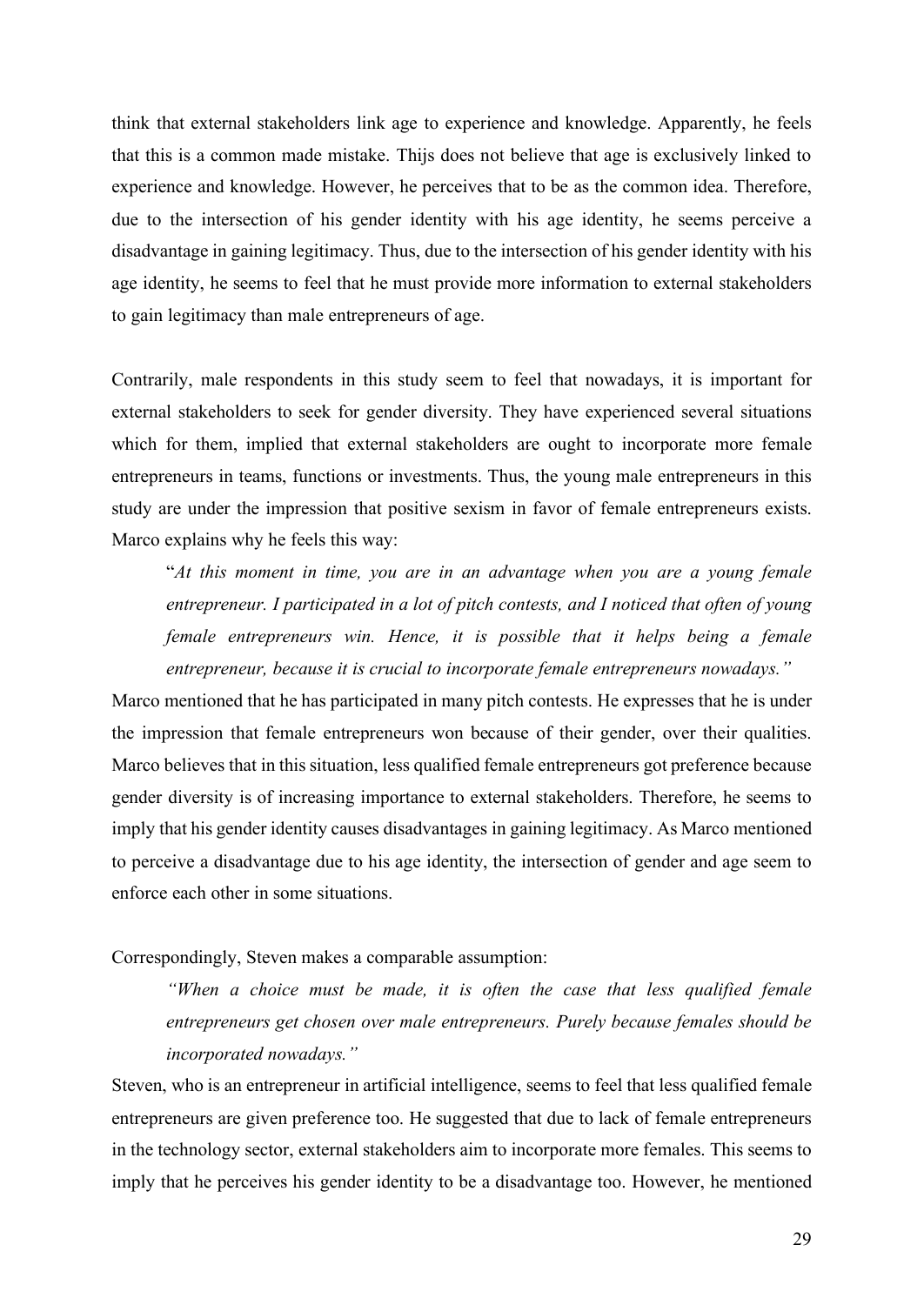that as an entrepreneur, he does the same thing. He aims to construct a team that consists of both males and females. Therefore, Steven acknowledges that sometimes, he employs females to enhance the diversity in his team. This might imply, due to his own assumption that more females must be incorporated, he strives to incorporate more females as well. Hence, he seems to feel that other stakeholders do this too. Consequently, he seems to imply that his gender identity can cause a disadvantage in gaining legitimacy from external stakeholders.

The above mentioned stories suggest that the young male entrepreneurs in this study experience disadvantages due to their gender as well. As the young male entrepreneurs in this study seem to experience disadvantages due to their age identity too, the intersection of gender identity with age identity seems to enforce each other in diminishing the extent to which they are perceived to be legitimate entrepreneurs by external stakeholders.

Concluding, the young male entrepreneurs in this study seem to perceive an advantage due to their gender identity. Because they look like the typical entrepreneur. Contradictory, the young male entrepreneurs in this study seem to perceive their gender identity as a disadvantage too. However, they all seem to perceive that the intersectionality with their age identity causes a disadvantage and makes external stakeholders perceive them as less legitimate.

#### <span id="page-30-0"></span>4.1.2 Experiences young female entrepreneurs

In this paragraph six young female entrepreneurs are cited to provide a clarification on their experiences as young female entrepreneurs in the technology sector.

Judith (31) is a female entrepreneur that started her current company three years ago. She started this company together with a male colleague she met at her previous job. Together they created an online learning and collaboration platform in virtual reality. It concerns an online platform where consumers can learn and walk around in a 3D environment and provide feedback to each other.

Merel (29) started a company in 2015 together with her brother. Their venture is specialized in the development of 3D printing for the food industry. They invent, design and develop innovative 3D technology which their customers can utilize to personalize dishes with decorations.

Chloe (23) is a female entrepreneur active in social media technology. Chloe is currently graduating and started a business next to her degree. Her company provides online strategies to enhance customer loyalty by optimizing social media channels for companies.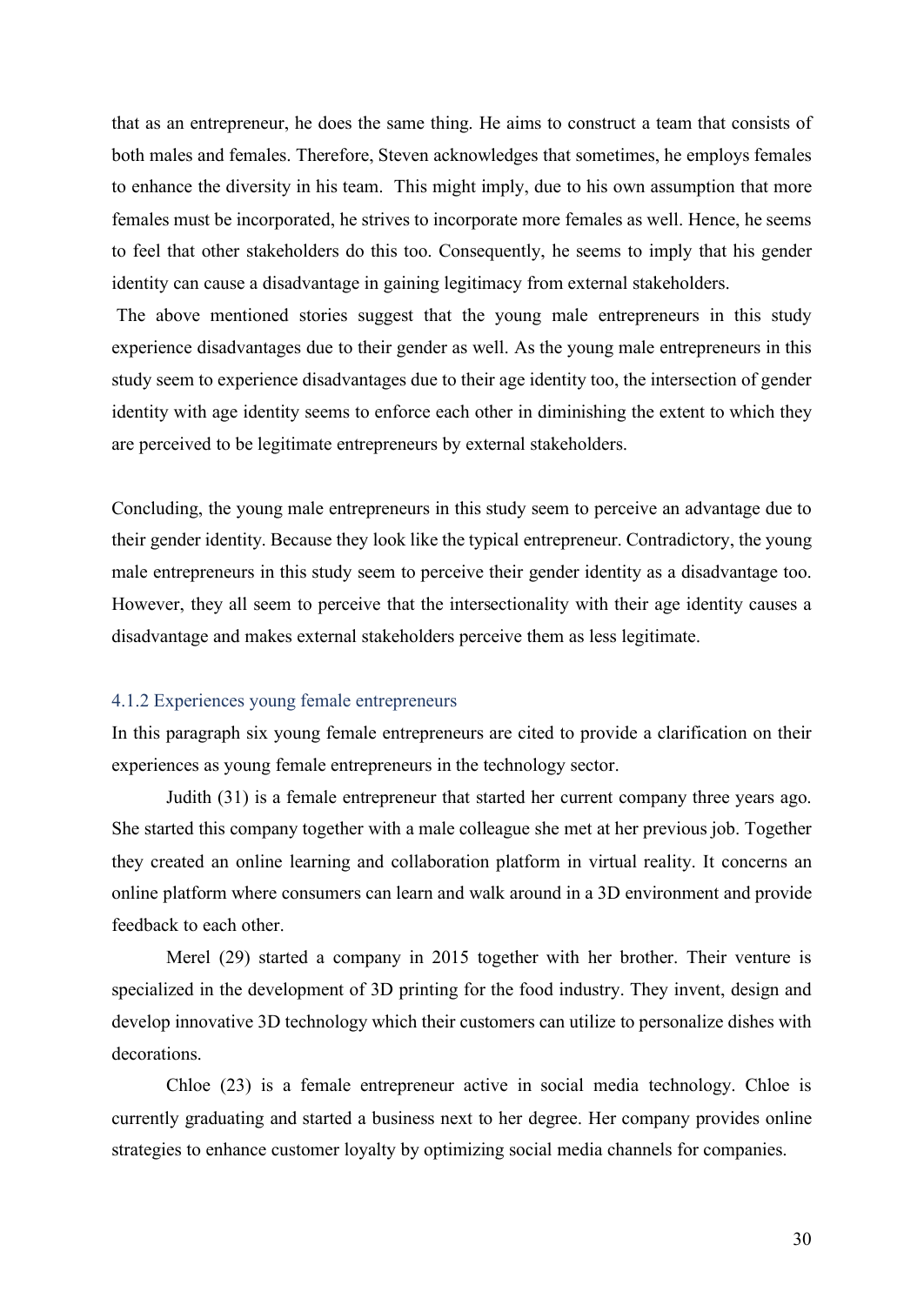Arenda (29) is a female entrepreneur that owns a company specialized in blockchain technology. Before she started her venture, Arenda worked at a fish company. There, she had to work with excel to register the packaging. Arenda saw that many mistakes were made, which caused inaccuracies in their stock. Therefore, she aimed to create a system which registers packaging automatically. Hence, she created a system based on blockchain to solve this problem.

Karin (21) is a female entrepreneur active in space innovation. During her bachelor's degree in Science of Architecture, Urbanism and Building Sciences she started her company. She has always had interest in everything related to outer space. One day, her lecturer asked why no one at the University of Technology had started a company in space innovation, and that is how the idea was born. She built an online community where people can talk about space related innovations. Additionally, her team is working on a CubeSat, which is a nano satellite, to send to lunar orbit.

Petra (31) is a female entrepreneur that started her company when she was 26. Without any degrees, she has created a digital platform where ventures can measure their sustainability. Petra started this company during her job at a call center for a sustainability venture. She felt that the contemporary sustainability was not good enough and wanted to create something that enhances sustainability over the world. Petra is intrinsically motivated and started this company from scratch.

The following section provides an elaboration on the statements made by the young female entrepreneurs. The interviewed young female entrepreneurs seem to feel that they are taken less seriously than males, hence they feel that they must prove themselves more to gain the same legitimacy as male entrepreneurs. Judith explains:

*"Male entrepreneurs in this sector assume in advance that I work in Human Resources, or that I am the intern. Accordingly, during meetings, male entrepreneurs have the tendency to solely turn to the other male entrepreneur. [...] I feel like I have to prove myself more as a young female entrepreneur than the average male entrepreneur in this sector."*

Judith emphasizes that when she goes to client meetings with her male companion, male clients tend to direct themselves towards her male companion. In the situation described above, she seems to feel that the external stakeholders have prejudices based on her gender identity. Apparently, the external stakeholder assumed that Judith works in Human Resources due to her gender. Accordingly, she seems to feel that she gets left out. This makes Judith feel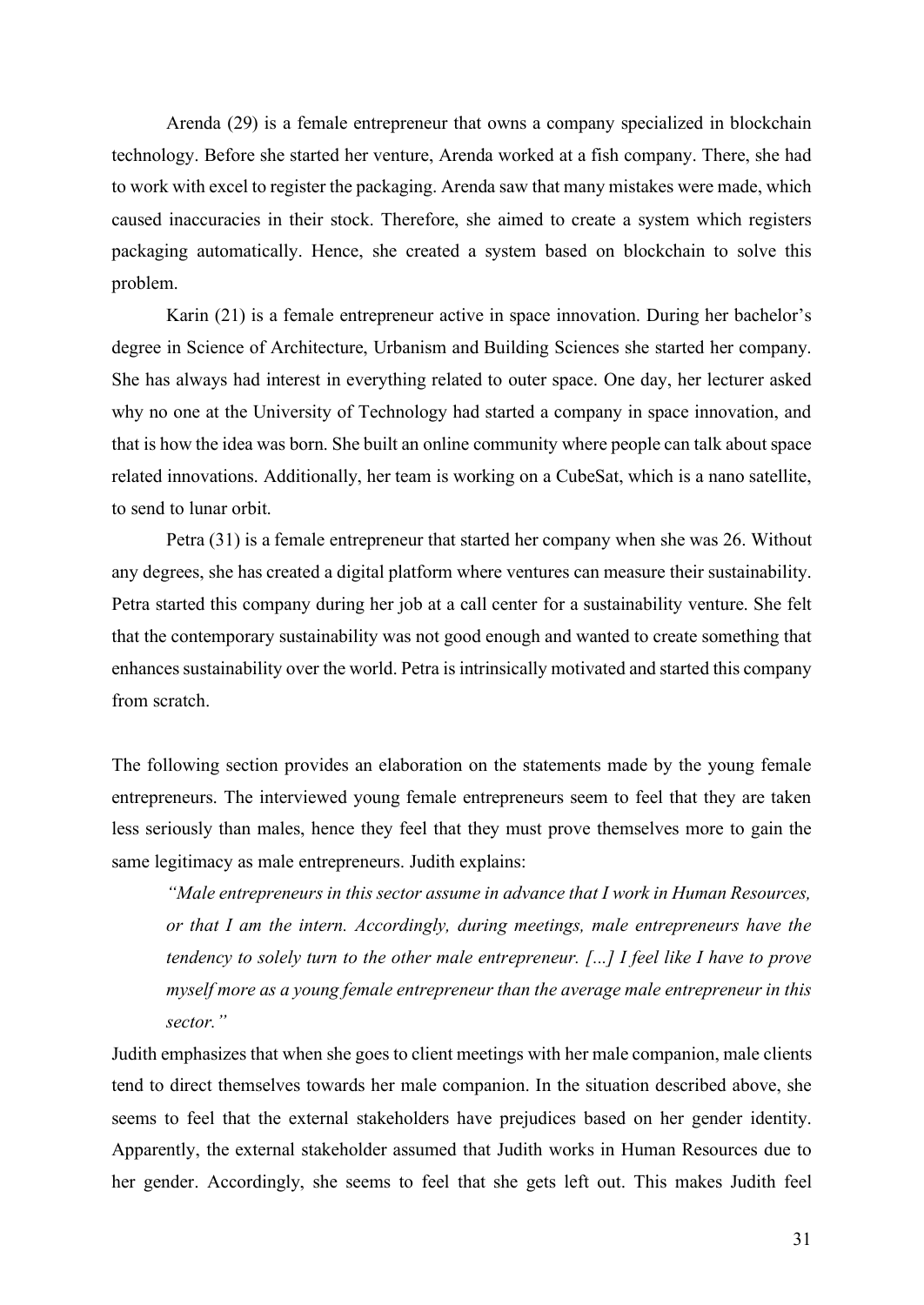unimportant and not perceived as a legitimate entrepreneur. Furthermore, Judith noticed during a meeting with a male external stakeholder, that the statements made by her male companion were assumed to be true by the external stakeholder without argumentation. Whereas Judith must provide more arguments to substantiate her statements for it to be assumed as true by the external stakeholder. This implies that Judith experiences a disadvantage in gaining legitimacy due to her gender.

Accordingly, Merel explains why she feels she is taken less seriously as a young female entrepreneur:

*"Being a female entrepreneur brought challenges. But I have experienced that mainly with stakeholders active in the technology sector. They are not used to work with females. Once I visited a factory and they literally told me to send my brother, my male companion, because he presumably has more experience. […] Of course, that is why we brought an older male. But that is mostly with bigger parties that are not used to work with young entrepreneurs."*

Merel is a young entrepreneur that has set up a venture together with her brother in 3D technology. She has experienced several situations in which stakeholders assumed that she did not understand the business. The statement made by Merel refers to a situation in which she went to visit a factory. Since mostly male employees work in this factory, she seems to assume that they are not used to work with females. Therefore, the external stakeholders mention that they prefer to interact with her male companion. This made her feel taken less seriously as an entrepreneur and prejudiced based on her gender identity. Accordingly, Merel mentions in her statement that she brings an older male to meetings. She seems to feel that due to the intersection of her gender identity with her age identity, she is perceived to be as less legitimate. Thus, Merel intentionally brings an older male when she meets external stakeholders. This is an old Philips man that fits the stereotypical entrepreneur, which is white and masculine according to Essers and Benschop (2007). This indicates that Merel experiences disadvantages due to the intersection of age and gender with entrepreneurship. The strategy she uses resembles the strategy used by the Somma sisters in the article of Bruni et al (2004), which will be elaborated in paragraph 4.2.2.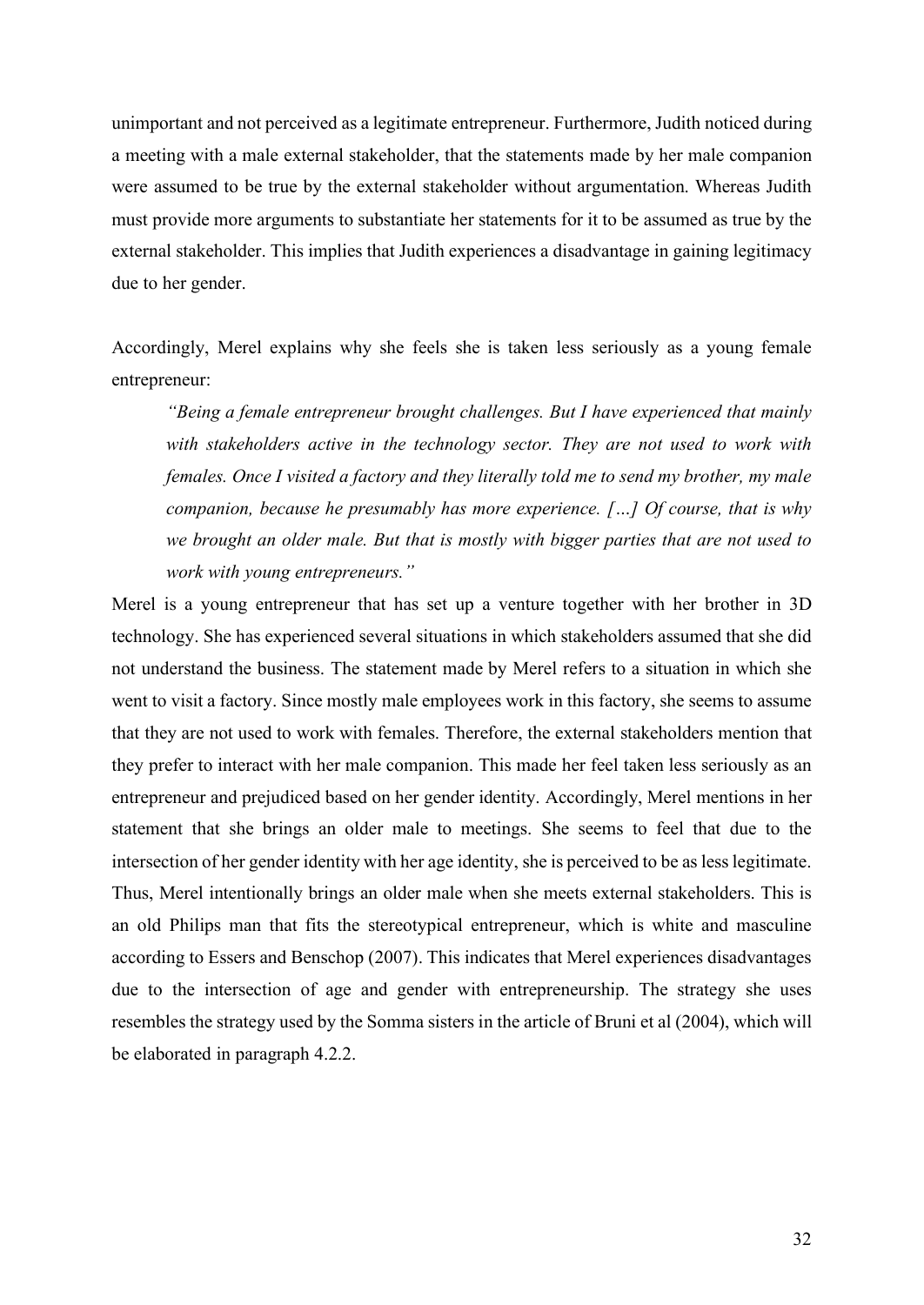Correspondingly, Karin illustrates a comparable experience:

*"Generally speaking in life, it is a given that as a female you have to do more to achieve the same than men. Even now at a modern time, and I think that still holds, especially in the tech sector because it is very male dominated. You need to do more than a male to get the same respect from someone. […] But it has also been the case that I know that if I walk into a room with partners or whatever that as a young female, I already have a disadvantage. I did not do anything, but I would already be a bit behind just because they expect a different face. […] Age is a big one. When you walk into a room filled with old men, sometimes old women, they instantly disregard you because of how young you are. Because they think like okay this guy or girl is probably going to pitch his or her project and I'm probably not going to really like it. So, it is already dismissive before you even say a word. I have experienced that."*

Karin is a 21-year-old female entrepreneur and runs a business in space innovations. Her quotes demonstrate that she has experienced several situations in which external stakeholders did not see her as a legitimate entrepreneur due to the intersection of her age identity with her gender identity. Karin explains that prejudices regarding her age- and gender identity exist. Hence, she seems to feel that because she is active in a male dominated sector, external stakeholders expect a male entrepreneur and are surprised when Karin shows up. Thus, she seems to experience a disadvantage as a female entrepreneur. Accordingly, Karin seems to feel that as a female entrepreneur, she must prove herself more than male entrepreneurs to assure external stakeholders that she possesses the required knowledge. Correspondingly, she explains that her age generates prejudices too. She feels that external stakeholders do not perceive her as a legitimate entrepreneur, but as a student who is going to pitch a project which is not relevant for them anyway. Therefore, Karin is under the impression that as a young female entrepreneur, she is already two steps behind without saying a word. For Karin, the intersection of her age identity with her gender identity seems to enforce each other in diminishing the attainment of legitimacy from entrepreneurs.

Petra, a young female entrepreneur that has set up a digital platform in global sustainability, seems to illustrate comparable experiences:

*"There are males that do not take you seriously, I have experienced it before that I was having a conversation with someone, and I did not say what he wanted to hear. Subsequently, he reached out to my male colleague and told him he did not want to talk to me anymore. […]. Absolutely, because you are a young female entrepreneur. Try to*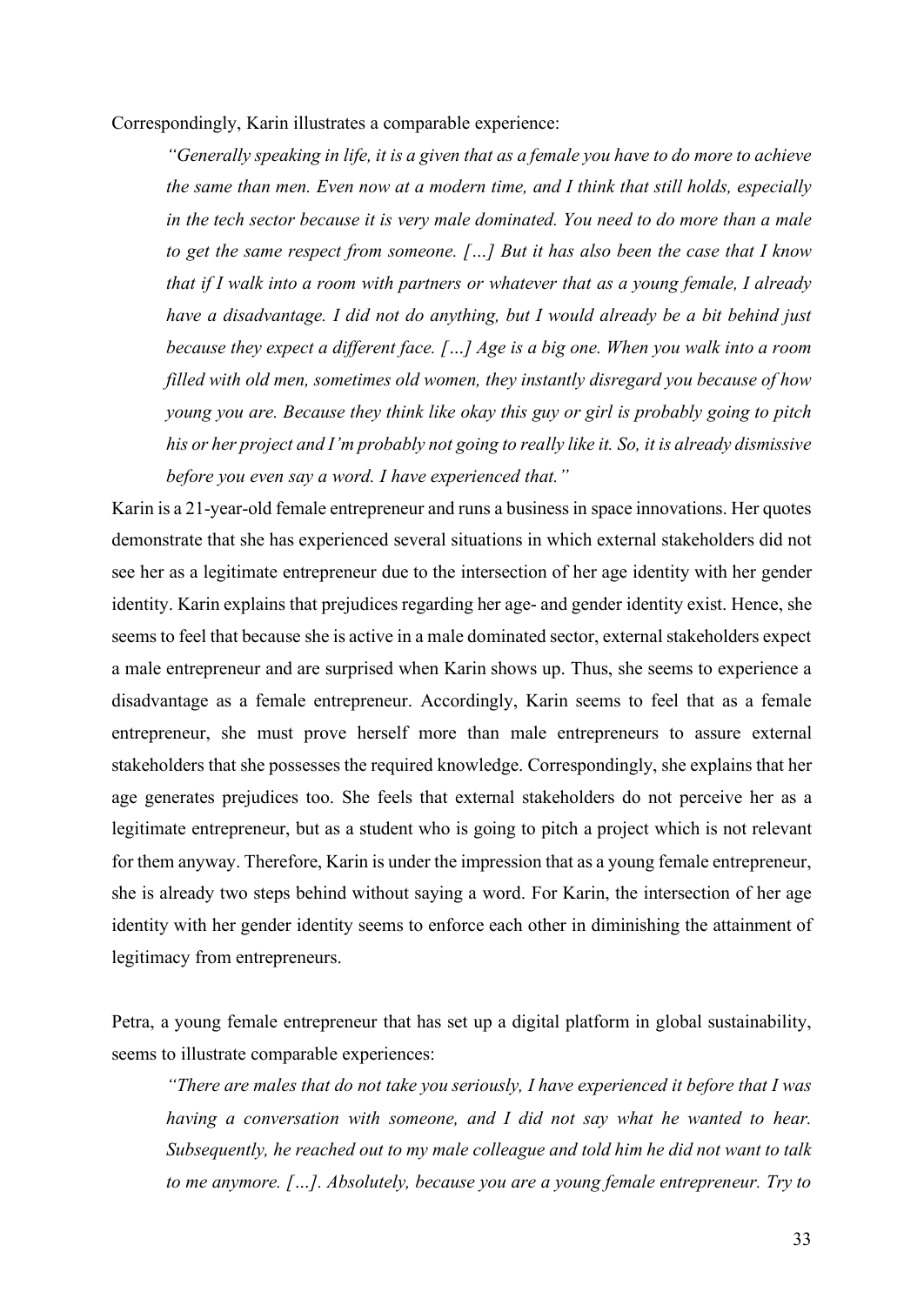*explain to a room full of men that you are going to measure what they have failed to measure the past twenty years. That was definitely a disadvantage."*

These quotes demonstrate that Petra experiences disadvantages due to the intersection of age, gender and entrepreneurship. Petra is a young female entrepreneur that has created a global sustainability measurement system. In the above statements, she explains a situation during a meeting. Petra mentions that she said things which the external stakeholder did not want to hear, and as this meeting took place involving two males, the external stakeholder turned to her male colleague and mentioned that he did not want to talk to Petra anymore. Petra explained that this is one of the few times she got very angry. However, she walked away and decided not to cooperate with his male. Accordingly, since her gender identity intersects with her age identity, she perceives a disadvantage. As mentioned before, she has developed a global sustainability measurement system at 26. She seems to feel that due to the intersection of her age identity and gender identity, external stakeholders, which are usually male, do not perceive her to be a legitimate entrepreneur. Petra seems to have a hard time explaining to her male stakeholders that she has developed a system that they were not able to create in the past years. Hence, she is under the impression that she must prove herself to gain legitimacy.

On the other hand, several of the interviewed young female entrepreneurs perceive their gender identity to be an advantage in gaining legitimacy. Arenda mentions:

*"It is always males talking at pitches, at least nine out of ten are male. It helps when a female entrepreneur is on stage because you are different, you stand out and they will remember you. […]. Certainly, a female entrepreneur with blonde hair and blue eyes*  in the technology sector. This time has an advantage. Nowadays it is more and more desired for female entrepreneurs to reach the top. More and more investors must invest *in female entrepreneurs. […] Sometimes external stakeholders disregard you because of your age, and you have to prove yourself to be a legitimate entrepreneur."*

These statements illustrate that Arenda perceives her gender identity to be an advantage. She feels that as a young female entrepreneur in a male dominated sector, you stand out. Arenda explains that when doing pitches or presentations she is always the one talking. She thinks it is beneficial to do this because she will be remembered as a female entrepreneur between all the male entrepreneurs. This relates to an article of De Clercq and Voronov (2009), who argue that "to enact entrepreneurial legitimacy, they must be perceived as fitting in and standing out" (De Clercq & Voronov, 2009 P.403). Accordingly, Arenda seems to feel that being female in this sector is beneficial in gaining legitimacy from external stakeholders. However, she perceives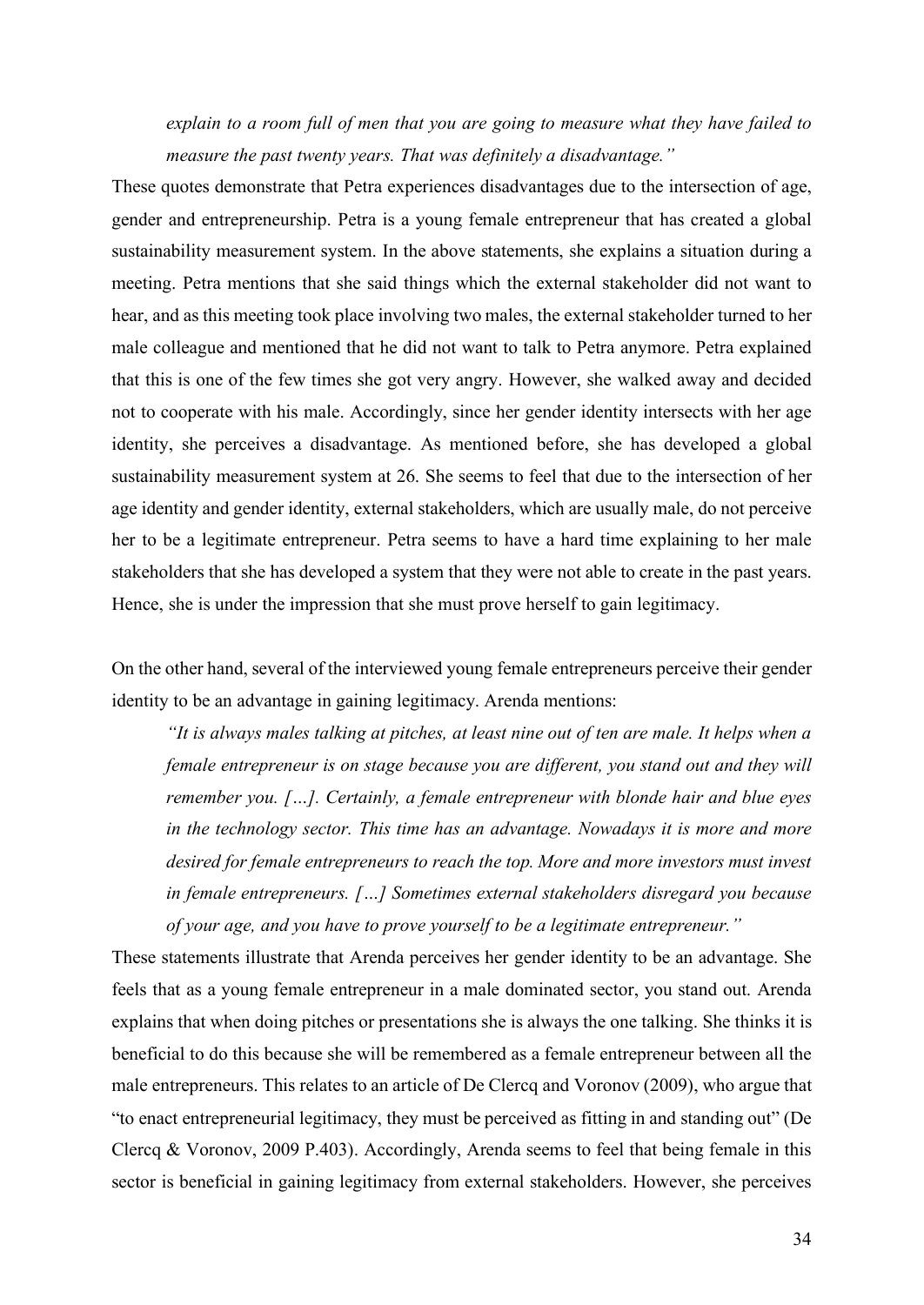that the intersection with her age identity causes external stakeholders to see her as less legitimate. Arenda mentions that external stakeholders perceive her as a young girl peeking around the corner. She explains that it has been mentioned to her that, due to her age, she lacks experience. Therefore, Arenda seems to be under the impression that her gender identity causes advantages in gaining legitimacy from external stakeholders, but the intersection with her age identity diminishes this advantage.

# Accordingly, Chloe confirms:

*"I experience being a female entrepreneur as positive. I think, as a female entrepreneur you stand out, because not many females start a business. Therefore, it makes you unique. […] I notice that external stakeholders don't listen to the questions I ask. For example, when I ask a question and they answer: Yeah, but we have a lot of experience and we know what we are talking about."*

This quote demonstrates that Chloe seems to perceive being a female entrepreneur as beneficial in gaining legitimacy, because it makes her unique in a male dominated sector. This is in line with De Clercq and Voronov (2009) who argue that legitimate entrepreneurial behavior is seen as: "the ability to meet such potentially contradicting demands which is, confirming with - and challenging existing field arrangements" (De Clercq & Voronov, 2009 P.400). Nevertheless, Chloe seems to feel that external stakeholders do not take her seriously due to her age identity. The external stakeholders in this situation, assume that Chloe does not have enough experience due to her age. Hence, she seems to experience that external stakeholders ignore her questions. Respectively, Chloe illustrates that she experiences her gender identity to be beneficial in gaining legitimacy from external stakeholders. Nevertheless, the intersection with her age identity makes her feel that external stakeholders perceive her as less legitimate.

Concluding, part of the young female entrepreneurs in this study seem to feel that the intersection of gender, age and entrepreneurship causes a disadvantage in gaining legitimacy from external stakeholders. This holds for Judith, Karin, Merel and Petra. Contrarily, Arenda and Chloe seem to perceive their gender identity as beneficial, considering they stand out in this male dominated sector. Additionally, Chloe and Arenda seem to perceive that the intersection of their gender identity with their age identity causes a disadvantage and makes external stakeholders perceive them as less legitimate entrepreneurs.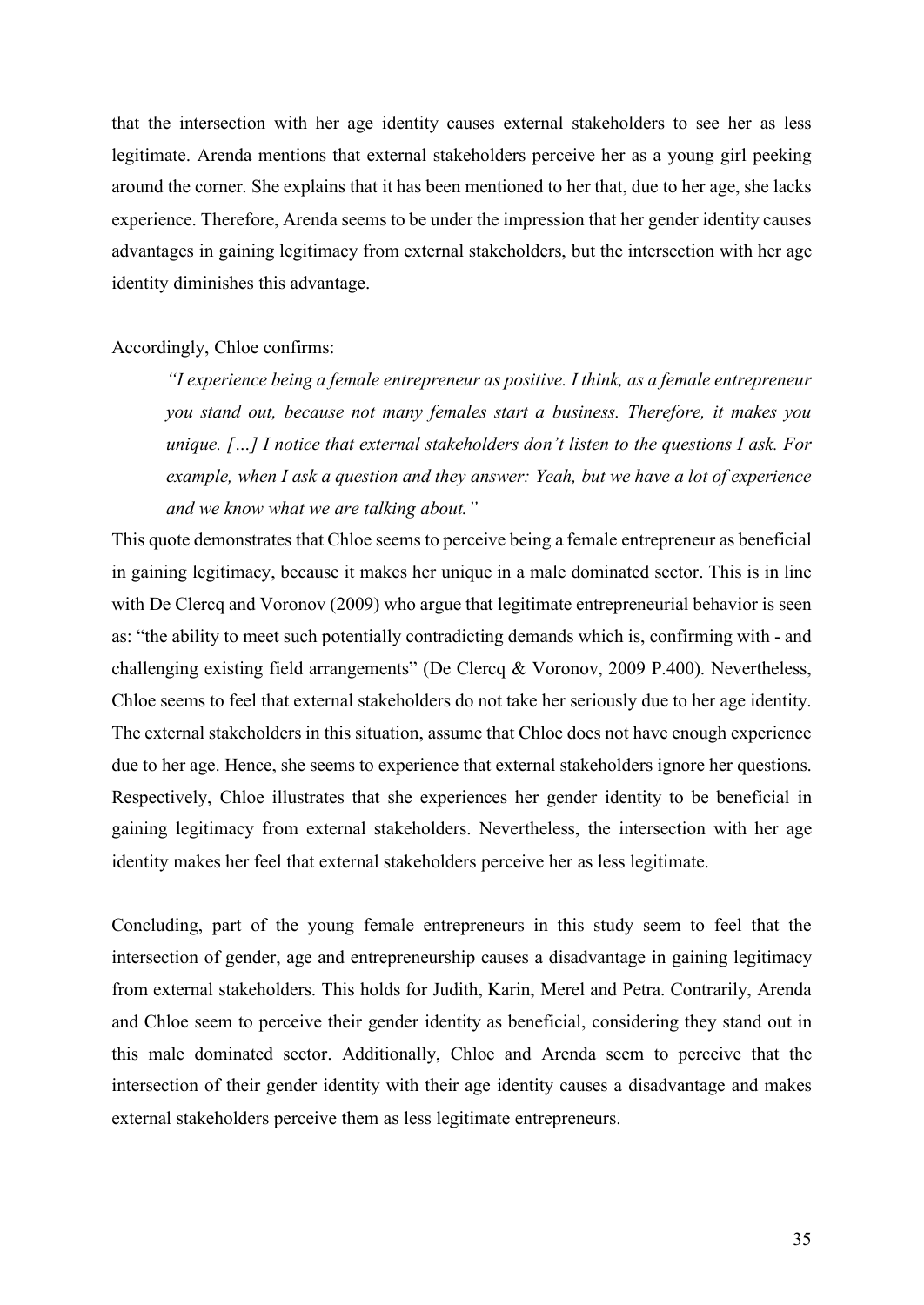## <span id="page-36-0"></span>4.2 Identity work

As found in the literature, entrepreneurs construct identity work to gain legitimacy from external stakeholders (Swail & Marlow, 2018). Therefore, the second part of the interviews focused on extracting detailed explanations about the strategies that the young male- young and female entrepreneurs use to construct their identity in this process. Accordingly, the following two paragraphs provide an elaboration on the findings regarding identity work. The last paragraph contains a comparison regarding the identity work strategies that the young male- and young female entrepreneurs in this study use.

# <span id="page-36-1"></span>4.2.1 Identity work performed by young male entrepreneurs

The interviewed young male entrepreneurs in this study mention that they are consciously constructing their identity as an entrepreneur. Marco states:

*"Currently I am discovering the more feminine part of myself and I try to use more of that in our pitches. […] Our founding team is quite young, and some look like they are 16 instead of 25. Hence, I invested in good photography so we appear older, at least in the pictures I show during pitches."*

As Marco is a starting entrepreneur, he participated in a many pitch contests. He noticed that female entrepreneurs pitch more emotionally and therefore, are able to convince external stakeholders. As stated in paragraph 4.1.1, Marco seemed to experience disadvantages due to his gender identity. Accordingly, he seems to feel that acting more feminine has a positive influence on gaining legitimacy. Therefore, he adjusts his identity towards a more feminine way of telling stories by pitching more emotionally. Furthermore, this statement illustrates that Marco wants his team to appear older. Apparently, he is of the opinion that he and his team members appear too young and that this has a negative influence on gaining legitimacy from external stakeholders. Hence, he undertakes actions like this to appear older and to cope with the intersection of his age- and gender identity. This is in line with the article of Humphreys and brown (2002), who argue that physical appearance is an important factor in constructing identity.

# Additionally, Steven states:

*"For a very long time I have had to hold back because people got intimidated by me. In this way I started to act more feminine. I started to speak on a higher tone and use more mitigating speech."*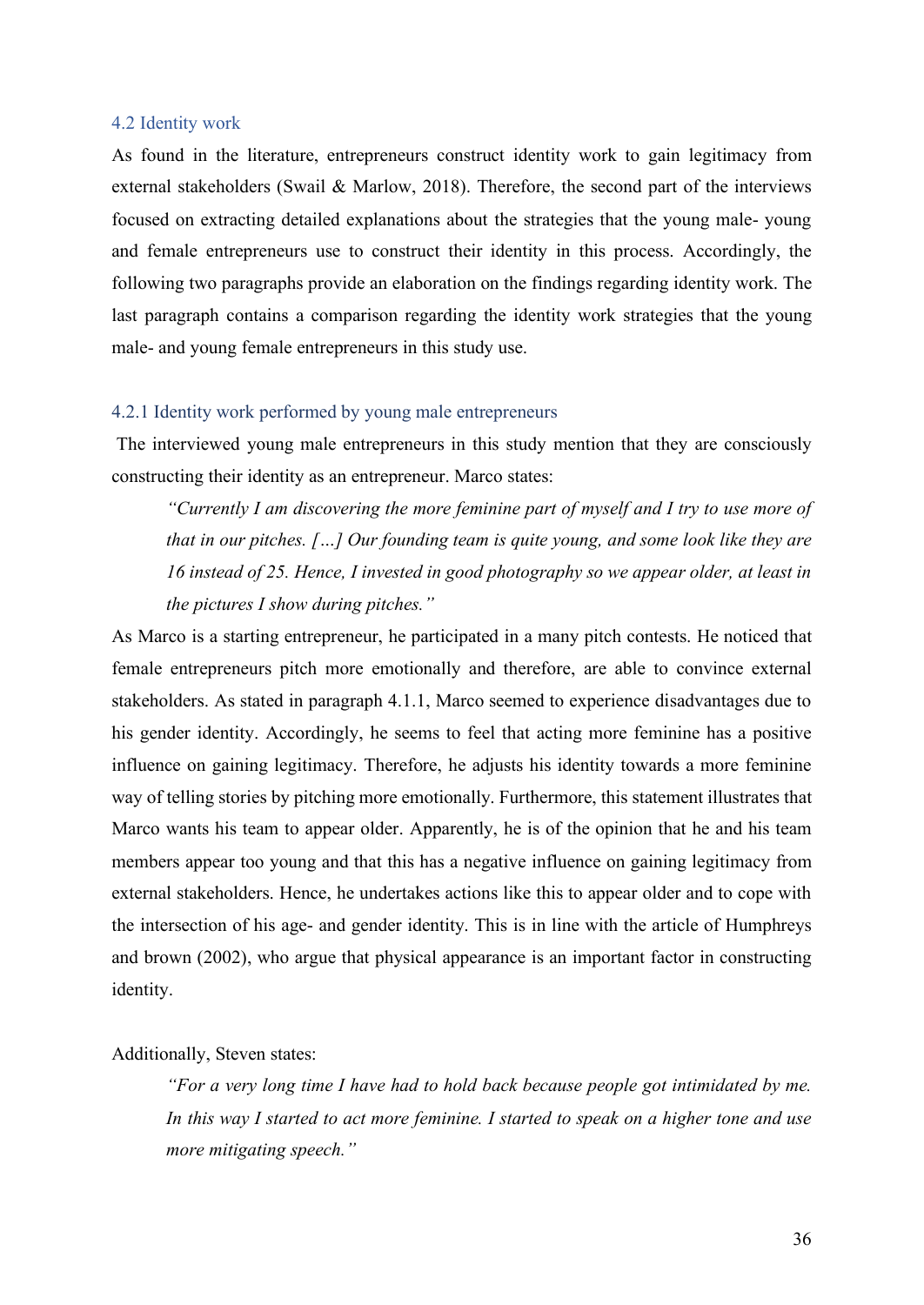Steven is an entrepreneur with a low, hard voice and a clear opinion. He seems to feel that people get intimidated by this. Thus, he started adjusting his voice to a more feminine tone. He seems to believe that adjusting his voice to a higher tone has a positive influence on gaining legitimacy, as he comes across less rude. Steven might use this coping strategy to compensate the disadvantage he experiences due to the intersection of his gender- with his age identity. According to the literature, Steven uses a discursive identity work strategy, which refers to "what is verbalized and how it is verbalized" (Snow & Anderson, 1987 cited in Caza et al., 2016, p. 891). More specifically, his coping strategy is in line with the strategy described by Allen (2005) who argues that tone of voice and choice of words are referred to as aspects of which individuals can construct a desired identity.

Cas, a male entrepreneur that started his company when he was 19, has experienced several disadvantages as an entrepreneur due to the intersection of his gender identity with his age identity. Cas explains:

*"I incorporated a separate person to do the sales. A male of around 40 or 50 years old. Actually, he did not know anything about the system, but he made sure that we got in at big companies. […] But I would have never been invited for a first meeting if I did not incorporate that older male to do the sales process."*

These quotes illustrate that, to cope with the intersection of being a young male entrepreneur, Cas used a strategy that incorporates an external person that fits the stereotypical entrepreneur according to Essers & Benschop (2007). He seems to feel that external stakeholders do not give him a fair opportunity based on prejudices. Regarding the disadvantage that Cas perceives in gaining legitimacy due to the intersection of his age with hi gender, he uses this identity work strategy. Cas feels that he was forced to incorporate a male that fits the stereotypical entrepreneur. He explained that he used this male to make the first contact. Although this male did not know anything about the business, external stakeholders tended to accept information from this person over the information provided by Cas. Cas mentioned that he was the one giving the useful information to the person that did the first contact. This strategy resembles the strategy used by the Somma sisters, explained in the article of Bruni et al (2004). In this article, the Somma sisters used a male engineer to do contact with external stakeholders, who were all men (Bruni et al., 2004). Accordingly, it seems that Cas is under the impression that he must perform this identity work to obtain a first meeting with external stakeholders. Subsequently, he is able to perform the concerning job and prove himself to be a legitimate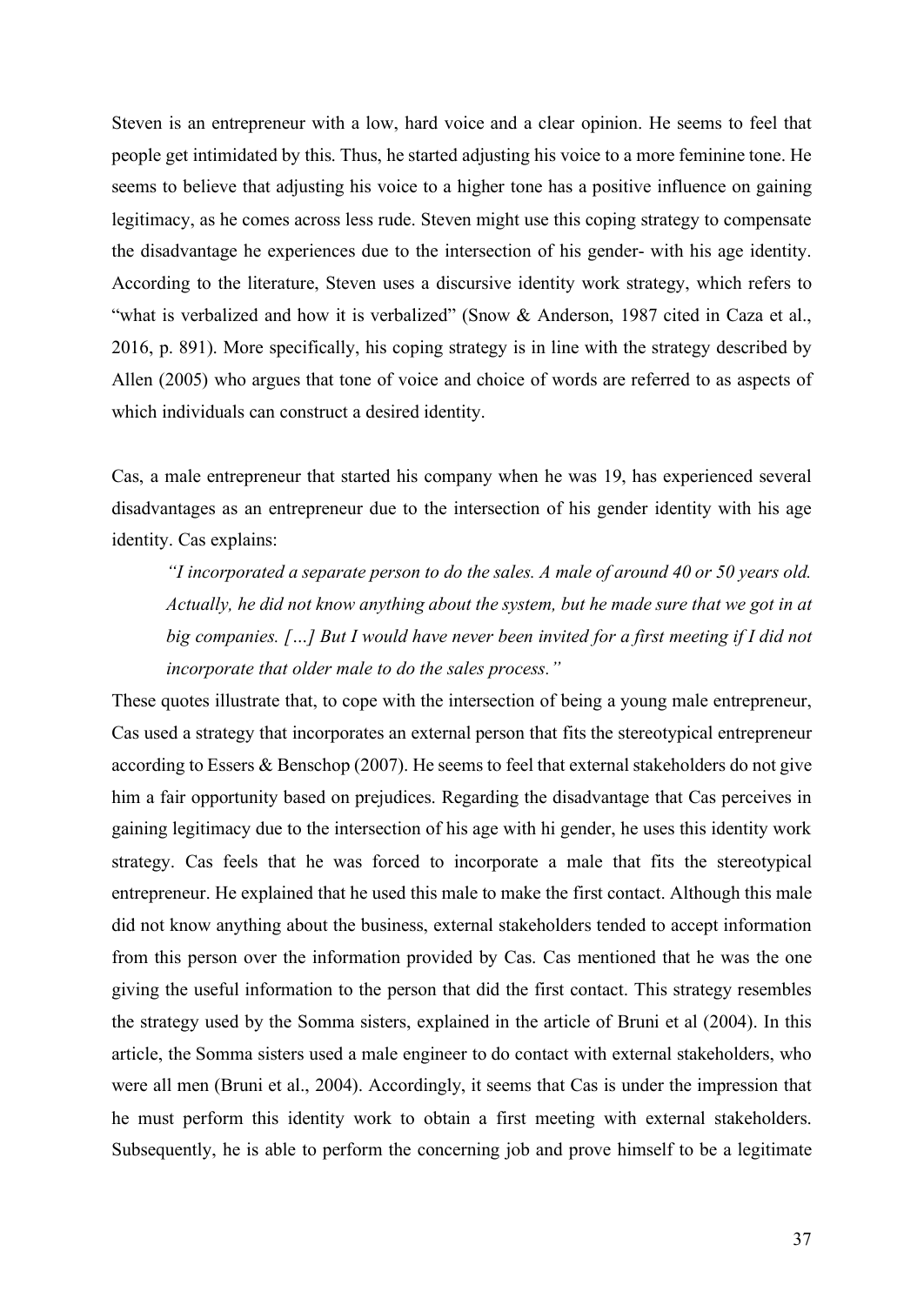entrepreneur. However, he feels that this would not have been possible if he executed the initial sale process himself.

In line with the literature, it has been found that the young male entrepreneurs in this study use discursive identity work strategies to compensate the intersection of their age- and gender identity in gaining legitimacy from external stakeholders. Hans states:

*"I used to talk very technical, but nowadays I am trying to use less insider jargon so the other to understand you. I try to simplify and explain things instead of being straight to the point. […] However, I need to be careful that I do not explain things too simple, which makes the external stakeholder feel that I assume he does not know anything"*

# And Cas narrates:

*"Particularly in the technology sector, the more technical insider jargon you use, the more people are under the impression that you use these words to talk them down. […] A great developer is able to translate complex things into simple explanations so external stakeholders will understand."*

Both Hans and Cas seem to perceive that the intersection of their gender identity with their age identity diminishes the extent to which they are seen as legitimate entrepreneurs by external stakeholders. The above made statements suggest that both Hans and Cas seem to use discursive identity work strategies to compensate the intersection with their age identity. Discursive identity work refers to "what is verbalized and how it is verbalized" (Snow & Anderson, 1987 cited in Caza et al., 2016, p. 891). Accordingly, Gagnon (2008) describes in his article that insider jargon can be used as discursive tactics to shape identity i.e., speaking like an insider (Caza et al., 2016). Hans and Cas seem to construct their identity in such a way that they translate technical language into language that is understandable for external stakeholders. This implies that they might think that using insider jargon is something that has a negative influence on gaining legitimacy from external stakeholders.

Concluding, in line with the literature mentioned in chapter three, the young male entrepreneurs in this study use cognitive-, discursive- and physical identity work strategies to cope with their gender and age identity and attain legitimacy from external stakeholders. Cognitive identity work refers to "the mental efforts executed to construct interpret, understand and evaluate identity" (Caza et al., 2018 P.891). The young male entrepreneurs in this study tend to construct their identity by trying to find the more feminine part in them. It seems that they do this to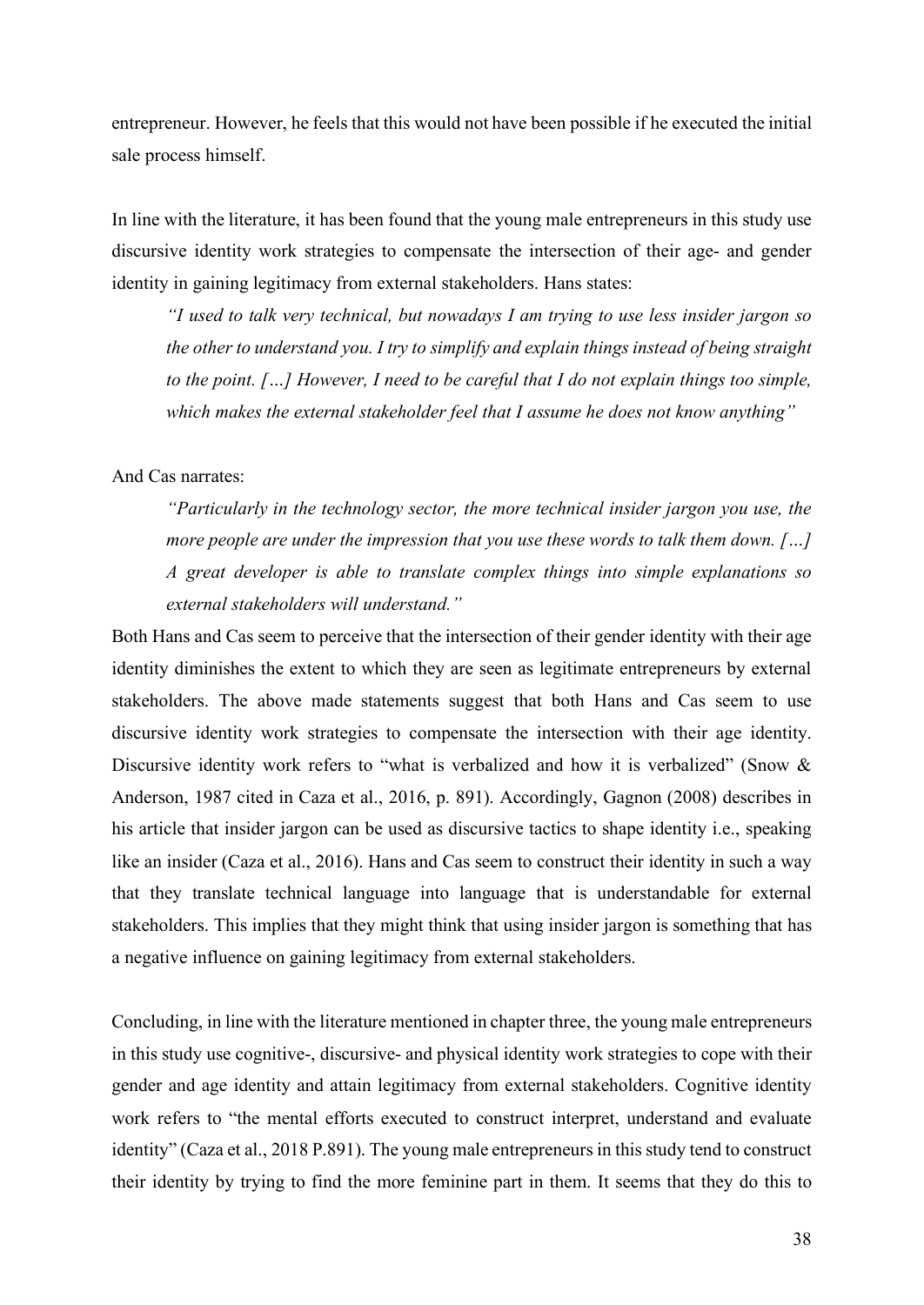compensate the disadvantage they perceive in gaining legitimacy due to the intersection of their age and gender as an entrepreneur. Furthermore, as mentioned in paragraph 3.3, discursive identity work refers to "what is verbalized and how it is verbalized" (Snow & Anderson, 1987 cited in Caza et al., 2016, p. 891). Hence, the young male entrepreneurs in this study seem to use discursive identity work strategies to compensate the disadvantage they perceive due to the intersection of their gender identity with their age identity. As they seem to feel that their age causes external stakeholders to perceive them as less legitimate, they try to compensate this by using discursive identity work strategies. This implies that they try to simplify technical language so external stakeholders feel that they possess the required knowledge. Additionally, in line with the literature, young male entrepreneurs perform physical identity work. Physical identity work involves symbols in the way individuals present themselves physically, such as clothing (Caza et al., 2018). The young male entrepreneurs in this study tend to construct their physical identity using clothing mainly to appear older. As they feel that their age diminishes the extent to which they are seen as less legitimate, they cope with this by using physical identity work strategies to appear more mature. This implies that the young male entrepreneurs in this study feel that appearing older has a positive influence on gaining legitimacy from external stakeholders.

Lastly, young male entrepreneurs in this study use an identity work strategy to cope with the intersection of their gender- with their age identity. As the young male entrepreneurs in this study feel that their age diminishes the extent to which they are seen as a legitimate entrepreneur, they seem to feel forced to incorporate external old males, that are perceived as legitimate entrepreneurs by external stakeholders. They seem to do this to compensate their age identity. This resembles the strategy used by the Somma sisters, in the article Doing gender, Doing entrepreneurship by Bruni et al. (2004). In this article, the sisters use a male engineer to pretend to be the entrepreneur because they are interacting with external stakeholders that are all men (Bruni et al., 2004).

# <span id="page-39-0"></span>4.2.2 Identity work performed by young female entrepreneurs

As elaborated in paragraph 4.1.1, the young female entrepreneurs in this research perceive gender to be a disadvantage as well as an advantage in gaining legitimacy. However, they seem to experience that the intersection of their gender identity with their age identity diminishes the extent to which they are seen as a legitimate entrepreneur by external stakeholders. Karin explains how she copes with this: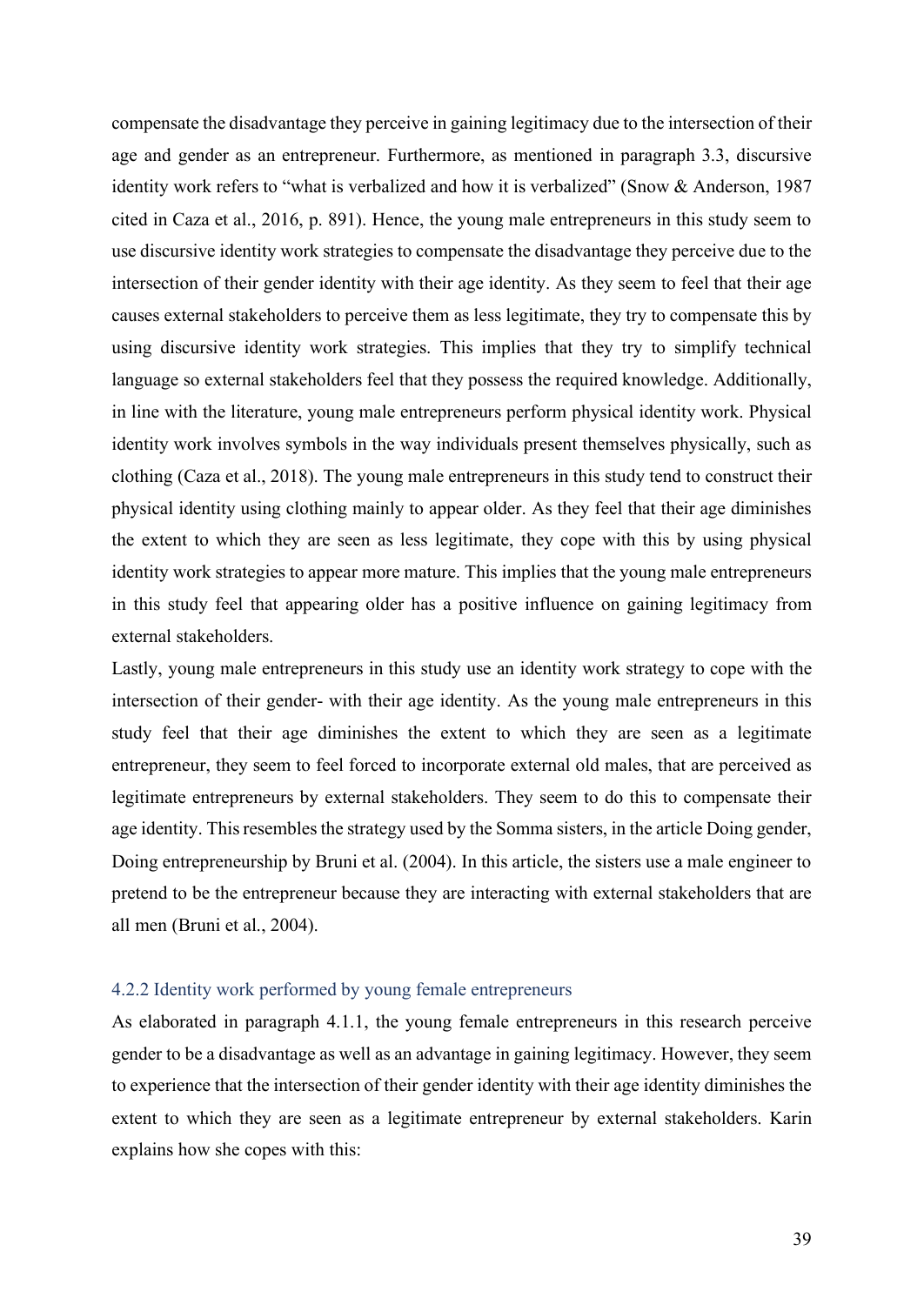*"Definitely. I think there are a lot of things that I do to shift towards the entrepreneurs that I think are doing well. One of those things is being more assertive. Which is usually a male quality. […] Two years ago, if I wrote an email there would be a lot of: please, if you may and it would be very kindly. Right now, I have grown to realize that I should ask things more directly. […] You keep taking on a different, louder, more assertive persona to get the point across and have them listen to you for once. […] I mean it is always dressing older. Making sure that you are not wearing anything trendy."*

Karin is a 21 year old female entrepreneur in space innovation. She seems to feel that due to the disadvantage caused by the intersection of her age identity with her gender identity, she must compensate. Hence, Karin seems to construct her identity to appear more mature and to fit the stereotypical entrepreneur, which is masculine according to her. Accordingly, this strategy resembles what Swail and Marlow (2018) have investigated in their article. Namely: what impact gender bias has on the attainment of legitimacy of women when starting a venture. They found that women should not only legitimize their venture, but additionally, they must perform identity work to overcome the prejudices and conform to the stereotypical entrepreneur (Swail & Marlow, 2018). As the stereotypical entrepreneur is white and masculine according to Essers and Benschop (2007), the young female entrepreneurs in this study cope with the disadvantage they perceive due to the intersection of gender and age by performing an identity work strategy that makes them conform to the stereotypical entrepreneur. Hence, the young female entrepreneurs in this study seem to adapt their identity by taking on masculine behavior. This is in line with the article by McAdam, Harrison and Leitch (2018). They argue that legitimacy might be an obstacle for female entrepreneurs, who ought to blend their 'role' of being a woman and the role of an entrepreneur which often are perceived contrary by society or incumbents in the field (McAdam, Harrison & Leitch, 2018). Additionally, the statement made by Karin implies that she dresses a certain way to come across more mature. She seems to feel that this is a useful strategy to cope with the disadvantage she perceives due to her age identity. Thus, female entrepreneurs in this study seem to construct physical identity work to come across older by adjusting their physical appearance. Hence, they compensate the disadvantage perceived due to the intersection of their gender identity with their age identity. This is in line with the strategy described by Humphreys and Brown (2002), who argue that individuals can construct a desired identity by adjusting their physical appearance. Lastly, it seems that Karin attempts to compensate the disadvantage she perceives due to the intersection of her age- and gender identity by communicating in a more masculine way. This implies that she thinks performing discursive identity work, is a way to cope with the disadvantage caused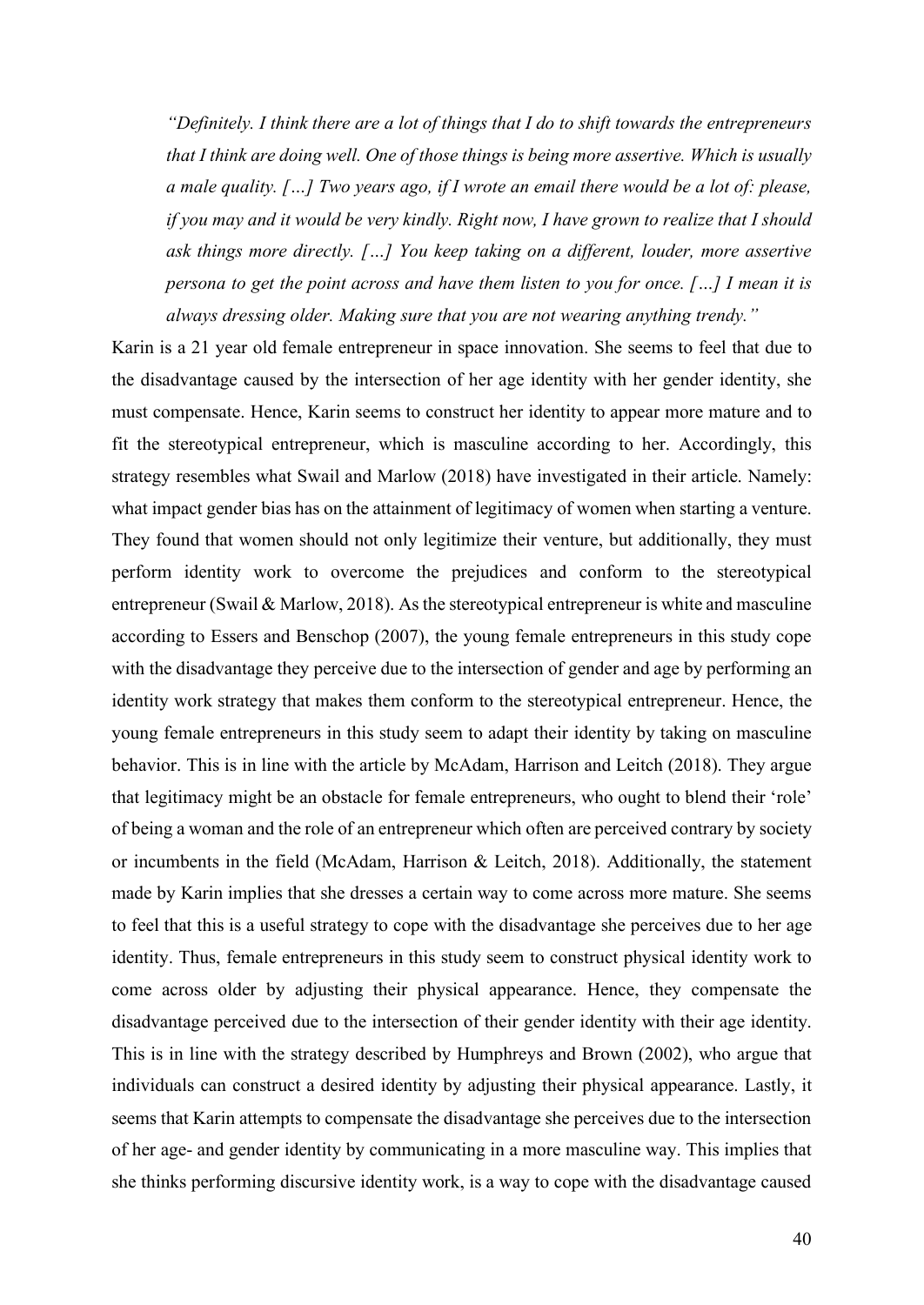by the intersection of her age- and gender identity. Hence, discursive identity work refers to "what is verbalized and how it is verbalized" (Snow & Anderson, 1987 cited in Caza et al., 2016, p. 891).

Judith elaborates on her way of coping with the intersection of her gender identity and age identity as an entrepreneur:

*"Sometimes, I have the feeling that, as a young female entrepreneur, I have to prove myself more to be a legitimate entrepreneur than male entrepreneurs. […] I had to learn to debate, argue and specific communication techniques. […] Male entrepreneurs have specific goals; they act more on the content. I am under the impression that you get results faster that way. I noticed I try to be more accurate and to the point, and not to feel guilty whenever I say something or give my opinion. […] I try to mirror their masculine behavior as a person."*

During the interview, Judith mentions that she feels it is needed for her to prove herself more than male entrepreneurs due to the intersection of her gender- and age identity. She indicates that male entrepreneurs work more efficiently. Hence, she seems to suggest that she adjusts her identity towards a more masculine identity because she often works with males. This is in line with Marlow and McAdam (2015), who conducted a study on the identity work female entrepreneurs perform in order to gain legitimacy in a male dominated sector. They found that female entrepreneurs in the technology sector "reproduce masculinized representations of the normative technology entrepreneur" (Marlow & McAdam, 2015 P.791). As Judith mentions, she copes with being perceived as less legitimate by learning to debate, argue and by learning communication techniques i.e., language skills. This is in line with Alvesson (2001), who argues that language skills play an important role for individuals constructing their identity. Concluding, to compensate her age- and gender identity, Judith seems to perform discursive identity work strategies, which refers to "what is verbalized and how it is verbalized" (Snow & Anderson, 1987 cited in Caza et al., 2016, p. 891).

Accordingly, Arenda confirms:

*"Absolutely, at some point you just start to show copying behavior. You are evolving to talk on the same tone as al those males just to match them. […] Eventually I decided to wear glasses, and I adjusted my way of speaking […]. At one point I started to dress like an old lady, because I thought that would be more appreciated."*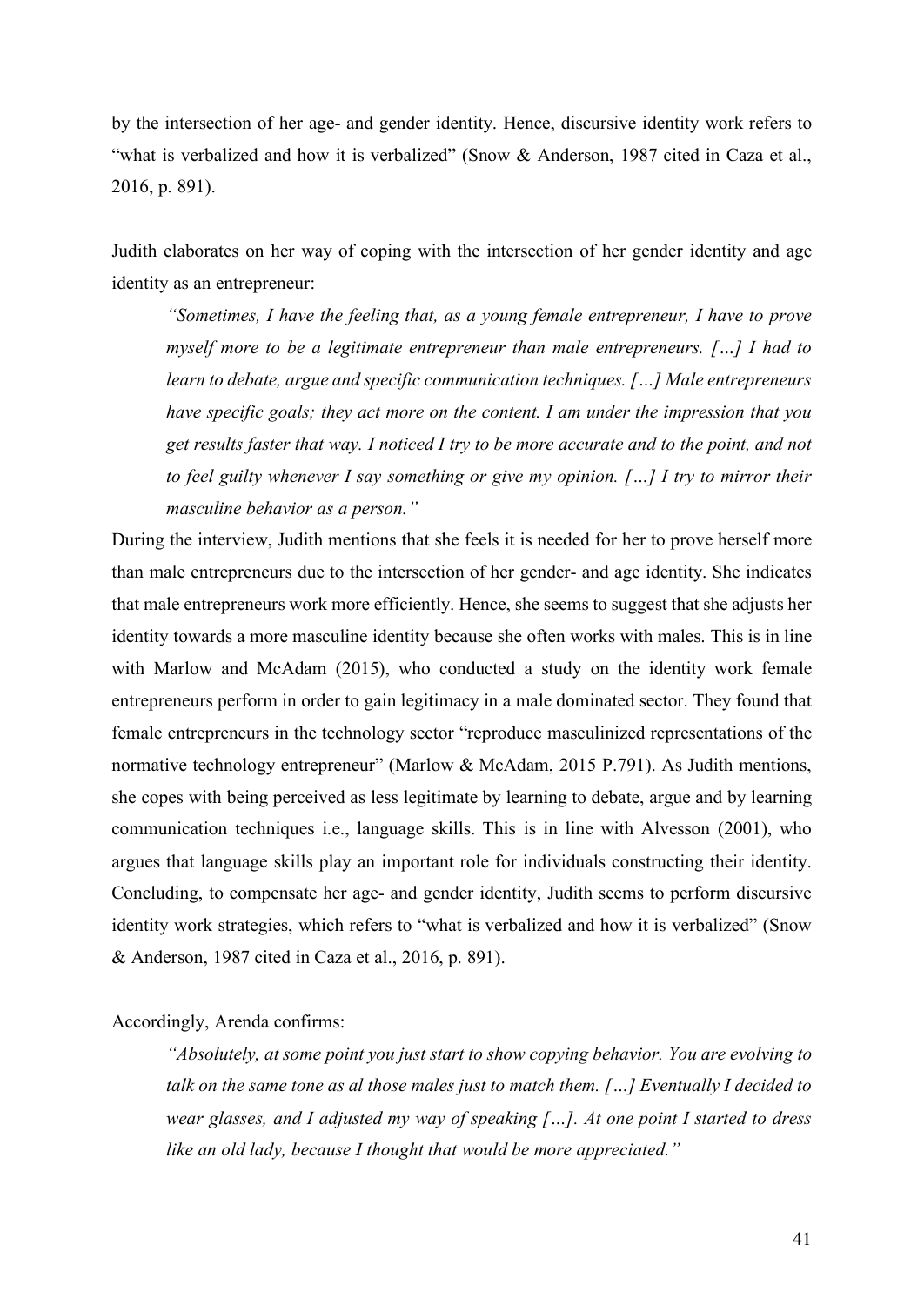These quotes illustrate that Arenda feels that she must cope with the disadvantage she perceives as a young female entrepreneur. Arenda implies that she adapts her identity to the stereotypical entrepreneur by adjusting her way of speaking and tone of voice. This is in line with Marlow and McAdam (2015), who conducted a study on the identity work female entrepreneurs conduct to gain legitimacy in a male dominated sector. They found that female entrepreneurs in the technology sector "reproduce masculinized representations of the normative technology entrepreneur" (Marlow & McAdam, 2015 P.791). Additionally, Arenda uses discursive identity work strategies by adjusting her way of speaking to match the males in the sector. This is in line with the strategy described by Allen (2005), who argues that tone of voice and choice of words are referred to as aspects of which individuals can construct a desired identity (Caza et al., 2016). Lastly, the statement made by Arenda implies that she constructs physical identity work to compensate her age identity as an entrepreneur. She seems to feel that dressing like an old lady would have a positive influence in gaining legitimacy from external stakeholders. Hence, she adjusts her physical appearance, which is in line with the article of Humphreys and Brown (2002). They argue that individuals can construct a desired identity by adjusting their physical appearance.

Merel is a young female entrepreneur who possesses a business in 3D printing. She recognizes that the intersection of her gender identity with her age identity diminishes the extent to which she is perceived to be a legitimate entrepreneur. To cope with this intersection, she uses a specific strategy. Merel explains:

*"What we did very often in the beginning, and now occasionally, is bring our team coach when we have big negotiations. That is a retired, blank old Philips man. He is just present at the meeting. Every now and then the people on the other side of the table look at him, to check whether it is true what I say. And then he nods or repeats what I say. I notice that provides trust to the external stakeholders. […] We used it very strategically, to bring people that fit the image of the stereotypical entrepreneur. I find it terrible to say that. But I think, as an entrepreneur it is important to do such things. I can try to do it alone but if that means that my company is going down, I did not do a great job."*

Earlier in the interview, Merel mentioned that according to her, the stereotypical entrepreneur comes from a corporate firm, is white, masculine and over 40. This implies that her team coach is someone who fits her perception of the stereotypical entrepreneur. It seems that she intentionally brings him to convince external stakeholders and compensate the intersection of her gender- and age identity. This resembles the strategy used by the Somma sisters in the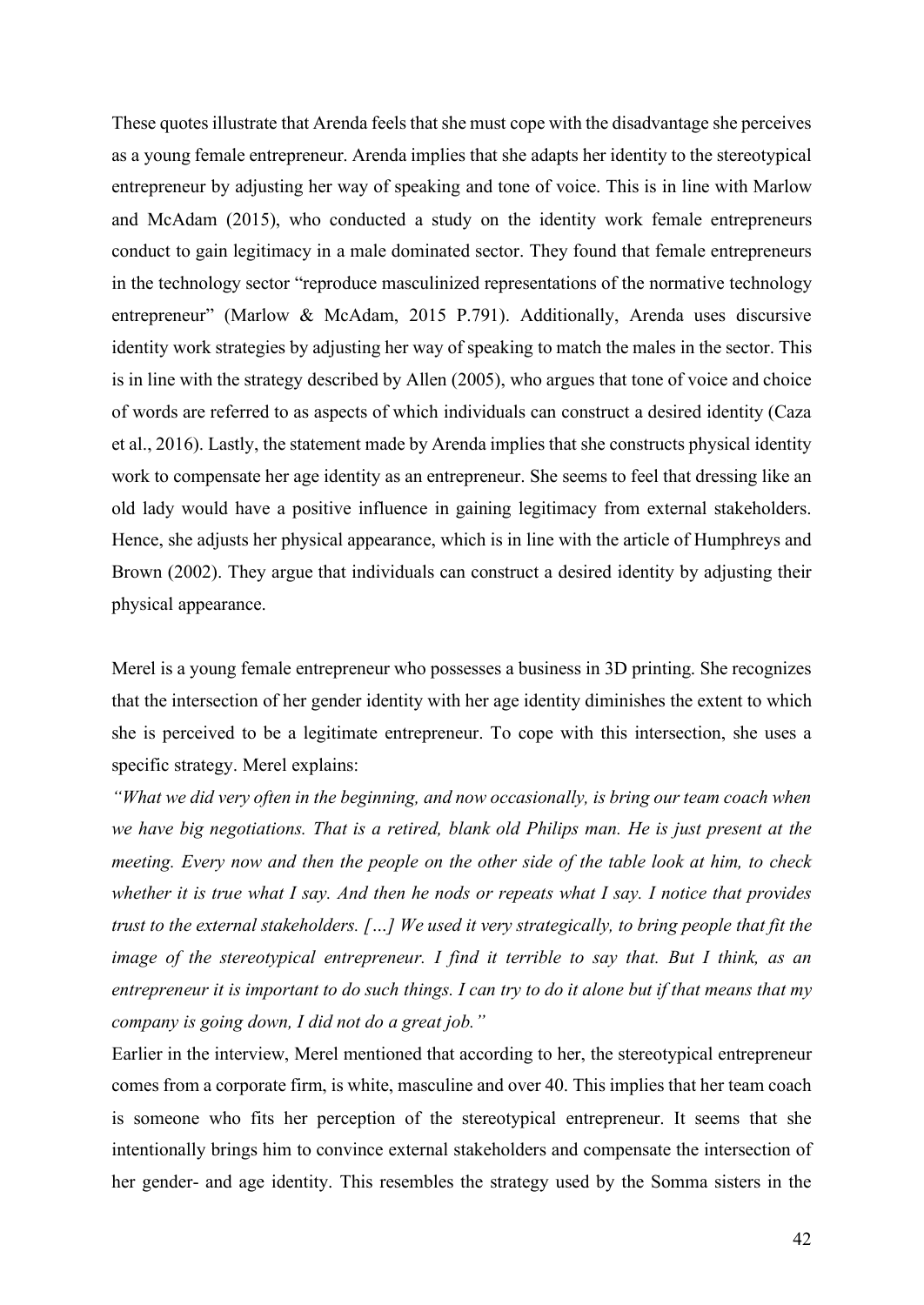article by Bruni et al (2004). In this study, the sisters use their male engineer to pretend to be the entrepreneur because they are interacting with external stakeholders that are all men (Bruni et al., 2014). This seems to provide an advantage; hence the sisters are persuaded to pretend not to be entrepreneurs. Merel seems to cope with the intersection of age- and gender identity by using a comparable strategy.

Concluding, to cope with the disadvantages perceived due to the intersection of age and gender, the young female entrepreneurs in this study perform identity work strategies. They seem to use cognitive-, discursive- and physical identity work strategies to gain legitimacy from external stakeholders. Cognitive identity work refers to "the mental efforts executed to construct interpret, understand and evaluate identity" (Caza et al., 2018 P.891). To cope with their gender identity, the young female entrepreneurs in this study seem adjust their identity by acting more masculine. This in line with the article of Marlow and Brown (2015). They argue that female entrepreneurs in the technology sector "reproduce masculinized representations of the normative technology entrepreneur" (Marlow & McAdam, 2015 P.791).

Furthermore, as mentioned in paragraph 3.3, discursive identity work refers to "what is verbalized and how it is verbalized" (Snow & Anderson, 1987 cited in Caza et al., 2016, p. 891). Hence, the young female entrepreneurs in this study seem to use discursive identity work strategies to compensate the disadvantage they perceive due to the intersection of their gender identity with their age identity. They seem to do this by communicating more masculine, less pleasing, more assertive and by talking in the same tone as males. Furthermore, in line with the literature, the interviewed young female entrepreneurs perform physical identity work. Physical identity work involves symbols in the way individuals present themselves physically, such as clothing (Caza et al., 2018). The young female entrepreneurs in this study seem to feel that their age identity diminishes the extent to which they are perceived as a legitimate entrepreneur by external stakeholders. Therefore, they tend to construct their physical identity by adapting their clothing and accessories to appear older. This might imply that the young female entrepreneurs in this study feel that appearing older has a positive influence on gaining legitimacy from external stakeholders.

Lastly, the young female entrepreneurs in this study use the identity work strategy that resembles a strategy used by the Somma sisters (Bruni et al., 2004). In this strategy two female entrepreneurs use a male engineer to pretend to be the entrepreneur of their company. Hence this seems to imply that, to cope with their age and gender identity, young female entrepreneurs in this study bring a team coach that fits the image of the stereotypical entrepreneur.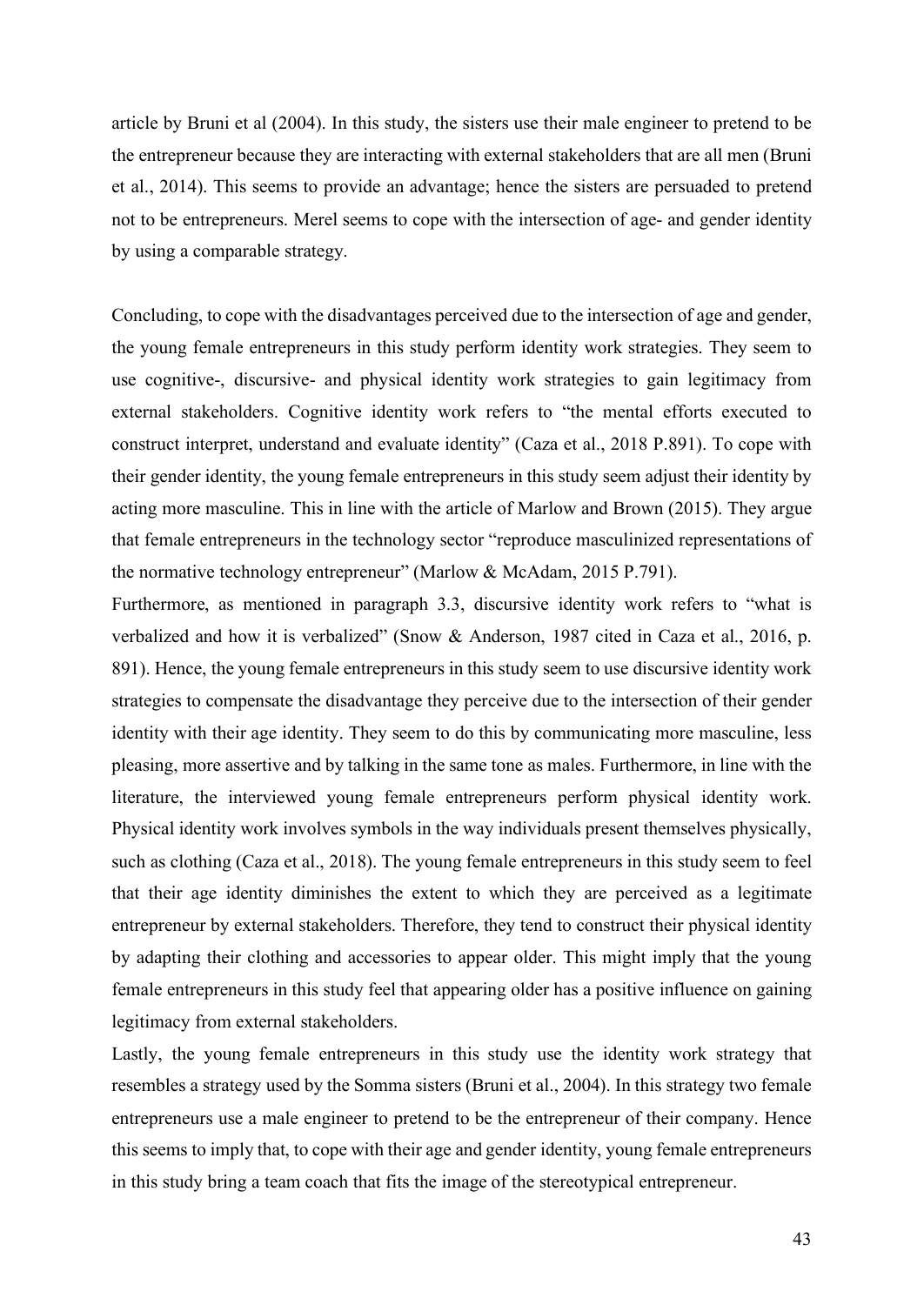# <span id="page-44-0"></span>4.3 Differences and similarities

Young female entrepreneurs in this study appear to perceive advantages in gaining legitimacy from external stakeholders due to their gender identity. However, the intersection of their gender identity with age seems to diminish the advantage that the young female entrepreneurs in this study perceive in gaining legitimacy from external stakeholders.

Contrarily, four of the young female entrepreneurs in this study seem to perceive disadvantages due to their gender identity in gaining legitimacy from external stakeholders. Additionally, the intersection of gender with age seems to enforce each other, as four of the interviewed female respondents appear to experience their gender and age identity to both have a negative influence on gaining legitimacy from external stakeholders.

The young male entrepreneurs in this study seem to experience their gender identity as an advantage in gaining legitimacy, as they appear to look like the stereotypical entrepreneur. However, here too, they seem to feel that the intersection of their gender identity with age diminishes the extent to which they are perceived to be a legitimate entrepreneur by external stakeholders.

However, three of the young male entrepreneurs in this study, seem to experience disadvantages due to their gender identity in gaining legitimacy from external stakeholders. Accordingly, the intersection of their gender identity with age causes that they are seen as even less legitimate entrepreneurs by external stakeholders.

To cope with the intersectionality of their age- and gender identity, both young male- and young female entrepreneurs in this study perform identity work. The differences and similarities in the utilized strategies are visualized in the following table.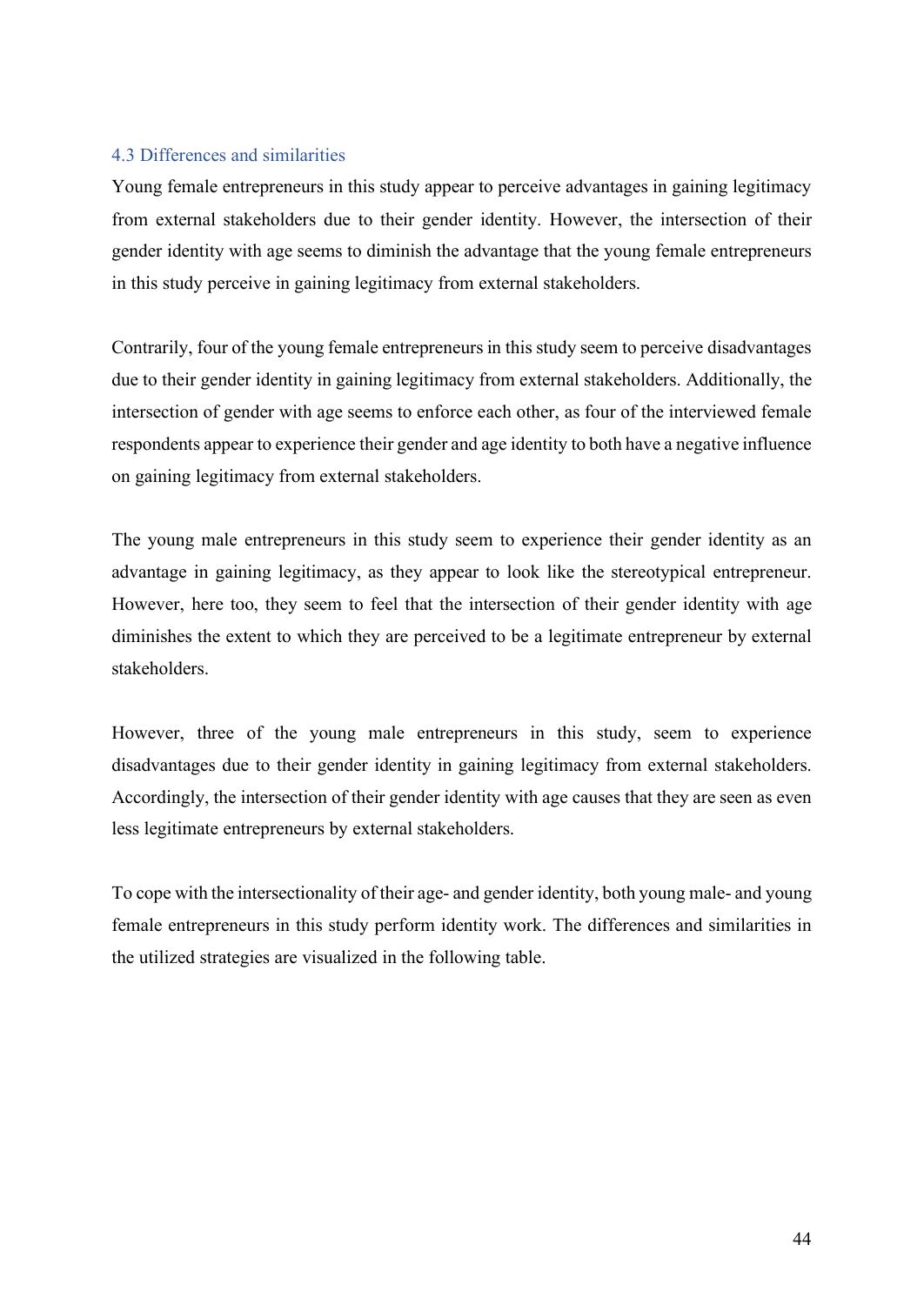# *Identity work*

I

|  |                            | Literature                          | <b>Findings</b>                                           |
|--|----------------------------|-------------------------------------|-----------------------------------------------------------|
|  |                            | Cognitive identity work (Caza et    | discovering<br>Consciously<br>feminine<br>behavior<br>and |
|  |                            | al., 2018 P.891)                    | accordingly, acting more feminine                         |
|  |                            |                                     |                                                           |
|  | Young male entrepreneurs   | Physical identity work              | Adapting physical appearance (clothing) to come across    |
|  |                            | Humphreys and brown (2002)          | older                                                     |
|  |                            | Discursive identity work            | Translating insider jargon into accessible terms and      |
|  |                            | Snow & Anderson, (1987); Allen      | knowledge, adapting tone of voice to a more feminine      |
|  |                            | (2005); Gagnon (2008)               | way of speaking                                           |
|  |                            | Bruni et al. (2004)                 | Incorporating a male that fits the stereotypical          |
|  |                            |                                     | entrepreneur                                              |
|  |                            | Cognitive identity work (Caza et    | Consciously discovering masculine behavior and            |
|  |                            | 2018 P.891); Marlow<br>al.,<br>&    | accordingly, acting more masculine, acting more           |
|  |                            | McAdam (2015)                       | assertive                                                 |
|  |                            | Physical identity work              | Adapting physical appearance to appear older, dressing    |
|  |                            | Humphreys and brown (2002); De      | masculine to fit in (fitting in while standing out)       |
|  |                            | Clercq & Voronov (2009)             |                                                           |
|  |                            |                                     |                                                           |
|  |                            | Discursive identity work            | Communicating more masculine; more assertive; talk in     |
|  | Young female entrepreneurs | Snow & Anderson (1987);             | the same tone as males; learning language skills; less    |
|  |                            | Marlow<br>McAdam<br>$\&$<br>(2015); | pleasing                                                  |
|  |                            | Alvesson (2001)                     |                                                           |
|  |                            | Bruni et al. (2004)                 | Incorporating a team coach that fits the stereotypical    |
|  |                            |                                     | entrepreneur                                              |
|  |                            |                                     |                                                           |

*Figure 3: Identity work performed by young male- and young female entrepreneurs*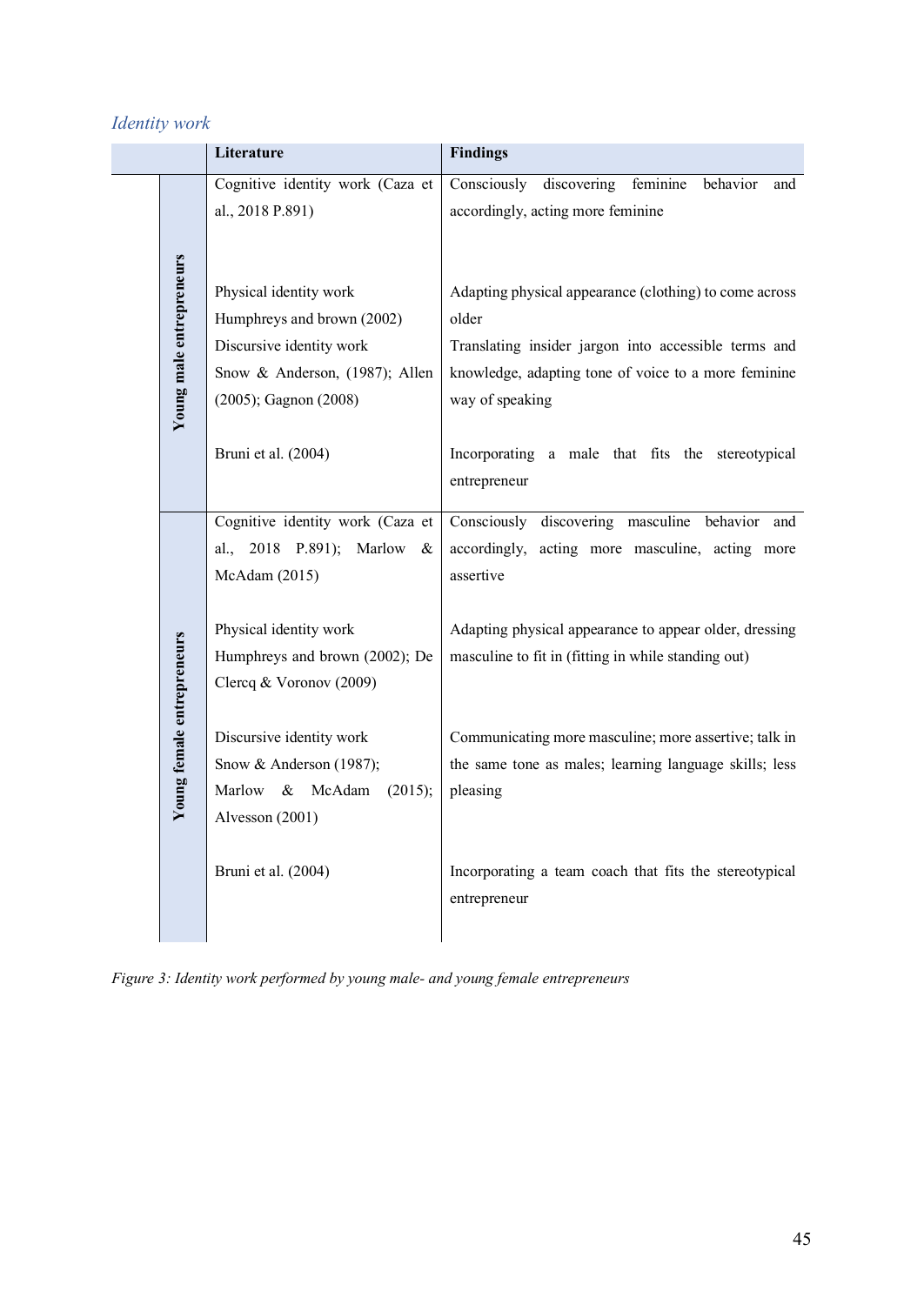# <span id="page-46-0"></span>**5 Discussion**

This chapter contains a discussion on the findings of chapter four linked to the literature elaborated in chapter three. Subsequently, theoretical and practical implications will be clarified in the following two paragraphs. Thereafter, paragraph four provides a description of the limitations. Lastly, the recommendations for future research will be elaborated.

# <span id="page-46-1"></span>5.1 Discussion on the findings

This study has explored experiences of young male- and young female entrepreneurs in the technology sector. Accordingly, six young male – and six young female entrepreneurs were interviewed to gain insight in the identity work strategies they use to gain legitimacy from external stakeholders. Hence, this study sheds light on the relation between the intersectionality of two social categories, namely; gender and age with the identity work young male- and young female entrepreneurs perform to gain legitimacy from external stakeholders.

Based on the empirical data retrieved from the respondents, discrepancies arise in experiences. As expected, the young male entrepreneurs in this study experience advantages due to their gender identity. However, the interviewed young male entrepreneurs perceive several disadvantages based on their gender identity too, which was unexpected. Additionally, all interviewed young male entrepreneurs experience that the intersection of their gender identity with their age identity diminishes the extent to which they are perceived to be a legitimate entrepreneur by external stakeholders.

Accordingly, as expected, young female entrepreneurs perceive disadvantages due to the intersection of their gender- and age identity. However, young female entrepreneurs recognize, in addition, advantages due to their gender identity. Which was an unexpected outcome.

Prior to execution of this research, an expectation of young male entrepreneurs perceiving an advantage, and young female entrepreneurs perceiving a disadvantage in gaining legitimacy from external stakeholders existed. This expectation is based on the literature about gaining legitimacy as a female entrepreneur in male dominated sectors (Marlow & McAdam, 2015). However, results in chapter four demonstrate that this is not solely the case.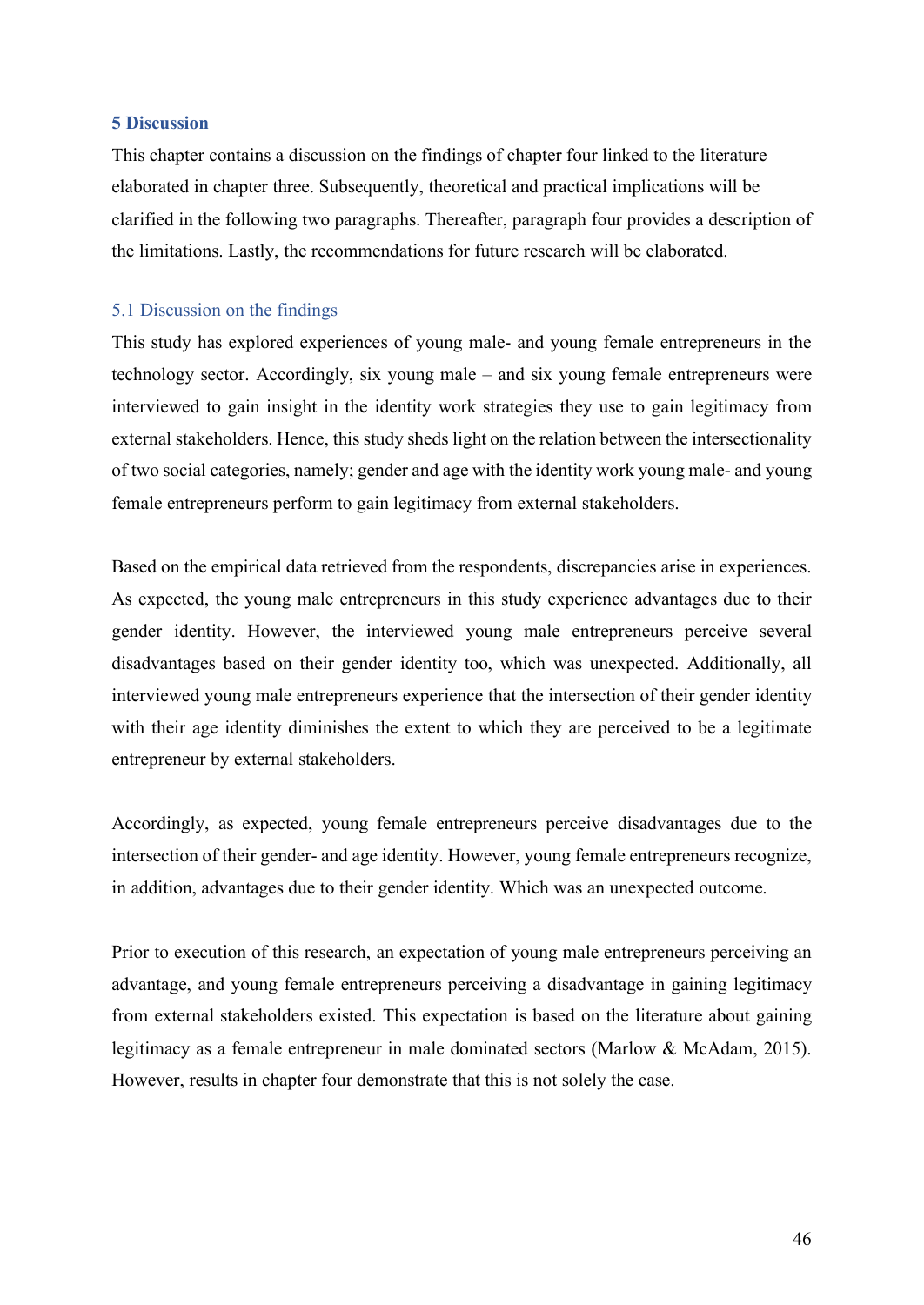The young male entrepreneurs in this study seem to perceive an advantage due to their gender identity. Because they look like the typical entrepreneur, which is white and masculine (Essers & Benschop, 2007). Contradictory, they seem to perceive their gender identity as a disadvantage too. However, the young male entrepreneurs in this study all seem to perceive that the intersectionality with their age identity causes a disadvantage and makes external stakeholders perceive them as less legitimate.

Part of the young female entrepreneurs in this study seem to feel that the intersection of gender, age and entrepreneurship has a negative influence on gaining legitimacy from external stakeholders. Contrarily, two young female entrepreneurs seem to perceive their gender identity as an advantage considering they stand out in this male dominated sector. Additionally, they seem to perceive that the intersection of their gender identity with their age identity causes a disadvantage and makes external stakeholders perceive them as less legitimate.

Hence, the interviews provide an insight in the way young male – and female entrepreneurs in this study construct their identity to gain legitimacy from external stakeholders. In line with the aforementioned literature, four strategies of identity work arise from the interviews.

Both young male – and young female entrepreneurs in this study mention that they use cognitive -, physical - and discursive identity work strategies (Caza et al., 2018). Additionally, they seem to cope with the intersection of their age identity with their gender identity by including an external male that fits the stereotypical entrepreneur. This approach resembles the strategy used by the Somma sisters, described in the article of Bruni et al. (2004).

However, differences arise in how the entrepreneurs execute these strategies to construct their identity. Firstly, in line with the literature, both young male – and young female entrepreneurs in this study perform cognitive identity work. Cognitive identity work refers to "the mental efforts executed in order to construct interpret, understand and evaluate identity" (Caza et al., 2018 P.891). The interviewed young male entrepreneurs tend to construct their identity by trying to find the more feminine part in them. Contrarily, the young female entrepreneurs in this study tend to construct their identity by discovering the more masculine part of them to fit the stereotypical entrepreneur.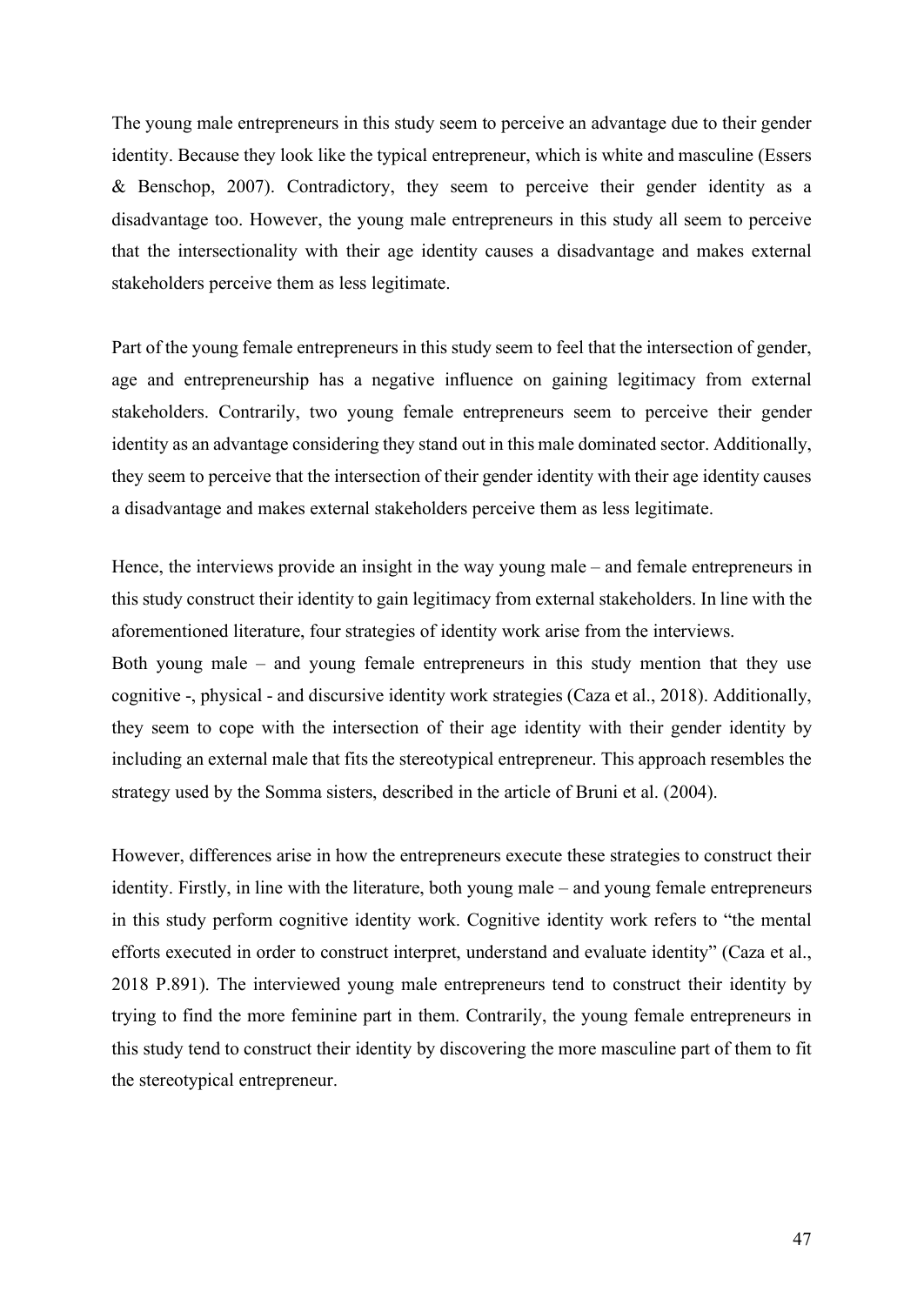Secondly, in line with the literature, young male – and young female entrepreneurs perform discursive identity work in a different manner. Discursive identity work refers to "what is verbalized and how it is verbalized" (Snow & Anderson, 1987 cited in Caza et al., 2016, p. 891). The young male entrepreneurs in this study agree that using sector specific jargon does not provide an advantage in gaining legitimacy from external stakeholders. Adversely, the entrepreneurs feel that it is a useful strategy to translate sector specific language into accessible knowledge to show external stakeholders they possess the required knowledge. Therefore, the young male entrepreneurs in this study seem to suggest that, to compensate the intersection of their gender- and age identity, they tend to use discursive identity work strategies. Likewise, the young female entrepreneurs in this study seem to compensate the intersection of their ageand gender identity by executing discursive identity work. However, they tend to communicate more masculine, adapt their tone of voice to a more masculine tone and talk more assertive. This resembles a statement made by Marlow and McAdam (2015), who argue that female entrepreneurs in the technology sector "reproduce masculinized representations of the normative technology entrepreneur" (P.791).

Subsequently, in line with the literature, both young male – and young female entrepreneurs in this study perform physical identity work. Physical identity work involves symbols in the way individuals present themselves physically such as clothing (Caza et al., 2018). Hence, the young male entrepreneurs in this study tend perform physical identity work to appear older. Accordingly, young female entrepreneurs in this study adapt their physical appearance to compensate their age identity too, as they dress to appear more mature.

Lastly, the young male- and young female entrepreneurs in this study use an identity work strategy that resembles the strategy used by the Somma sisters, in the article Doing gender, Doing entrepreneurship by Bruni et al. (2004). In the concerning study, the sisters use a male engineer to pretend to be the entrepreneur, as they must interact with external stakeholders that are all men (Bruni et al., 2004). The young male entrepreneur in this study uses the same strategy. Cas brings an entrepreneur that fits the stereotypical entrepreneur according to Essers and Benschop (2007). Accordingly, the young female entrepreneur in this study executes the same strategy. Merel brings a team coach that according to her, fits the stereotypical entrepreneur. Hence, both seem to execute this strategy to cope with the intersection of their gender – and age identity.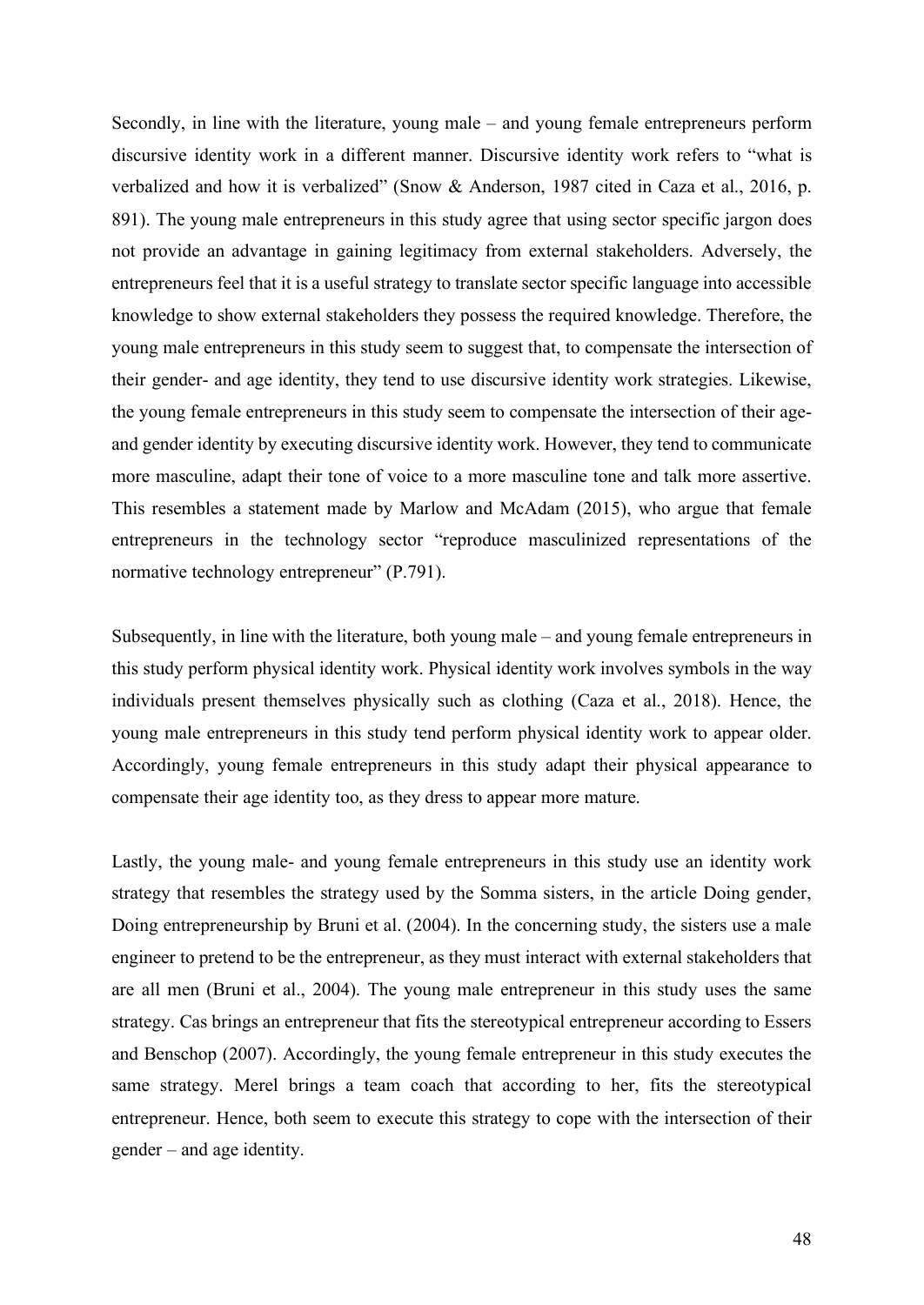## <span id="page-49-0"></span>5.2 Theoretical contributions

This study has explored how six young male- and six young female entrepreneurs in the technology sector perceive the intersection of their age- and gender identity to influence the attainment of legitimacy from external stakeholders. Accordingly, it has shed light on how they construct their identity to cope with the intersection of their age – and gender identity to gain legitimacy from external stakeholders. The contribution of this study to the literature is threefold. Firstly, this study furthers the research by Bruni et al. (2004) who found that female entrepreneurs use a specific strategy to cope with their gender identity. In this study, it has appeared that both the interviewed young female- and young male entrepreneurs seem to use a comparable strategy. However, the entrepreneurs in this study seem to perform this identity work strategy to cope with the intersection of their age- and gender identity. Hence, they use an external white male that fits the image of the stereotypical entrepreneur (Essers & Benschop, 2007) to compensate the disadvantage they perceive in gaining legitimacy from external stakeholders due to the intersection of their age identity and gender identity.

Secondly, this study elaborates on research on legitimacy in combination with gender. Multiple studies are executed in the domain of being a female entrepreneur and gaining legitimacy (Garud et al., 2014; Marlow & McAdam, 2015; Murphy et al., 2020; Swail & Marlow, 2018). However, this research elaborates on the under researched aspect of intersectionality of multiple social constructs. Namely, the role of age and gender identity in the attainment of legitimacy in the technology industry in the Netherlands. As multiple researchers have found that gender identity plays an important role in gaining legitimacy (Garud et al., 2014; Marlow & McAdam, 2015; Murphy et al., 2020; Swail & Marlow, 2018), this study contributes to this by illustrating that the intersection of gender identity with age identity diminishes the extent to which the entrepreneurs in this study are perceived to be legitimate entrepreneurs by external stakeholders. As the average age of entrepreneurs receiving funding for their venture is 40 (Wright, 2017), it was interesting to see what happens when entrepreneurs are younger. Hence, this research has elaborated on this by providing narratives in which young male- and young female entrepreneurs experience the intersection of their age- with gender identity as a negative influence on gaining legitimacy.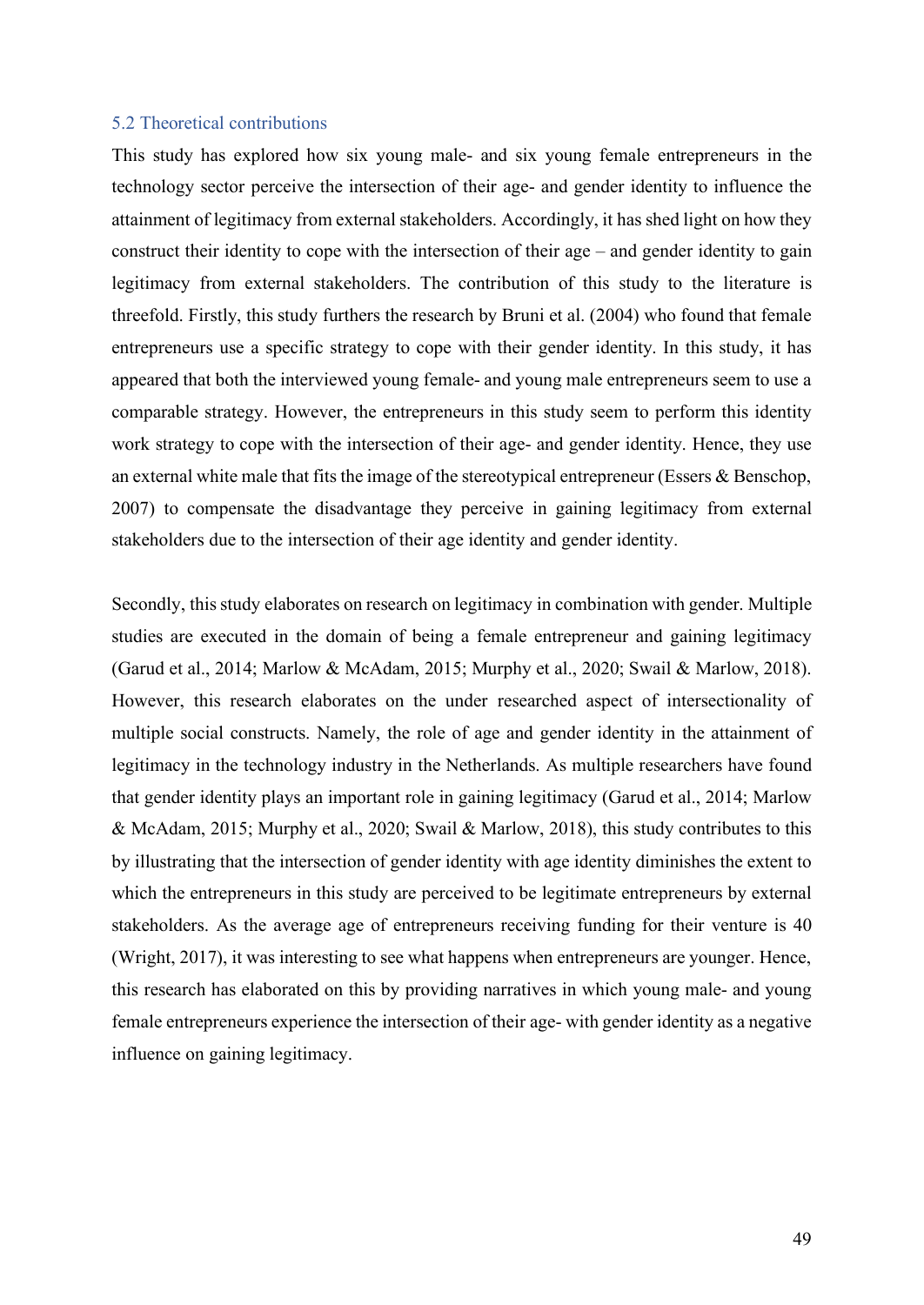Lastly, this study furthers the understanding on female entrepreneurs gaining legitimacy in male dominated sectors. Marlow & McAdam (2015) have performed a study on female entrepreneurs gaining legitimacy in a male dominated sector. Accordingly, they found that in a male dominated sector, various prejudices on females operating in this industry exist (Marlow & McAdam, 2015). This research adds to this by illustrating the prejudices the interviewed young male- and young female entrepreneurs experience, due to the intersection of their age identity with their gender identity. Additionally, it adds to this by comparing the strategies used by the young female entrepreneurs with the strategies used by the young male entrepreneurs to gain legitimacy from external stakeholders in a male dominated sector. As there is a general discourse on the typical entrepreneur, which is white and masculine (Essers & Benschop, 2007), men fit the prototype of this typical entrepreneur. Accordingly, men might experience an advantage due to their gender when convincing external stakeholders. Consequently, legitimacy might be an obstacle for female entrepreneurs, who ought to blend their 'role' of being a woman and the role of an entrepreneur which often are perceived contrary by society or incumbents in the field (McAdam, Harrison & Leitch, 2018). Additionally, it is argued that female entrepreneurs in the technology sector "reproduce masculinized representations of the normative technology entrepreneur" (Marlow & McAdam, 2015 P.791). This study adds on this theory by illustrating how female entrepreneurs in this study perform identity work to fit the stereotypical entrepreneur by performing masculine behavior and communication. Moreover, this study furthers this research by elaborating on the identity work that young male entrepreneurs perform to gain legitimacy from external stakeholders. It appears that the male entrepreneurs in this study seem to perceive a disadvantage due to the intersection of their age identity with their gender identity. Hence, they reproduce feminine representations too.

# <span id="page-50-0"></span>5.3 Practical contributions

The results acquired in this study might be used to gain insight in how young male- and young female entrepreneurs experience being an entrepreneur in the technology sector. Accordingly, it provides an insight in which identity work strategies are used by young male- and young female entrepreneurs to cope with the intersection of their gender identity and their age identity in order to gain legitimacy from external stakeholders. Hence, the results of this study can be used by young entrepreneurs starting a venture that must convince external stakeholders to believe in them or their startup. As this research provides an insight in which strategies are used by young entrepreneurs to cope with the intersection of their age- and gender identity, the results can be used as guidelines for other young entrepreneurs seeking for legitimacy. Hence,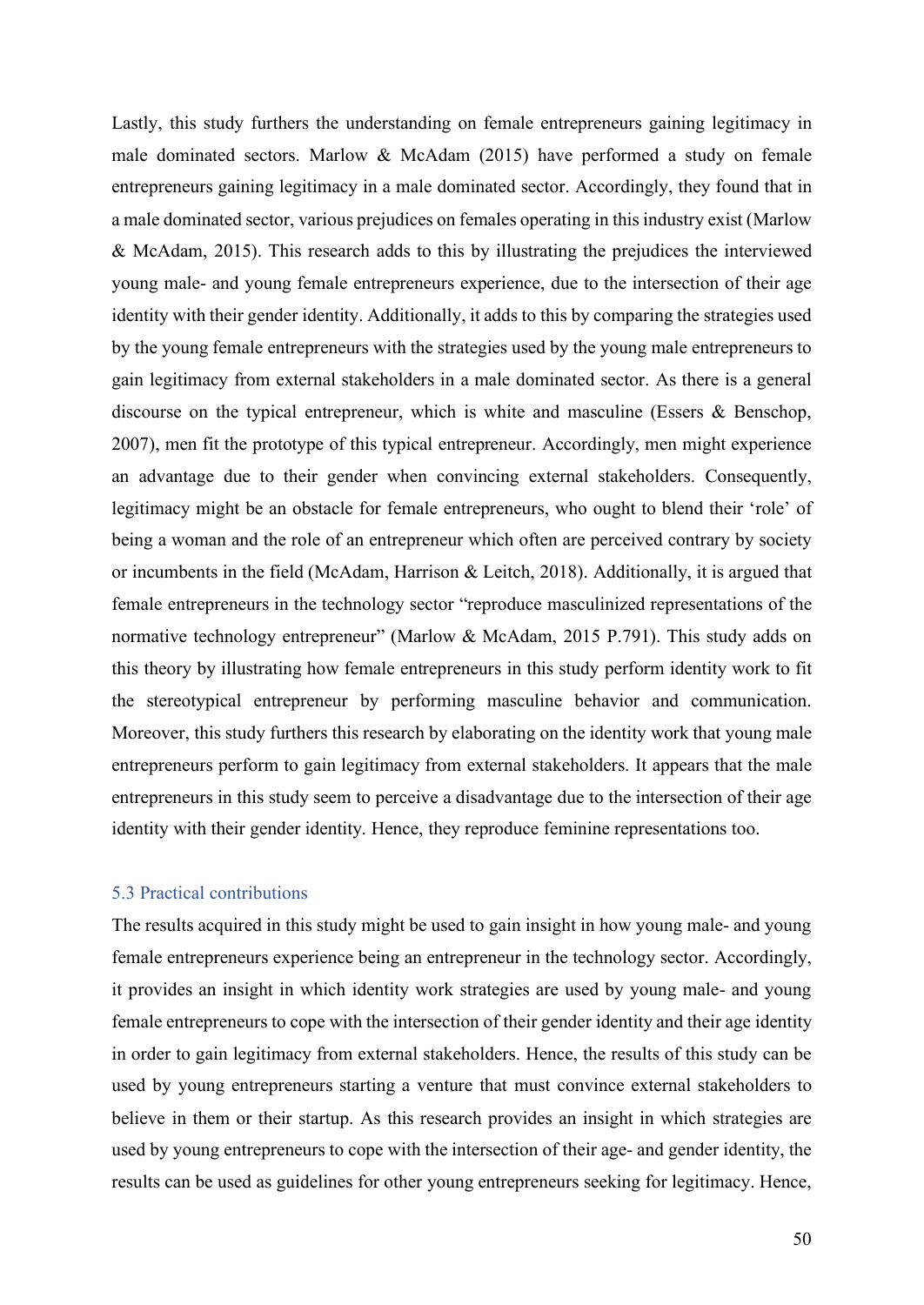the results can be utilized to gain insight in how they can construct their identity. It has become clear that the entrepreneurs in this study seem to perform physical identity work to compensate their age identity by appearing older. Thus, young starting entrepreneurs can use this strategy as it might enhance the extent to which external stakeholders perceive them as a legitimate entrepreneur.

Additionally, the female entrepreneurs in this study perform discursive- and cognitive identity work strategies to adapt to the image of the stereotypical male entrepreneur (Marlow & McAdam, 2015). As the young female entrepreneurs in this study perceive these strategies to be beneficial in the attainment of legitimacy, the findings can serve as a guideline for other female entrepreneurs experiencing the same situations in male dominated sectors.

Moreover, the findings can be utilized by other parties. For example: investors, clients or venture capitalists. The findings of this research can be used to gain insight in how the entrepreneurs consciously construct their identity and which strategies they use to enhance their legitimacy. This might be helpful for external stakeholders such as investors, clients or venture capitalists to recognize behavior that is shown by entrepreneurs to gain legitimacy.

Finally, as the young male - and young female entrepreneurs in this study perceive to be prejudiced based on the intersection of their age- and gender identity, external stakeholders such as investors, clients or venture capitalists can utilize these findings to prevent themselves from being biased by gender and age prejudices.

# <span id="page-51-0"></span>5.4 Limitations

Several aspects that limit the strength of this research must be acknowledged. Firstly, the empirical data is retrieved from detailed narratives explained by twelve respondents. However, respondents are therefore forced to go back in their memory and explain their experiences. Hence, important things can be forgotten. Therefore, it might be useful to conduct further research involving entrepreneurs experiencing comparable situations in the present.

Furthermore, the statements that are made by respondents are based on their perception of situations. Respondents acknowledge that sometimes, they draw conclusions and decisions based on their own perception of the situation. Therefore, the strength of this research may be limited, as respondents might perceive situations wrongly.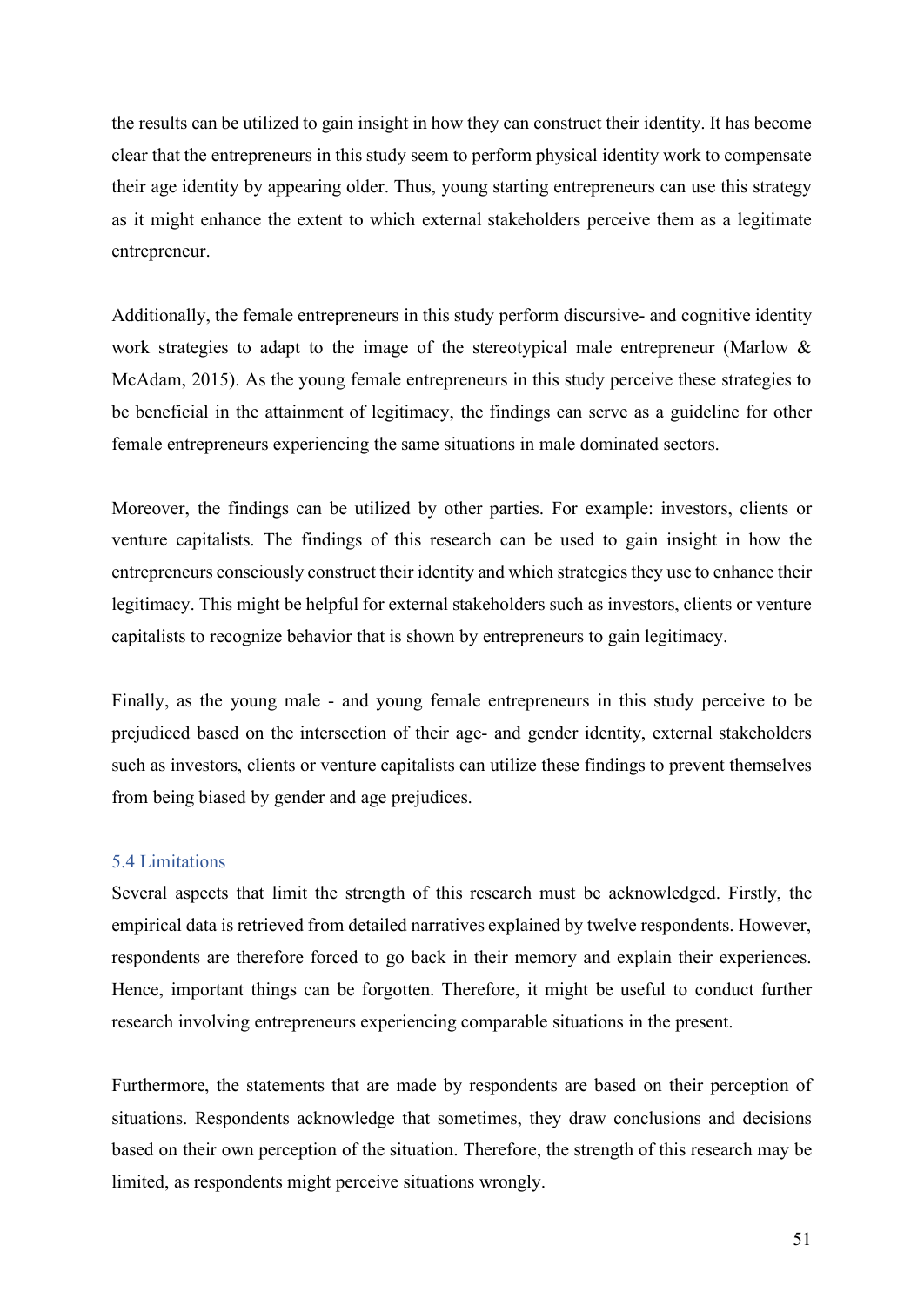Lastly, the technology sector is a very broad sector. Within the technology sector, several subsectors exist such as medical technology, social technology, deep tech, blockchain etcetera. Hence, differences may occur between these sectors. This research does not take into account the effect of which subsector the entrepreneur is active in. This may limit the strength of this research. Therefore, future research should consider which subsector is relevant.

# <span id="page-52-0"></span>5.5 Recommendations for future research

Based upon the findings of this study, several recommendations for future research can be made. Related to the intersection of gender identity with age identity, a suggestion for future research can be recommended. As this study is executed in a male dominated sector, it might be interesting to execute a comparable research on the intersection of age identity and gender identity in a female dominated sector. Hence, it can be investigated whether there is a difference regarding the identity work strategies used by young entrepreneurs in male dominated sectors or female dominated sectors.

Additionally, it is suggested to do more research into positive sexism regarding young female entrepreneurs in the technology sector. Both young male- and young female entrepreneurs in this study seem to feel that young female entrepreneurs get preference, because society strives towards more gender diversity. Hence, it is suggested to research the relationship between positive sexism and the identity work young entrepreneurs perform.

Finally, it is suggested to translate this research from qualitative to quantitative research. This study has made clear that the interviewed young male- and young female entrepreneurs perform identity work to cope with their gender- and age identity to gain legitimacy. Hence, quantitative research can be employed to find out how strong the influence of performing identity work on gaining legitimacy as an entrepreneur is. Accordingly, this study has not focused on the measurement of attained legitimacy. This study focused on the actions that are undertaken by the entrepreneurs, which they perceive to be advantageous in the process of gaining legitimacy from external stakeholders. Therefore, further research should be conducted to provide evidence that performing identity work has an influence on gaining legitimacy and what that influence means.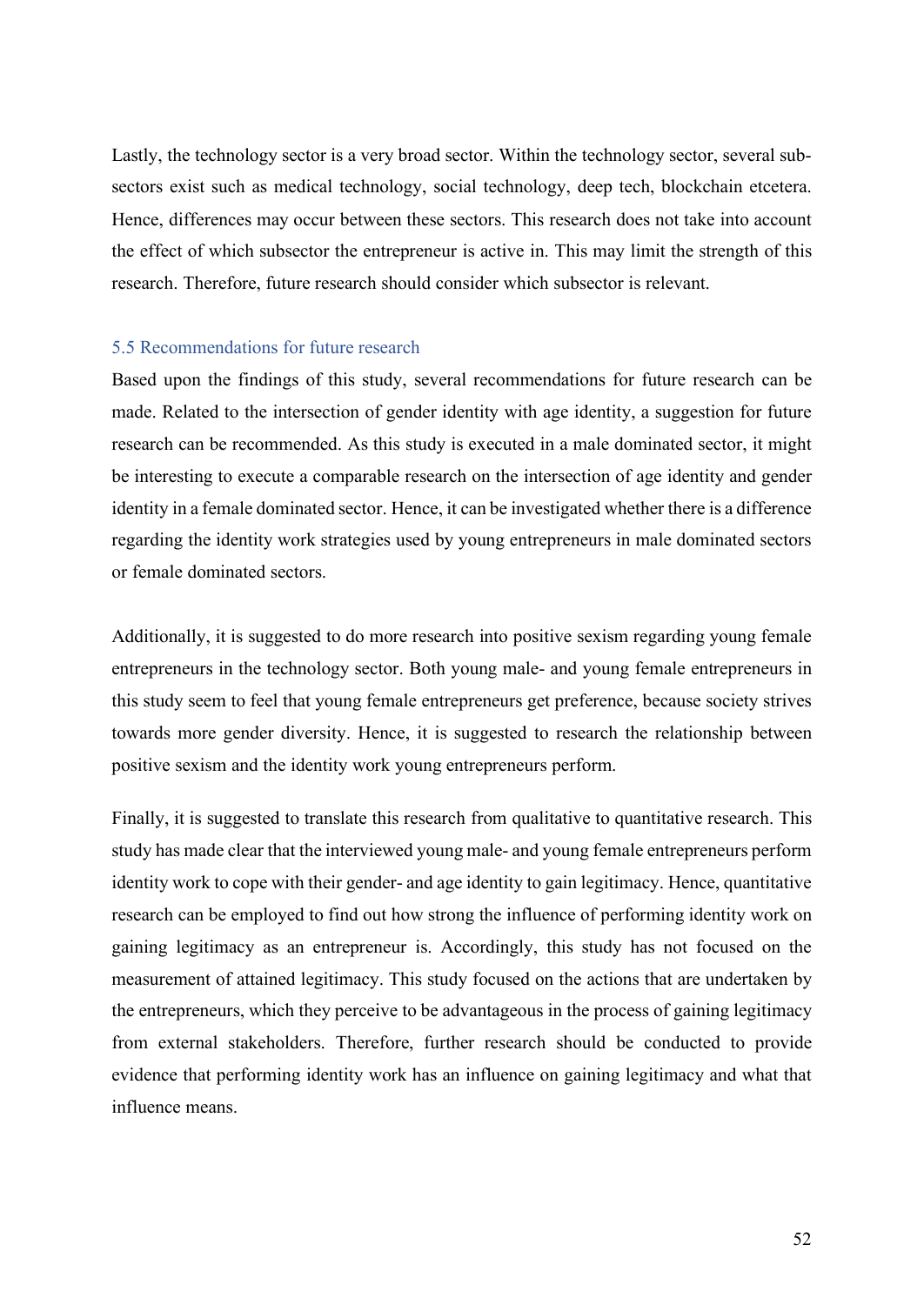# <span id="page-53-0"></span>**6 Conclusion**

#### <span id="page-53-1"></span>6.1 Conclusion

To investigate the relationship between gender and gaining legitimacy as a young entrepreneur, research has been done to explore the differences and similarities in the strategy that young male- and young female entrepreneurs use to construct their identity in order to gain legitimacy from external stakeholders. Hence, the following research question was formulated: *"Which role does gender play in the attainment of legitimacy for young male- and young female entrepreneurs in the technology sector?"*

Both young male- and young female entrepreneurs in this study seem to experience both disadvantages as well as advantages due to their gender identity in gaining legitimacy from external stakeholders. Additionally, the intersection of their gender identity with their age identity seems to diminish the extent to which they are perceived as a legitimate entrepreneur by external stakeholders. Hence, both young male- and young female entrepreneurs feel that they must perform identity work to compensate the intersection of their gender- and age identity, for them to be perceived as a legitimate entrepreneur by external stakeholders.

Concluding, to gain legitimacy and compensate the prejudices that exist based on the intersection of gender identity with age identity, the young male- and young female entrepreneurs in this study perform identity work by using several strategies. To achieve this, both young- male and young female entrepreneurs utilize the same strategies: cognitive-, discursive- and physical identity work. However, they perform the strategies in different manners. The young male entrepreneurs seem to explore the more feminine part of them by performing cognitive- and discursive identity work strategies, whereas the young female entrepreneurs in this study tend to adapt their identity to more masculine behavior using discursive- and cognitive identity work. Nevertheless, an overarching strategy that both young male- and young female entrepreneurs agree on is bringing an external person that fits the stereotypical entrepreneur. The young male- and young female entrepreneurs in this study seem to use this strategy to cope with the intersection of their gender- and age identity. Accordingly, to compensate the intersection with their age identity, both young male- and young female entrepreneurs perform physical identity work to appear more mature. Therefore, this research shows that in line with the literature, four identity work strategies are used by both young maleand female entrepreneurs to cope with the intersection of their age identity and gender identity in order to gain legitimacy from external stakeholders.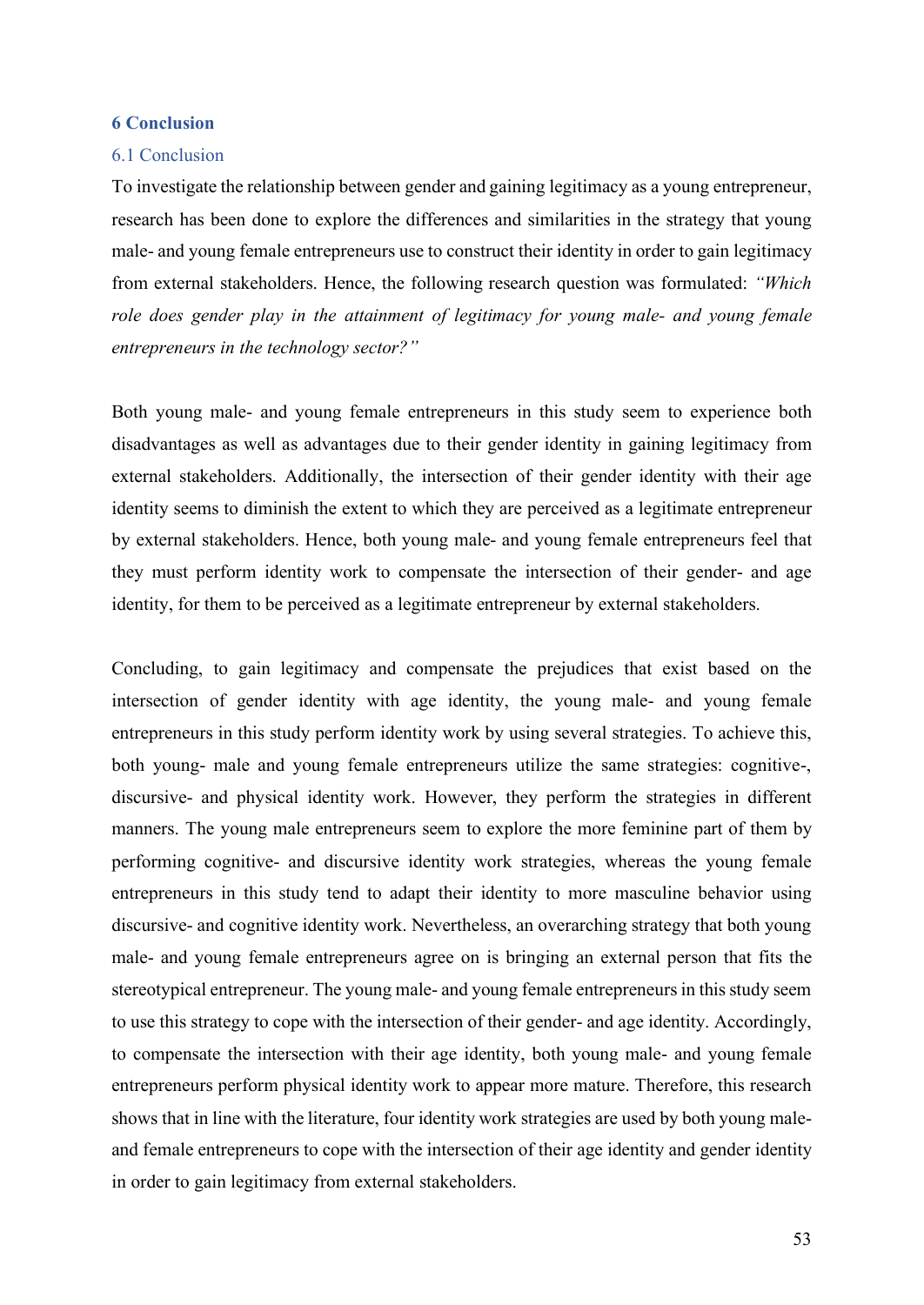# <span id="page-54-0"></span>6.2 Reflection

In this last paragraph, a methodological reflection on this research and a personal reflection on me as a researcher will be elaborated.

# <span id="page-54-1"></span>6.2.1 Methodological reflection

In order to secure credibility and transferability, several actions are undertaken during this research. To enhance credibility, peer debriefing has been executed. During this research, several meetings have been established with a collogue researcher that was doing research on a comparable subject. Therefore, we organized meetings to discuss our data. Accordingly, we have read each other's work and provided feedback to each other. Additionally, member checking was executed to enhance credibility. It has been checked with respondents whether the researcher interpreted their statements correctly. Additionally, during the interviews, questions were asked to check whether statements were interpreted correctly.

Subsequently, transferability is enhanced by representing the research process as comprehensive as possible. Respectively, the reader is able to conclude whether this research is applicable to other contexts and specifically, their own context (Symon & Cassell, 2012).

#### <span id="page-54-2"></span>6.2.2 Reflexivity

In this paragraph, reflexivity will be discussed. Reflexivity involves the manner in which researchers affect their analysis and accordingly, the outcomes of the study (Symon & Cassell, 2012). As a researcher, I conducted this study based on the interpretivist philosophy. Hence, the respondents' interpretation of the situation will be accounted as the foundation for constructing additional insights regarding this subject (Symon & Cassell, 2012).

Starting this research, I assumed that young female entrepreneurs would perceive a great disadvantage in the attainment of legitimacy due to their gender identity. Accordingly, I expected that young male entrepreneurs would not perceive noteworthy disadvantages. Therefore, I feel like I started this study with several prejudices. However, the results of this research surprised me. I found it very interesting to investigate how young male entrepreneurs construct their identity based on their experiences, and how young female entrepreneurs construct their identity based on their experiences. I did not expect that all interviewed entrepreneurs would be this active in constructing their identity to gain legitimacy. However, I expected it to be mostly dependent on their gender. But for the respondents, legitimacy appeared to be highly in connection with age identity. Therefore, it might have been the case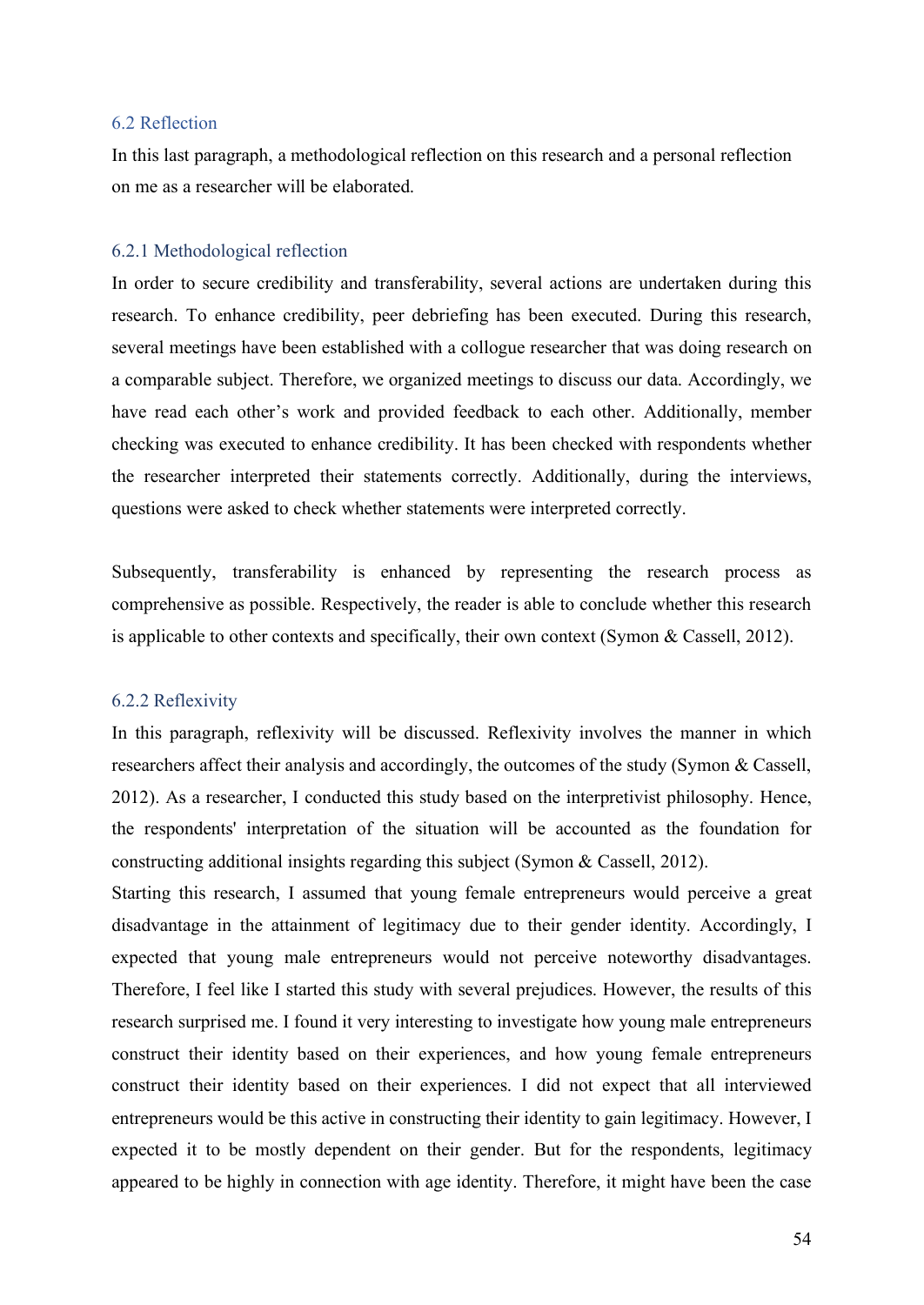that I did not started this study completely objective. However, I got more objective during the data collection. As respondents did not mention what I expected them to say, I realized that I was somewhat biased by prejudices. Accordingly, I started to perceive a more open perspective on the subject along the way.

Moreover, as a researcher I was dedicated to execute the process as adequate as possible. I strived to keep up and that worked out very well. Additionally, I am critical on my own work and therefore I experienced the process of conducting this research as pleasant and valuable. My supervisor was always prepared to help me, therefore I have perceived this as a very pleasant experience too. However, I might have done some things differently. I noticed that during the interviews, when I asked follow-up questions, I tended to ask them in a closed way. This is something I should learn from. Additionally, I find it hard to construct my report in a structured and clear manner. However, I have learned to do this along the way.

Conducting this study has had an influence on me as a researcher as well. I have learned that I was biased by personal assumptions in advance. However, I was not aware of it at that time. During the data collection I shifted towards a more objective view, which I think is a positive outcome.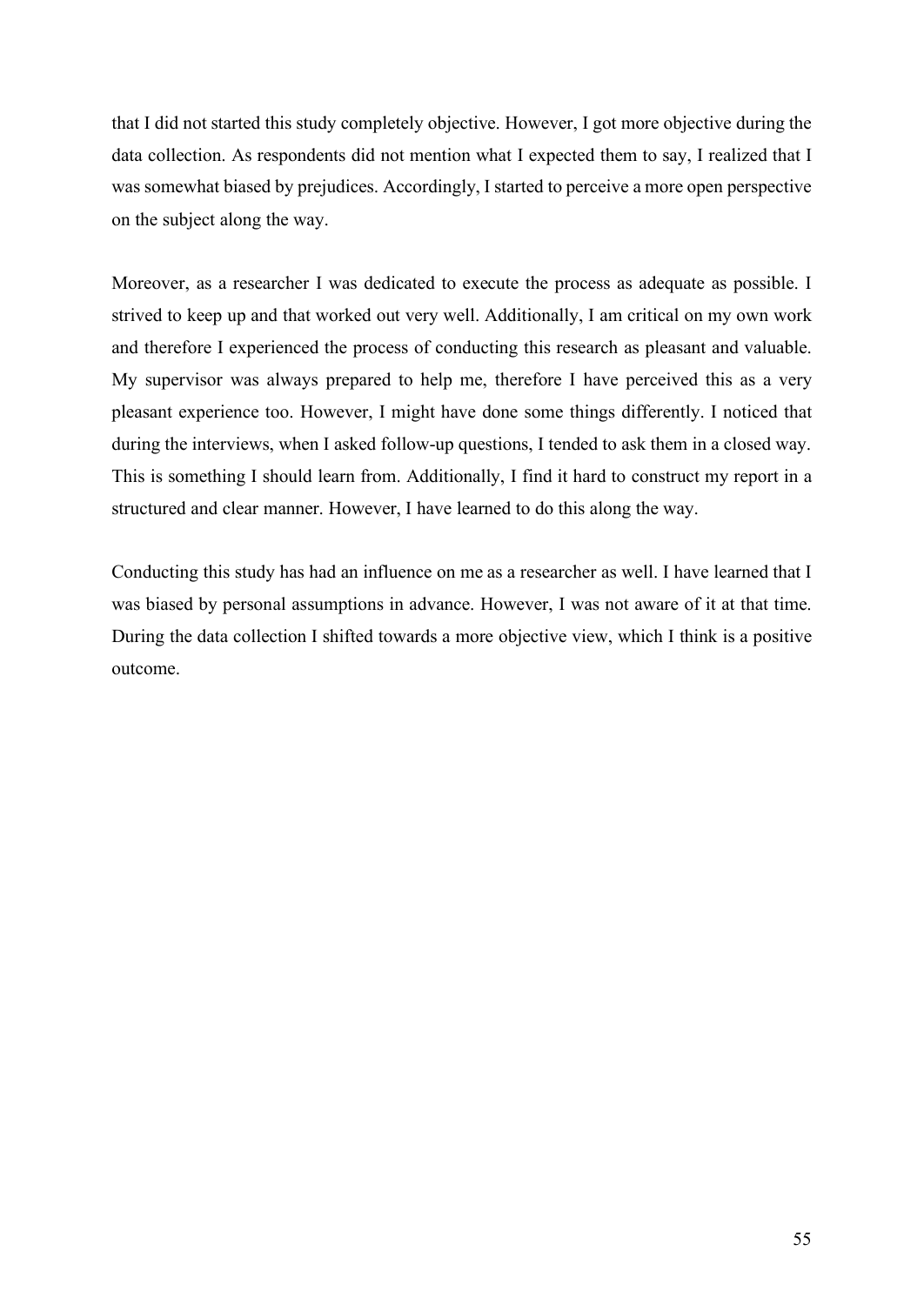# <span id="page-56-0"></span>**References**

- Ahl, H. J. (2006). Why Research on Women Entrepreneurs Needs New Directions. *Entrepreneurship Theory and Practice* 30 (5): 595–621.
- Ahl, H.J. & Marlow, S. (2012). Exploring the dynamics of gender, feminism and entrepreneurship: Advancing debate to escape a dead end? *Organization*, *19*(5), 543–562.
- Ainsworth, S. (2002). 'The feminine advantage: a discursive analysis of the invisibility of older women workers', *Gender, Work and Organization*, 9, pp. 579–601.
- Aldrich, H. E., and T. Baker (2001). "Learning and Legitimacy: Entrepreneurial Responses to Constraints on the Emergence of New Populations and Organizations," *The Entrepreneurship Dynamic: Origins of Entrepreneurship and the Evolution of Industries*. Eds. C. Bird Schonhooven and E. Romanelli. Stanford, CA: *Stanford University Press*, 207–235
- Allen, L. (2005). Managing masculinity: Young men's identity work in focus groups. *Qualitative Research*, 5(1), 35–57.
- Alvesson, M. (2001). Knowledge work: Ambiguity, image and identity. *Human Relations*, 54(7), 863–886.
- Anteby, M. (2008). Identity incentives as an engaging form of control: Revisiting leniencies in an aeronautic plant. *Organization Science*, 19(2), 202–220.
- Arshed, N., Chalmers, D., & Matthews, R. (2018). Institutionalizing Women's Enterprise Policy: A Legitimacy-Based Perspective. *Entrepreneurship Theory and Practice*, *43*(3), 553–581. https://doi.org/10.1177/1042258718803341
- Ashforth, B. E., & Kreiner, G. E. (1999). "How can you do it?": Dirty work and the challenge of constructing a positive identity. *Academy of Management Review*, 24(3), 413– 434.
- Ashforth, B. E., Kreiner, G. E., Clark, M. A., & Fugate, M. (2007). Normalizing dirty work: Managerial tactics for countering occupational taint. *Academy of Management Journal*, 50(1), 149–174.
- Beech, N., MacIntosh, R., & McInnes, P. (2008). Identity work: Processes and dynamics of identity formations. *International Journal of Public Administration*, 31(9), 957–970.
- Berger, L. J., Essers, C., & Himi, A. (2017). Muslim employees within "white" organizations: The case of Moroccan workers in the Netherlands. *The International Journal of Human Resource Management*, 28(8), 1119–1139.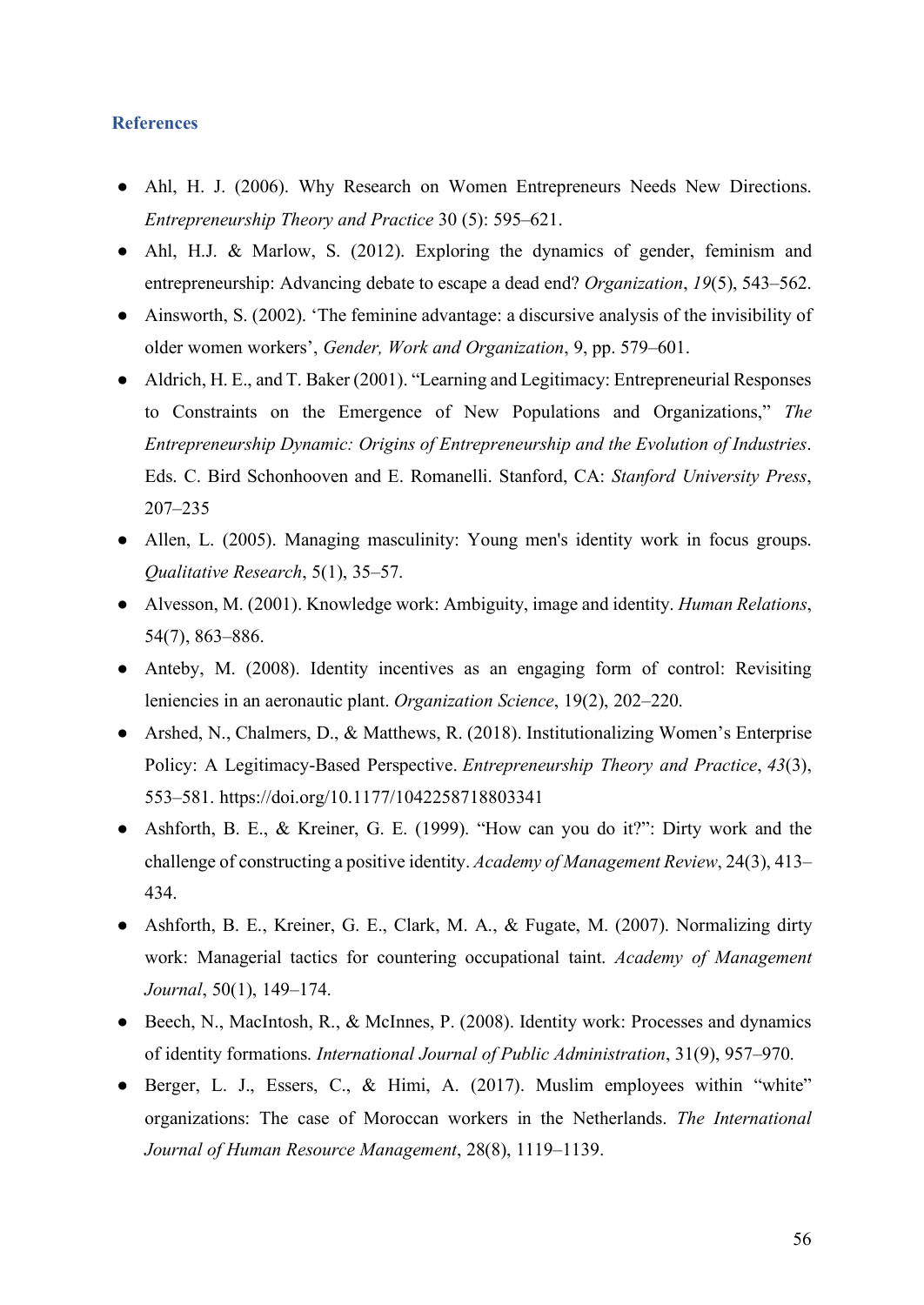- Bleijenbergh, I. (2016) *Kwalitatief onderzoek in organisaties*, 2e druk. Lemma, Den Haag, Boom Lemma
- Brown, A. (2015). Identities and identity work in organizations. *International Journal of Management Reviews*, 17,20–40
- Brown, A.D. & Toyoki, S. (2013). Identity work and legitimacy. *Organization Studies*, 34, pp. 875–896.
- Bruni, A., Gherardi, S.,& Poggio, B. (2008). Gender and Entrepreneurship: An Ethnographic Approach. *Gender, work & Organization*, *15*(6),672–674. https://doi.org/10.1111/j.1468-0432.2008.00421\_1.x
- Bruni, A., Gherardi, S., & Poggio, B. (2004). Doing Gender, Doing Entrepreneurship: An Ethnographic Account of Intertwined Practices. *Gender, Work and Organization*, *11*(4), 406–429. https://doi.org/10.1111/j.1468-0432.2004.00240.x
- Burr, V. (2002). Gender and Social Psychology. *Routledge, New York*. (crossref.)
- Calás M. B., Smircich L., Bourne K.A. 2009. Extending the boundaries: Reframing 'entrepreneurship as social change' through feminist perspectives. *Academy of Management Review*, *34*: 552–569.
- Caza, B. B.,, Vough H., and Puranik H. (2018). 'Identity work in organizations and occupations: Definitions, theories, and pathways forward'. *Journal of Organizational Behavior* 39, : 889–910. [https://doi.org/10.1002/job.2318.](https://doi.org/10.1002/job.2318)
- Centraal Bureau voor de Statistiek. (2017, 15 december). *Helft startende ondernemers jonger dan 35 jaar*. [https://www.cbs.nl/nl-nl/nieuws/2017/50/helft-startende](https://www.cbs.nl/nl-nl/nieuws/2017/50/helft-startende-ondernemers-jonger-dan-35-jaar)[ondernemers-jonger-dan-35-jaar](https://www.cbs.nl/nl-nl/nieuws/2017/50/helft-startende-ondernemers-jonger-dan-35-jaar)
- Centraal Bureau voor de Statistiek. (2020, 28 januari). *Kleiner deel mkb heeft behoefte aan externe financiering*. https://www.cbs.nl/nl-nl/nieuws/2020/05/kleiner-deel-mkb-heeftbehoefte-aan-externe-financiering
- Cho, S., Crenshaw, K.W. and McCall, L. (2013). Toward a field of intersectionality studies: theory, applications, and praxis. *Signs*, 38,4, 785–810.
- Collins, P.H. (2000). Gender, black feminism, and black political economy. *The Annals of the American Academy of Political and Social Science*, 568,1, 41–53.
- Cowen, M., & Hodgson, D. (2015). Damaged identities: Examining identity regulation and identity work of Gulf project managers. *International Journal of Project Management,* 33(7), 1523–1533.
- Crenshaw, K. (2014) Justice rising: moving intersectionally in the age of post-everything. *London School of Economics Public Lecture*, 26 March.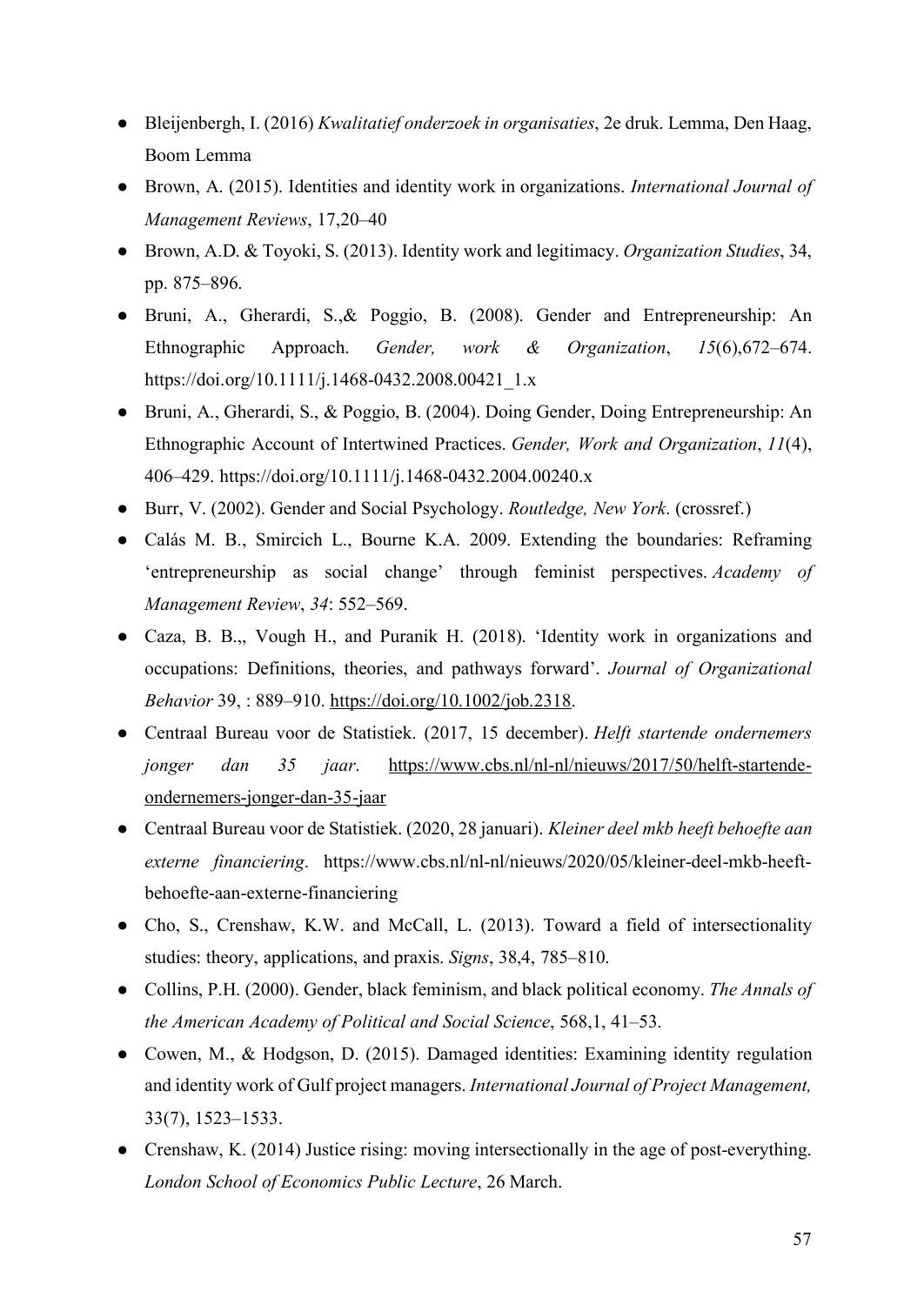- De Clercq, D., & Voronov, M. (2009). The Role of Cultural and Symbolic Capital in Entrepreneurs' Ability to Meet Expectations about Conformity and Innovation. *Journal of Small Business Management*, *47*(3), 398–420. [https://doi.org/10.1111/j.1540-](https://doi.org/10.1111/j.1540-627X.2009.00276.x) [627X.2009.00276.x](https://doi.org/10.1111/j.1540-627X.2009.00276.x)
- Easterby-Smith, M., Golden-Biddle, K. and Locke, K. (2008). 'Working with pluralism: determining quality in qualitative research', *Organizational Research Methods*, 11 (3): 419–429.
- Elsbach, K. D. (2009). Identity affirmation through "signature style": A study of toy car designers. *Human Relations*, 62(7), 1041–1072.
- Eriksson, P., & Kovalainen, A. (2008). *Qualitative Methods in Business Research*, Los Angeles, Sage
- Essers, C., & Benschop, Y. (2007). Enterprising Identities: Female Entrepreneurs of Moroccan or Turkish Origin in the Netherlands. *Organization Studies*, *28*(1), 49–69. <https://doi.org/10.1177/0170840606068256>
- Essers, C., Doorewaard, H., & Benschop, Y. (2013). Family ties: Migrant female business owners doing identity work on the public–private divide. *Human Relations*, 66(12), 1645– 1665.
- Fisher, G., S. Kotha, & A. Lahiri. (2016). "Changing with the Times: An Integrated View of Identity, Legitimacy, and New Venture Life Cycles." *Academy of Management Review*  41 (3): 383–409.
- Fletcher, D. E., & Watson, T. J. (2007). Entrepreneurship, management learning and negotiated narratives: "Making it otherwise for us—Other- wise for them". *Management Learning*, 38(1), 9–26.
- Gagnon, S. (2008). Compelling identity: Selves and insecurity in global, corporate management development. *Management Learning*, 39(4), 375–391.
- Garud, R., Schildt, H. A., & Lant, T. K. (2014). Entrepreneurial Storytelling, Future Expectations, and the Paradox of Legitimacy. *Organization Science*, *25*(5), 1479–1492. <https://doi.org/10.1287/orsc.2014.0915>
- Guba, E.G. & Lincoln, Y.S. (1989) *Fourth Generation Evaluation*. Newbury Park, CA: Sage.
- Guest, G., Bunce, A. & Johnson, L. (2006). How many interviews are enough? *Field Methods*, 18: 59–82.
- Hamilton, E. (2014). Entrepreneurial Narrative Identity and Gender: A Double Epistemological Shift. *Journal of Small Business Management* 52 (4): 703–712.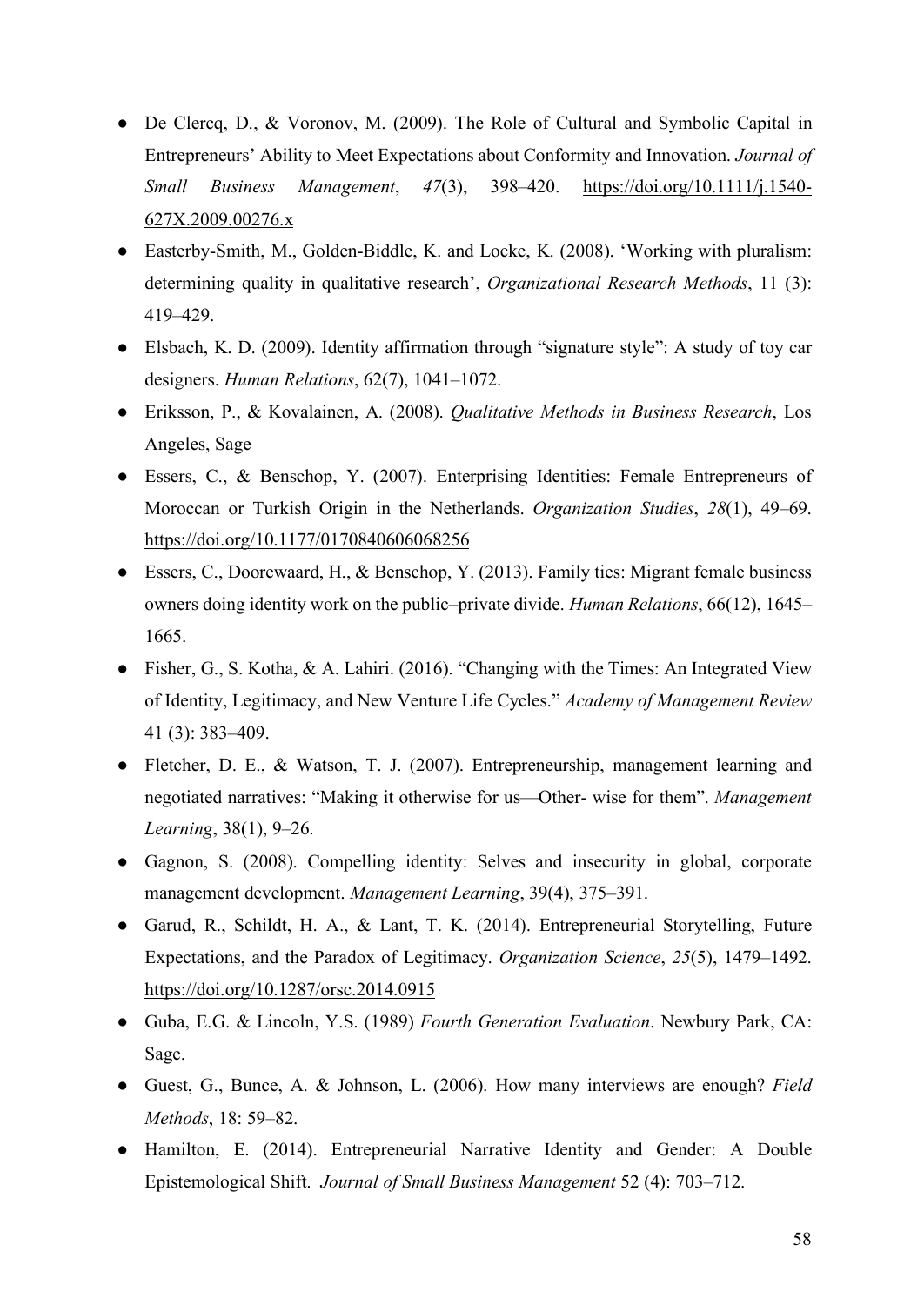- Hargadon, A., & Douglas, Y. (2001). "When Innovations Meet Institutions: Edison and the Design of the Electric Light," *Administrative Science Quarterly* 46, 476–501.
- Humphreys, M., & Brown, A. D. (2002a). Dress and identity: A Turkish case study. *Journal of Management Studies*, 39(7), 927–952.
- Humphreys, M., & Brown, A. D. (2002b). Narratives of organizational identity and identification: A case study of hegemony and resistance. *Organization Studies*, 23(3), 421– 447.
- Jennings, J. E., & Brush, C.G. (2013). "Research on Women Entrepreneurs: Challenges to (and from) the Broader Entrepreneurship Literature?" *The Academy of Management Annals* 7 (1): 663–715.
- Jeon, Y., Jeon, S. G., & Han, K. (2020). Better targeting of consumers: Modeling multifactorial gender and biological sex from Instagram posts. *User Modeling and User-Adapted Interaction*, *30*(5), 833–866.<https://doi.org/10.1007/s11257-020-09260-w>
- Kelan, E. K. (2014). From Biological Clocks to Unspeakable Inequalities: The Intersectional Positioning of Young Professionals. *British Journal of Management*, *25*(4), 790–804.<https://doi.org/10.1111/1467-8551.12062>
- King, N. (2004). Using interviews in qualitative research, in C. Cassell and G. Symon (eds) *Essential Guide to Qualitative Methods in Organizational Research*. London: Sage. pp. 11–22.
- Koerner, M. (2014). Courage as identity work: Accounts of workplace courage. *Academy of Management Journal,* 57(1), 63–93.
- Krekula, C. (2007). The intersection of age and gender reworking gender theory and social gerontology. *Current Sociology*, 5, pp. 155–171.
- Kuhn, T. (2006). A "demented work ethic" and a "lifestyle firm": Discourse, identity, and workplace time commitments. *Organization Studies*, 27(9), 1339–1358.
- Leitch, C., & Harrison, R. (2016). "Identity, Identity Formation and Identity Work in Entrepreneurship: Conceptual Developments and Empirical Applications." *Entrepreneurship & Regional Development* 28 (3–4): 177–190.
- Lounsbury, M., & Glynn, M.A. (2001). "Cultural Entrepreneurship: Stories, Legitimacy and the Acquisition of Resources," *Strategic Management Journal* 22, 545–564.
- Marlow, S., & McAdam, M. (2013). "Gender and Entrepreneurship: Advancing Debate and Challenging Myths; Exploring the Mystery of the Under-Performing Female Entrepreneur." *International Journal of Entrepreneurial Behaviour & Research* 19 (1): 114–124.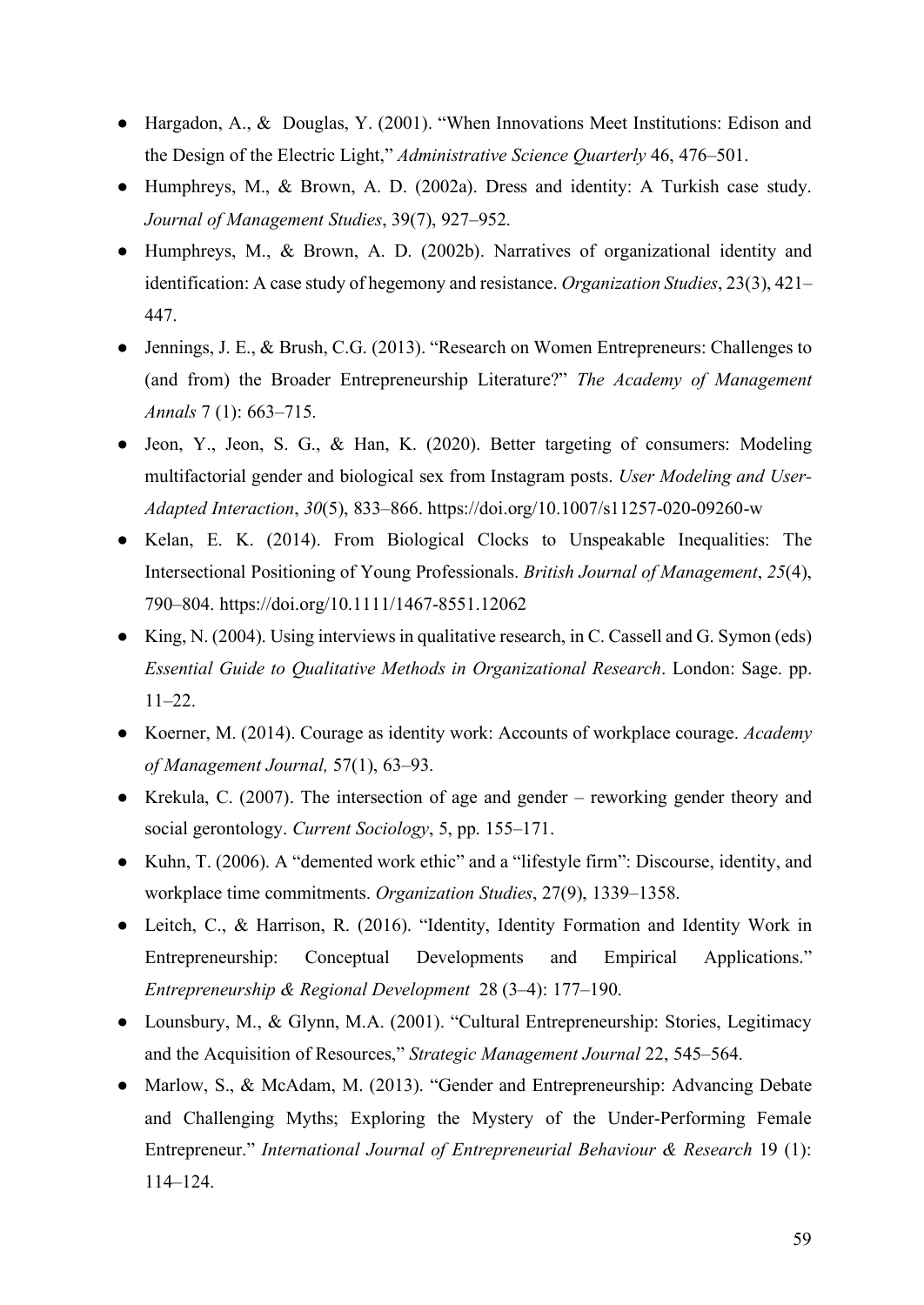- Marlow, S., & McAdam, M. (2015). "Incubation or Induction? Gendered Identity Work in the Context of Technology Business Incubation." *Entrepreneurship, Theory and Practice* 39 (4): 791–816.
- Marlow, S., & Patton, D. (2005). All credit to men? Entrepreneurship, finance, and gender. *Entrepreneurship Theory and Practice*, *29*: 717–735.
- Martens, M.L., Jennings, J.E., & Jennings, P.D. (2007). Do the stories they tell get them the money they need? The role of entrepreneurial narratives in resource acquisition. *Acad. Management J.* 50(5): 1107-1132.
- McAdam, M., Harrison, R. T., & Leitch, C. M. (2019). Stories from the field: Women's networking as gender capital in entrepreneurial ecosystems. *Small Business Economics*, *53*(2), 459–474.<https://doi.org/10.1007/s11187-018-9995-6>
- Munro, A. (2001). A feminist trade union agenda? The continued significance of class, gender and race. *Gender, Work & Organization*, 8,4, 454–71.
- Murphy, C., & Kreiner, G. E. (2020). Occupational boundary play: Crafting a sense of identity legitimacy in an emerging occupation. *Journal of Organizational Behavior*, *41*(9), 871–894.<https://doi.org/10.1002/job.2473>
- Netto, G., Noon, M., Hudson, M., Kamenou-Aigbekaen, N., & Sosenko, F. (2020). Intersectionality, identity work and migrant progression from low-paid work: A critical realist approach. *Gender, Work & Organization*, *27*(6), 1020–1039. <https://doi.org/10.1111/gwao.12437>
- Petriglieri, G., & Stein, M. (2012). The unwanted self: Projective identification in leaders' identity work. *Organization Studies*, 33(9), 1217–1235.
- Rodriguez, J. K., Holvino, E., Fletcher, J. K., & Nkomo, S. M. (2016). The Theory and Praxis of Intersectionality in Work and Organisations: Where Do We Go From Here? *Gender, Work & Organization*, *23*(3), 201–222.<https://doi.org/10.1111/gwao.12131>
- Rozing, D. (2019). *Vrouwelijke ondernemers en hun zoektocht naar financiering*. cbs. https://longreads.cbs.nl/financieringsmonitor-2019/vrouwelijke-ondernemers-en-hunzoektocht-naar-financiering/
- Saunders, M., Lewis, P. & Thornhill, A. (2009). *Research Methods for Business Students*, (5th edn). Edinburgh: Pearson Education.
- Scharff, C. (2011). 'Disarticulating feminism: individualization, neoliberalism and the othering of "Muslim women". *European Journal of Women's Studies*, 18, pp. 119–134.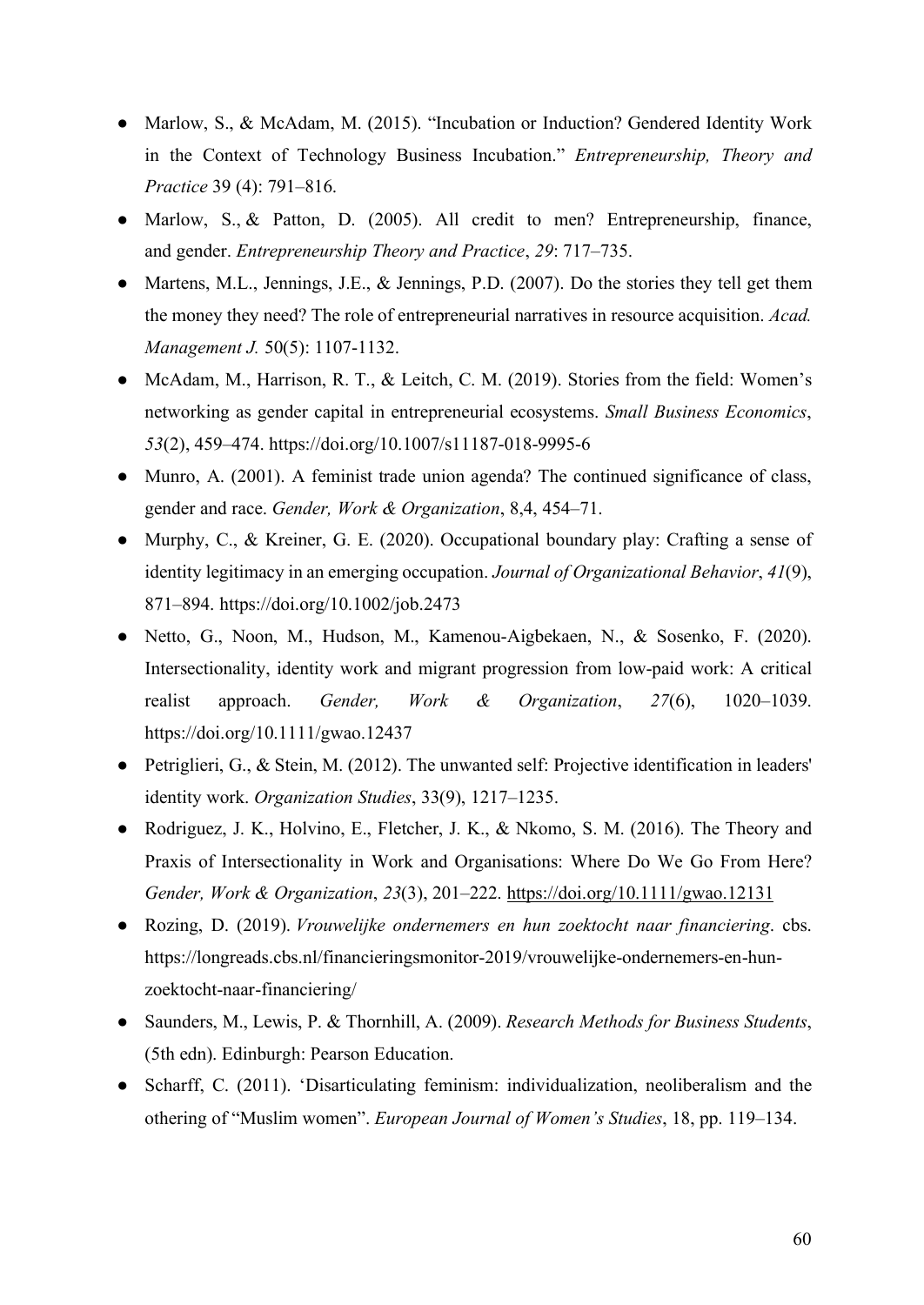- Scott, B. A., Colquitt, J. A., & Paddock, E. L. (2009). An actor‐focused model of justice rule adherence and violation: The role of managerial motives and discretion. *Journal of Applied Psychology,* 94(3), 756–769.
- Seale, C. (1999) *The Quality of Qualitative Research*. London: Sage.
- Shane, S., & Venkataraman, S. (2000). The Promise of Entrepreneurship as a Field of Research. *Academy of Management Review*, *25*(1), 217–226. <https://doi.org/10.5465/AMR.2000.2791611>
- Shepherd, D.A., & Zacharakis, A. (2003). A new venture's cognitive legitimacy: An assessment by customers. *J. Small Bus. Management* 41(2):148–167.
- Snow, D. A., & Anderson, L. (1987). Identity work among the homeless: The verbal construction and avowal of personal identities. *American Journal of Sociology*, 92(6), 1336–1371.
- Sveningsson, S., & Alvesson, M. (2003). Managing Managerial Identities: Organizational Fragmentation, Discourse and Identity Struggle. *Human Relations*, *56*(10), 1163–1193. <https://doi.org/10.1177/00187267035610001>
- Swail, J., & Marlow, S. (2018). 'Embrace the masculine; attenuate the feminine' gender, identity work and entrepreneurial legitimation in the nascent context. *Entrepreneurship & Regional Development*, *30*(1/2), 256–282. <https://doi.org/10.1080/08985626.2017.1406539>
- Symon, G & Cassell, C. (eds.) (2012). *Qualitative Organizational Research: Core Methods and current challenges,* London.
- Tracy, S. (2010). 'Qualitative quality: eight "big tent" criteria for excellent qualitative research', *Qualitative Inquiry*, 16 (10): 837–851.
- Überbacher, F. (2014). "Legitimation of New Ventures: A Review and Research Programme." *Journal of Management Studies* 51 (4): 667–698.
- Vennix, J.A.M. (2016). *Onderzoeks- en interventiemethodologie*. Amsterdam, Nederland: Pearson Benelux.
- Voronov, M. and Vince, R. (2012). Integrating emotions into the analysis of institutional work. *Academy of Management Review*, 37, pp. 58–81.
- Watson, T. J. (2009). Entrepreneurial Action, Identity Work and the Use of Multiple Discursive Resources. *International Small Business Journal: Researching Entrepreneurship*, *27*(3), 251–274. https://doi.org/10.1177/0266242609102274
- Webb, J. (2006). Organizations, Identities and the Self. *London: Palgrave Macmillan*.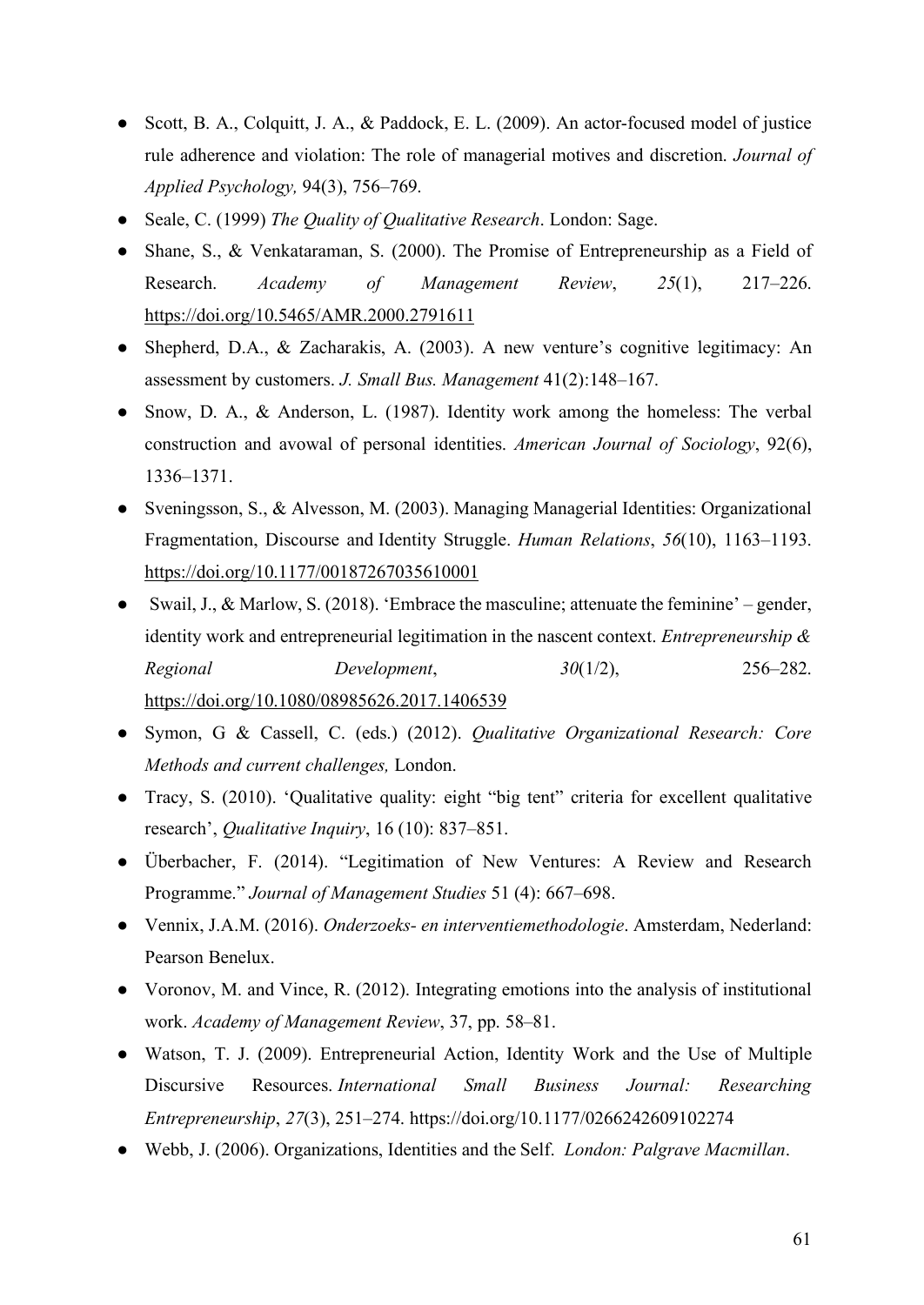- Weber, L. (2010). Understanding Race, Class, Gender and Sexuality: A Conceptual Framework, 2nd edn. *New York: Oxford University Press.*
- Wright, F. (2017). How do entrepreneurs obtain financing? An evaluation of available options and how they fit into the current entrepreneurial ecosystem. *Journal of Business & Finance Librarianship*, *22*(3/4), 190–200. <https://doi.org/10.1080/08963568.2017.1372011>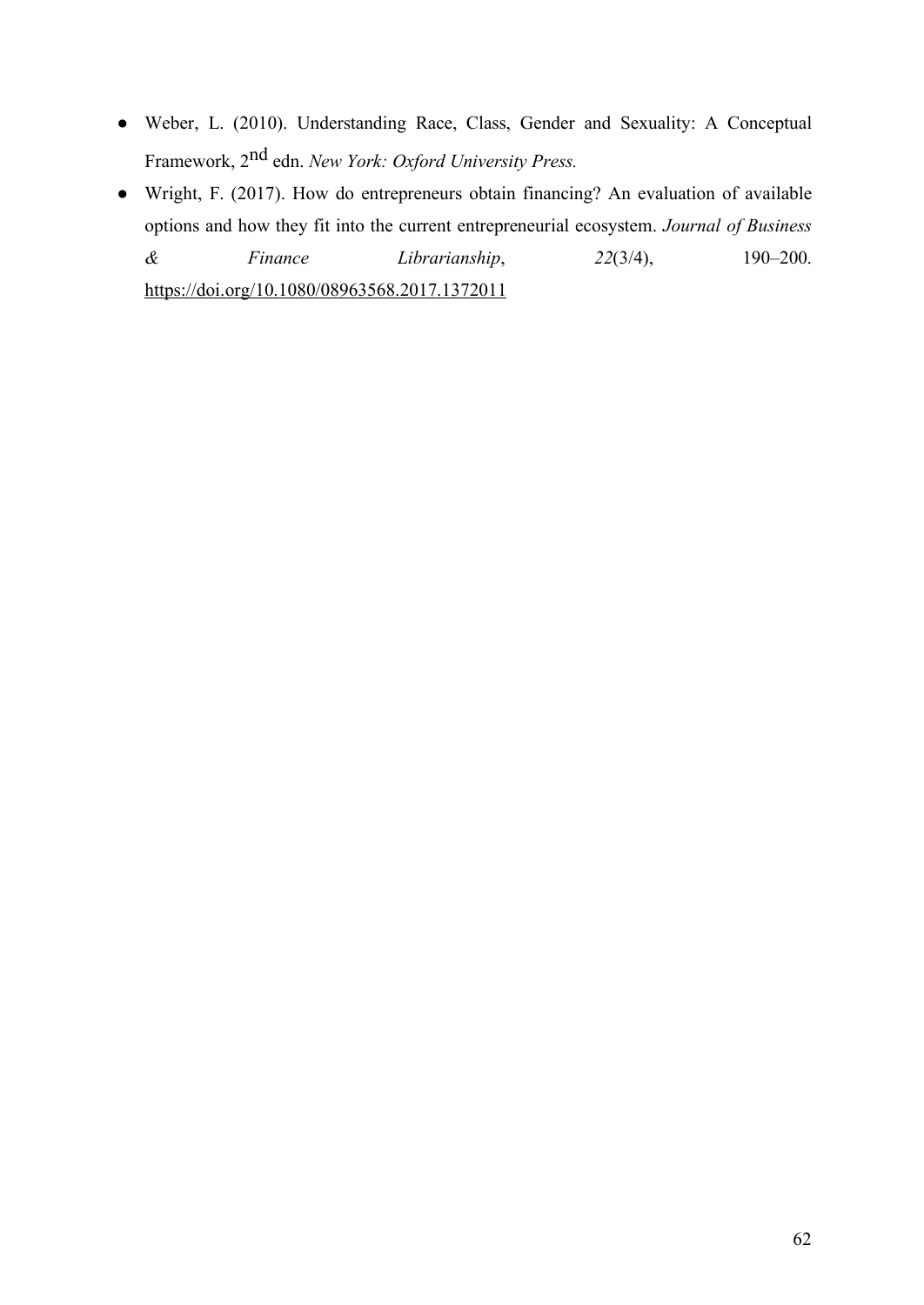# <span id="page-63-0"></span>**Appendices**

# <span id="page-63-1"></span>Appendix 1 Dutch interview guide

Om te beginnen wil ik je bedanken voor je deelname aan dit onderzoek. Ik ben dus student aan de Radboud Universiteit en dit interview is voor mijn masterthesis. Voor mijn onderzoek interview ik jonge, mannelijke en vrouwelijke ondernemers die een eigen bedrijf hebben opgezet in de technologische sector. Ik onderzoek de identiteiten die ze hebben ontwikkeld in het proces van legitimiteit verkrijgen van externe stakeholders. Het gaat vooral om de manier waarop jouw leeftijd, het vrouw zijn en de combinatie daarvan in deze sector samenhangt met jouw identiteit als ondernemer en het verkrijgen van legitimiteit. In de tech sector zijn natuurlijk veelal mannen actief, dus ik ben benieuwd of hierbij vooroordelen bestaan en of je hier ervaring mee hebt. Daarnaast zou Leeftijd bijvoorbeeld ook een effect kunnen hebben. Dus, ik wil graag gedetailleerde verhalen horen over jouw ervaringen als jonge vrouw/man in deze sector. Dus schroom niet om veel te vertellen, want dat is juist het doel. Het is het meest belangrijk dat jij zo gedetailleerd mogelijk vertelt over je ervaringen, acties en gevoelens tijdens het opzetten van jouw bedrijf en het overtuigen van externen.

Alle informatie die jij mij vandaag verteld wordt niet verstrekt aan derden en in het onderzoek anoniem verwerkt in.

Als je bepaalde vragen niet begrijpt, laat het me dan weten. Je mag stoppen met het interview wanneer je dat wil, en vertel het me ook zeker als je je niet comfortabel voelt bij het beantwoorden van bepaalde vragen.

| Algemeen | Persoonlijk            | Zou je jezelf kort willen voorstellen? Je naam leefijd<br>opleiding?                                                                                                                                                                                                                                                          |
|----------|------------------------|-------------------------------------------------------------------------------------------------------------------------------------------------------------------------------------------------------------------------------------------------------------------------------------------------------------------------------|
|          | Over de<br>organisatie | Wanneer ben je je bedrijf gestart?<br>Wil je kort vertellen wat jouw bedrijf doet? Ik weet<br>het natuurlijk wel al een beetje, maar voor het<br>interview is dat fijn om het er kort in te hebben<br>staan. (Wanneer is het opgezet, missie/visie)<br>Welke functie vervul jij momenteel binnen het<br>$\bullet$<br>bedrijf? |
| Identity | General                | Hoe zou jij jouw identiteit beschrijven? (denk<br>hierbij aan normen/waarden etc.?<br>Hoe zou jij jouw identiteit beschrijven als<br>$\bullet$<br>ondernemer? (normen/waarden)                                                                                                                                                |

Tot slot, het is voor de analyse nodig om dit interview op te nemen, ga je daar mee akkoord?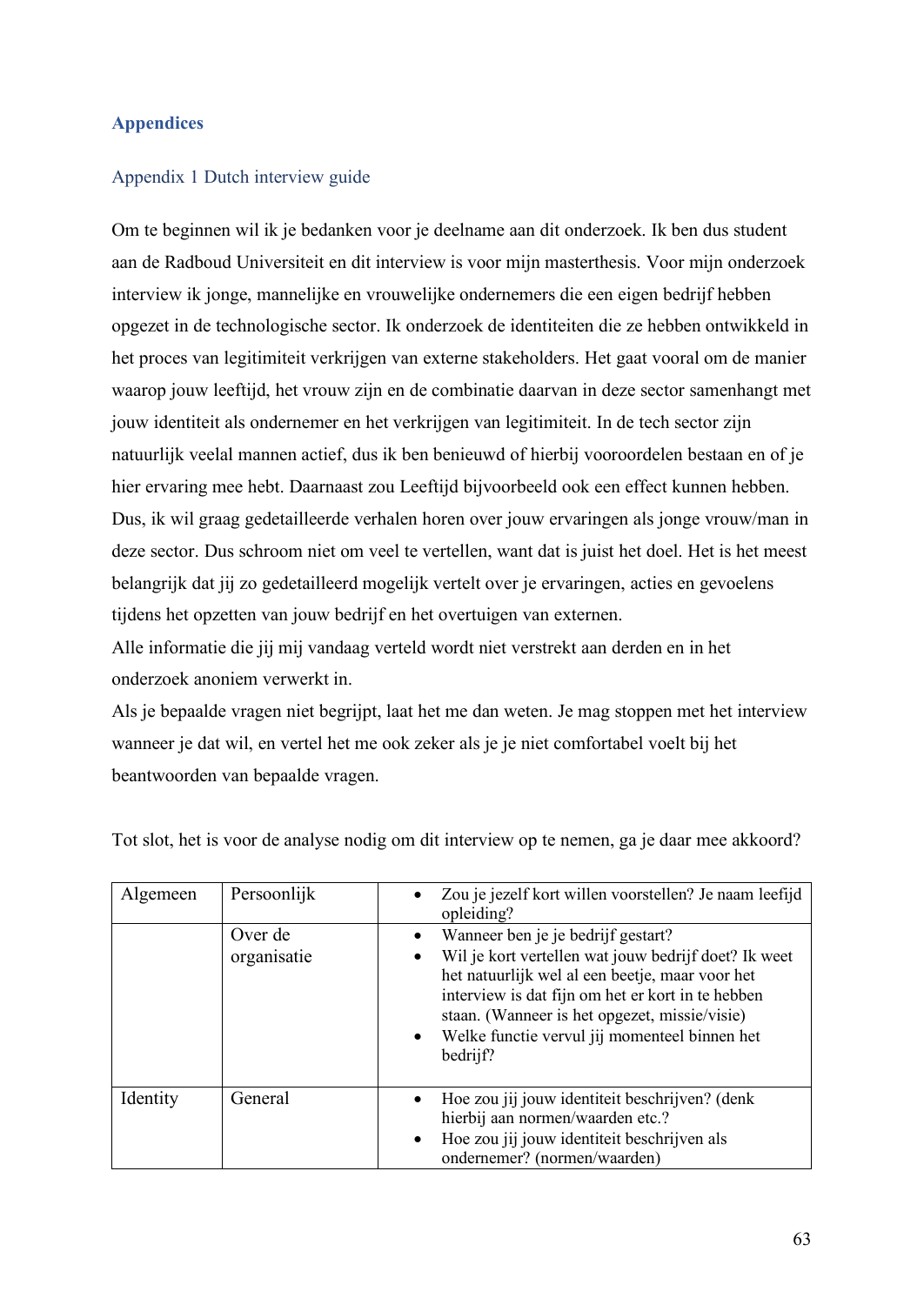|   |                                                    | Hoe denk je dat anderen jou zouden beschrijven als<br>ondernemer?<br>En in hoeverre zit er een verschil in tussen<br>$\circ$                                                                                                                                                                                                                                                                                                                                                                                                                                              |
|---|----------------------------------------------------|---------------------------------------------------------------------------------------------------------------------------------------------------------------------------------------------------------------------------------------------------------------------------------------------------------------------------------------------------------------------------------------------------------------------------------------------------------------------------------------------------------------------------------------------------------------------------|
|   |                                                    | je persoonlijke en professionele omgeving?                                                                                                                                                                                                                                                                                                                                                                                                                                                                                                                                |
|   | Sector/legitimiteit<br>verkrijgen/identity<br>work | Hoe ben je in deze sector terecht gekomen?<br>Hoe is jouw bedrijf van idee tot uitvoering<br>gekomen?<br>Wie heb je hiervoor moeten overtuigen?<br>Hoe heb je dit gedaan?<br>٠<br>Hoe zou je het stereotype ondernemer in de<br>$\bullet$<br>technologische sector beschrijven? (Denk vooral aan<br>gender en leeftijd).<br>o In hoeverre lijk je daarop?<br>o In hoeverre wijk je daarvan af?<br>In hoeverre wil je daar aan<br>$\circ$<br>spiegelen?(image/identity construction)<br>Zelf ook mannelijker gedrgaeb?<br>Wat zijn de normen en waarden waartoe je je moet |
|   |                                                    | verhouden in deze sector? (identiteitsregulaties).<br>Standaarden?! Denk ook aan gender en leeftijd.<br>In hoeverre denk je dat er in de technologische                                                                                                                                                                                                                                                                                                                                                                                                                   |
|   |                                                    | sector bepaalde vooroordelen bestaan ten aanzien<br>van gender en leeftijd?<br>Heb jij hier ervaringen mee gehad tijdens<br>$\circ$<br>jouw proces?                                                                                                                                                                                                                                                                                                                                                                                                                       |
|   |                                                    | Hoe ging je hier mee om?<br>$\circ$<br>Waardoor komt dit denk je?<br>$\circ$<br>Wat heeft jouw geslacht voor invloed<br>O<br>gehad op dit proces?<br>Hoe heeft jouw leeftijd invloed op dit<br>O<br>proces gehad?                                                                                                                                                                                                                                                                                                                                                         |
|   |                                                    | In welke mate heb je het idee dat je jouw<br>ondernemersidentiteit wel eens hebt aangepast op<br>deze vooroordelen?                                                                                                                                                                                                                                                                                                                                                                                                                                                       |
|   |                                                    | Vrouwelijk gedragen? Hoe merkte je dat ze<br>bevooroordeeld<br>Afhankelijk van hoe je gaat zitten $\rightarrow$ houding                                                                                                                                                                                                                                                                                                                                                                                                                                                   |
| X | Intersectionality                                  | Wat is jouw ervaring om als jonge<br>mannelijke/vrouwelijke ondernemer een bedrijf te<br>starten in de technologische sector?<br>In welke mate speelt man/vrouw zijn een<br>$\circ$                                                                                                                                                                                                                                                                                                                                                                                       |
|   |                                                    | rol?<br>In welke mate speelt jong zijn een rol?<br>$\circ$<br>In welke mate speelt een de combinatie van<br>$\circ$<br>jong en man/vrouw zijn een rol?<br>In welke mate ervaar je dat het zijn van een<br>$\circ$<br>jonge vrouw van invloed is op jouw<br>ondernemers identiteit?                                                                                                                                                                                                                                                                                        |
|   |                                                    | Op de kruising van jong, mannelijk/vrouwelijk en<br>ondernemer zijn, wat voor een positieve gevolgen<br>ervaar je, en wat voor een negatieve?                                                                                                                                                                                                                                                                                                                                                                                                                             |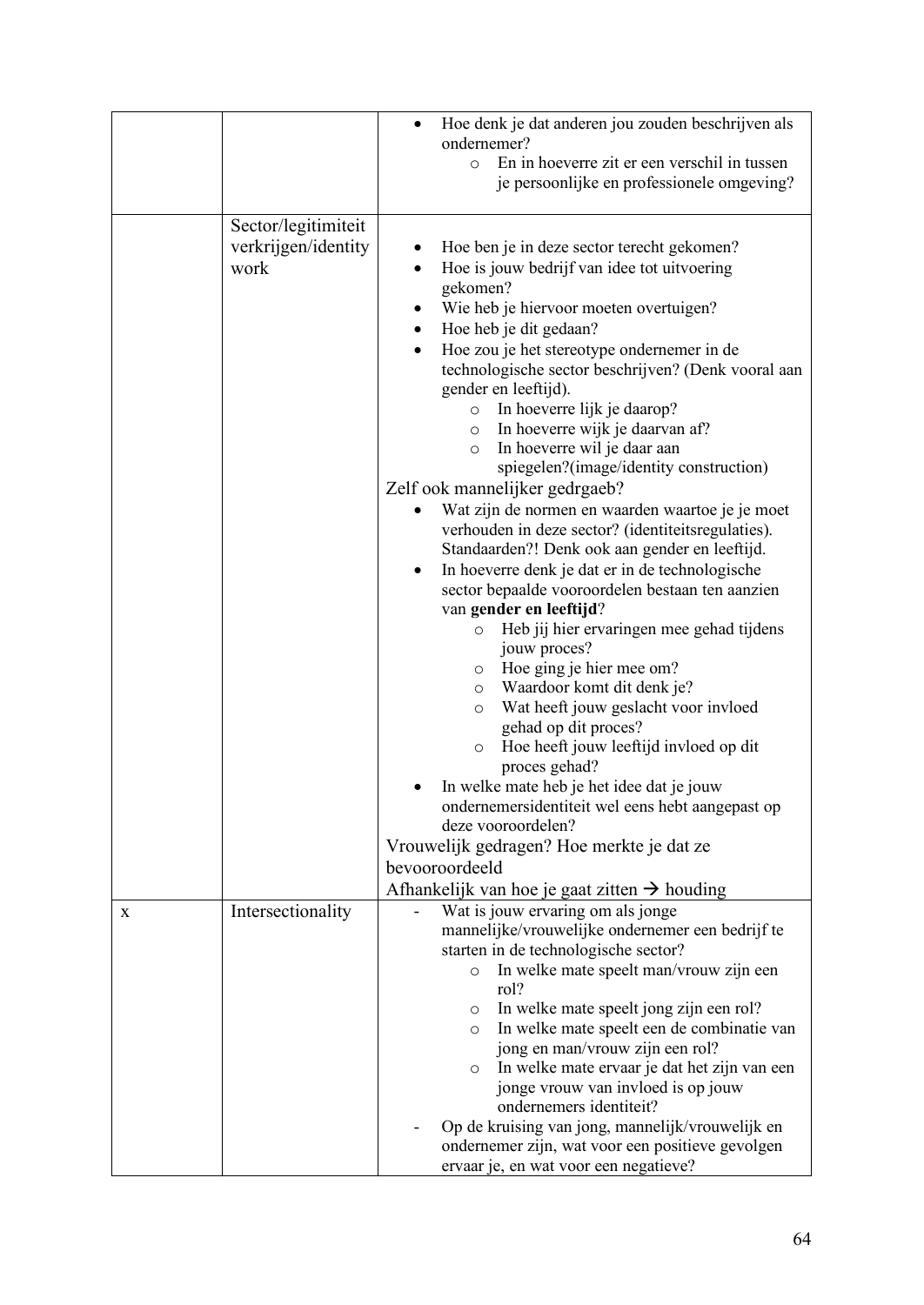|            | Hoe ga je hier mee om?<br>$\circ$<br>Wat voor invloed heeft dit op jouw proces<br>$\circ$<br>van je bedrijf opzetten gehad?<br>Hoe wordt hierop gereageerd?<br>$\circ$<br>Hoe pas je je je identiteit daar dan op aan?<br>$\circ$<br>(identity work).                                                                                                                                                                                                                                                                                                                                                                                                                                                                           |
|------------|---------------------------------------------------------------------------------------------------------------------------------------------------------------------------------------------------------------------------------------------------------------------------------------------------------------------------------------------------------------------------------------------------------------------------------------------------------------------------------------------------------------------------------------------------------------------------------------------------------------------------------------------------------------------------------------------------------------------------------|
| cognitive  | In welke mate ben je wel eens bewust bezig met<br>jouw identiteit vormgeven als ondernemer? (Is er<br>dan een verschil met 'jou' sociaal?)<br>Waar komt dit denk je door?<br>Wil je op een bepaalde manier overkomen? (of niet)<br>Wat voor invloed heeft jouw omgeving hierop? (De<br>sector waarin je werkt?)                                                                                                                                                                                                                                                                                                                                                                                                                 |
| discursive | Hoe weerspiegelt jouw taalgebruik jouw identiteit<br>als ondernemer in deze sector?<br>Wil je dan iets uitstralen?<br>Vrouwelijk? Verschil tussen vrouw en man?<br>Heeft dat iets te maken met de sector? Meer technisch<br>gaan praten?                                                                                                                                                                                                                                                                                                                                                                                                                                                                                        |
| Physical   | In welke mate ben je bewust bezig met jouw fysieke<br>voorkoming om mensen te overtuigen? Gebruik je<br>dus je uiterlijk om een identiteit uit te drukken?<br>In hoeverre pas je je outfit aan aan de cultuur binnen<br>jouw sector? LEEFTIJD/GENDER/LEGITIMITEIT<br>doorvragen naar gender en leeftijd en hoe zich dat<br>verhoudt tot ondernemers identiteit. Daarna<br>doorvragen naar omgeving/spullen etc.                                                                                                                                                                                                                                                                                                                 |
| Behavioral | Wat voor houding nam je aan in het process van<br>legitimiteit verkrijgen? Ben je daar bewust mee<br>bezig? Hoe kun je dit linken aan jouw identeit?<br><i>Courageous acts.</i> In welke mate doe je wel eens<br>dingen die je normaal niet zou doen om mensen te<br>overtuigen? Dingen die dus niet bij jouw<br>persoonlijke normen en waarden passen maar wel<br>binnen de industrie. Waar heeft dat mee te maken?<br>Samenvatten: kruising jong en geslacht strje voor<br>Samenvattend, welke rol heeft de combinatie van jouw<br>geslacht en je leeftijd gespeeld als ondernemer?<br>Meer vrouwen actief?<br>Waarom streepje voor?<br>Doe jij dat ook? Vrouwelijker gedragen?<br>Behoefte gehad om je daarop aan te passen? |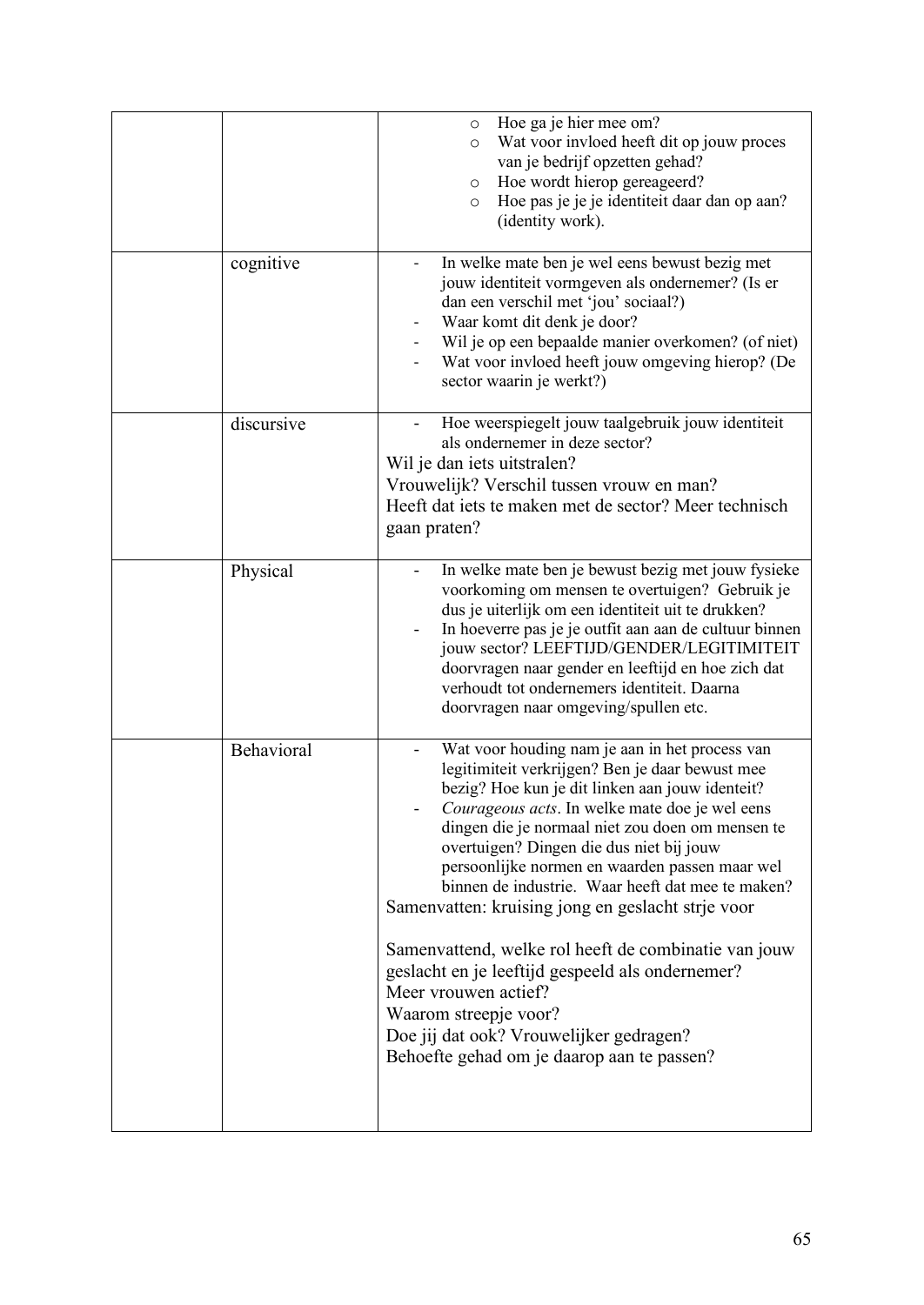Vanuit welke normen en waarden acteer je? Normen: ongeschreven regels waaraan je je moet houden Waarden: achterliggende idealen die je belangrijk vindt.

Identiteit: Wie ben ik ? Hoe gedraag ik me?

# <span id="page-66-0"></span>Appendix 2 English interview guide

Well firstly, I would like to thank you for participating in this research. I am doing this for my master thesis in Innovation and entrepreneurship. Therefore, I am researching how young male and young female entrepreneurs construct their identity in order to gain legitimacy from external stakeholders. So, in the process of setting up the venture but also in the rest of the process of being an entrepreneur. I am curious if there are certain prejudices or biases regarding age and gender, which you must deal with and how you do that. Do you adapt your identity to this? So in short how do you present yourself or construct your identity so that others will see you as a legitimate entrepreneur.

Okay, then I would like to ask you if it Is ok for you if I record this interview? This is necessary so I can transcribe it.

• Would you like to introduce yourself? What is your name, age and which education did you follow?

# Company

- When did you start the company?
- Would you like to tell me in short what your company does?
- What is your function in the company?

# Identity

- How would you describe your identity as an entrepreneur?
- How would you describe your identity personally?
- Is there a difference? What is the difference..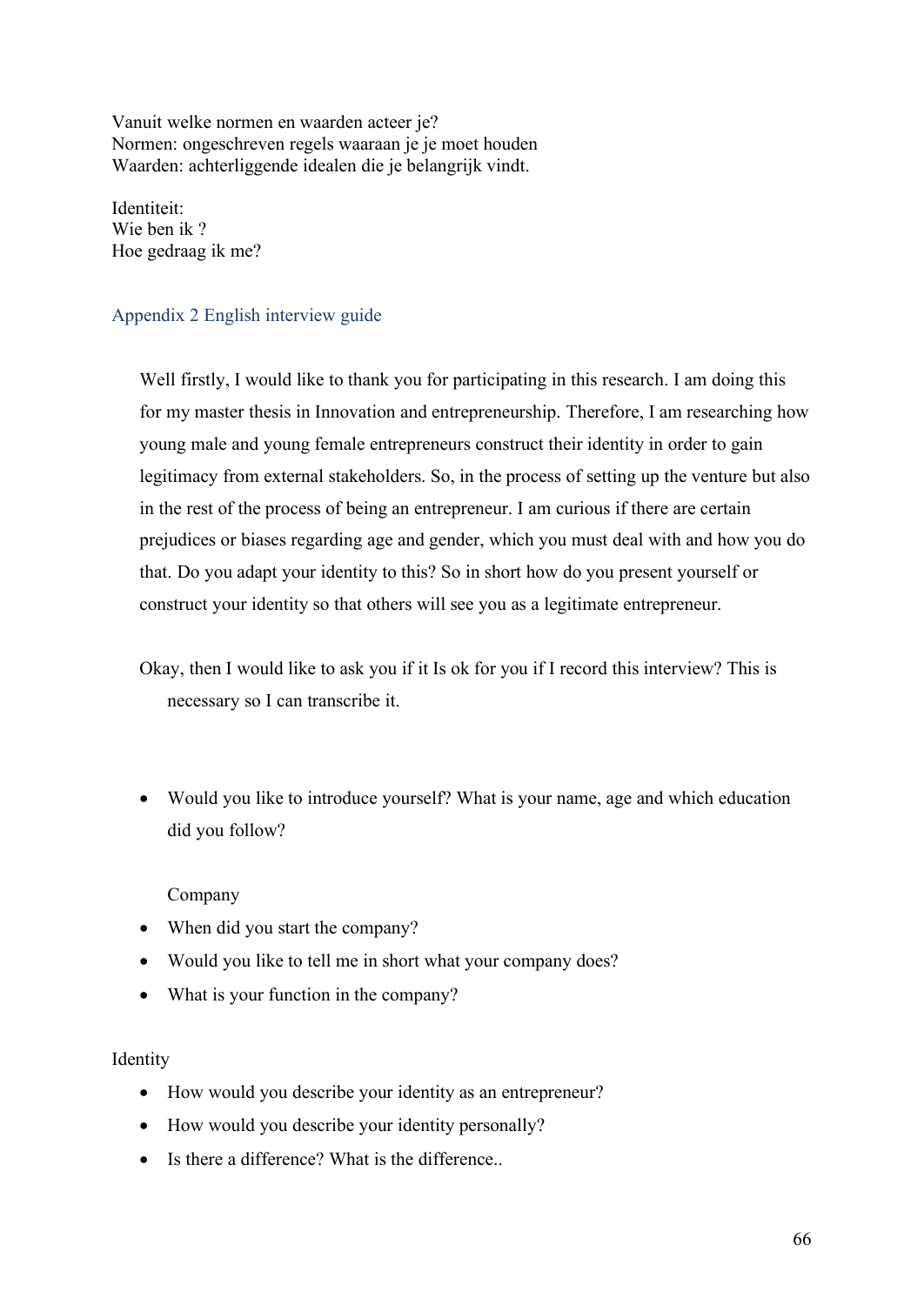# Sector

- How did you get in to this sector/end up in
- How is the company evolved from idea to practice?
- Did you have to convince certain people to achieve this?
- How did you do this?
- How would you describe the stereotypical entrepreneur in you sector? (Gender/age)
	- o To what extent do you look like this stereotypical entrepreneur
	- o To what extent do you differ from this
	- o To what extent do you want to look like this or act like this stereotype?
- What are the norms and values that you have to relate to in this sector? (Standards? Age/gender)
- To what extent do you think certain prejudices exist related to gender and age in the tech sector? Societal norms?
	- o Do you have any experiences with prejudices like that as an entrepreneur?
	- o How did you deal with this?
	- o Why do you think this happens?
	- o To what extent did being female have an influence on this process?
	- o To what extent did your age have an influence on this process?

Identity work

- To what extent did you adjust your entrepreneurial identity to prejudices like this?
- What is your experience to start a venture in the tech sector as a young female entrepreneur?
	- o To what extent plays begin female a role?
	- o To what extent plays being young a role?
	- o To what extent does this combination play a role? DO you hve the idea that the
	- o To what extent do you think that being a young female entrepreneur have an effect on your entrepreneurial identity?

# Intersectionality